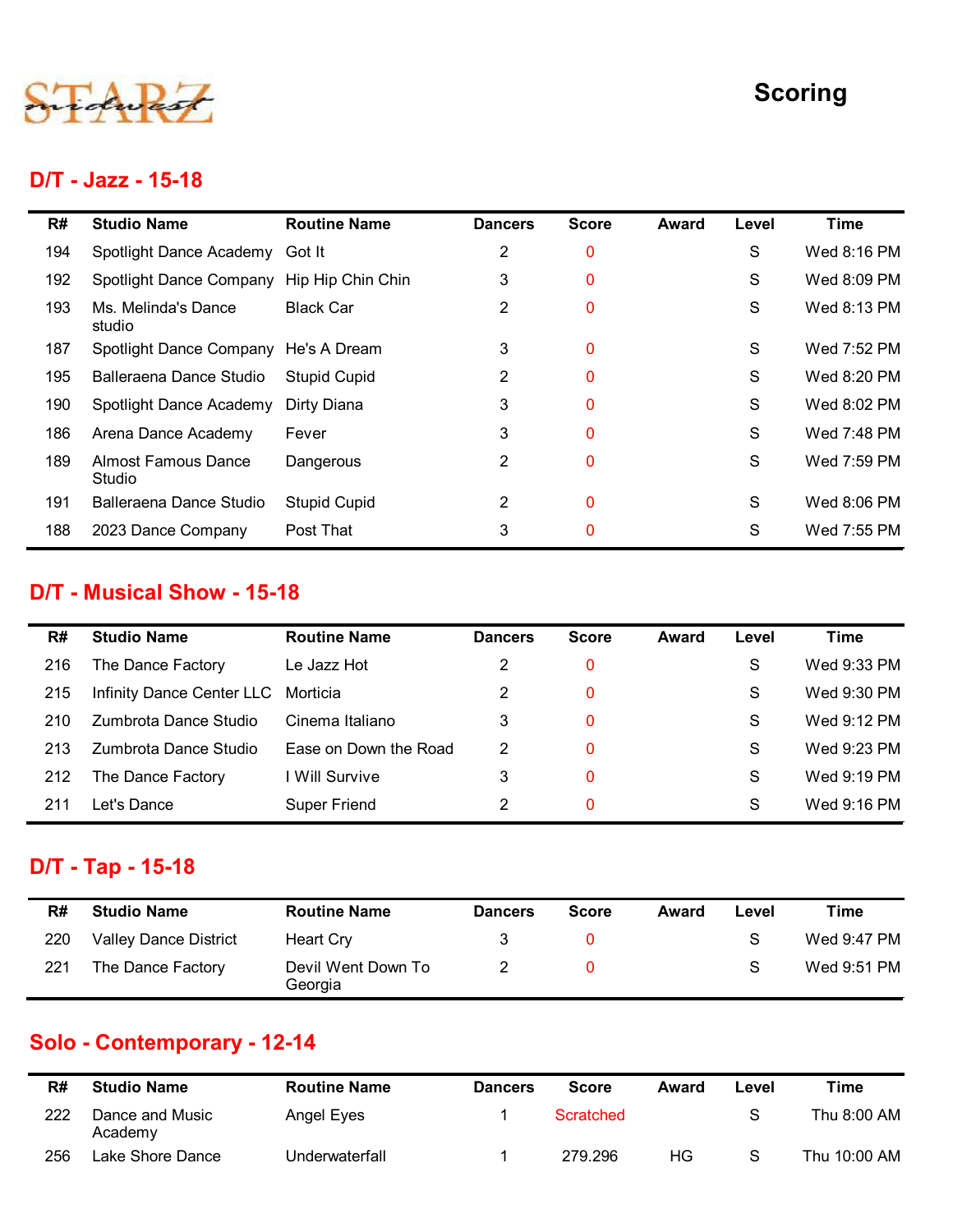

|     |                                |                                        |              |          |              |               | <b>Scoring</b> |
|-----|--------------------------------|----------------------------------------|--------------|----------|--------------|---------------|----------------|
| 248 | The Dance Factory              | I Found                                | 1            | 279.806  | HG           | S             | Thu 9:32 AM    |
| 243 | Spotlight Dance Academy        | Stand Up                               | 1            | 279.882  | HG           | S             | Thu 9:14 AM    |
| 245 | Infinity Dance Center LLC      | Soldier                                | 1            | 280.43   | HG           | S             | Thu 9:21 AM    |
| 257 | Lake Shore Dance               | You There                              | 1            | 280.506  | HG           | S             | Thu 10:03 AM   |
| 237 | Dance and Music<br>Academy     | March                                  | 1            | 280.666  | HG           | S             | Thu 8:53 AM    |
| 238 | Let's Dance                    | Madness                                |              | 282.476  | ${\sf P}$    | $\mathsf S$   | Thu 8:57 AM    |
| 253 | Lake Shore Dance               | Miss the Days                          |              | 282.5182 | ${\sf P}$    | S             | Thu 9:49 AM    |
| 255 | Lake Shore Dance               | The Wheel                              | 1            | 282.54   | ${\sf P}$    | S             | Thu 9:56 AM    |
| 242 | Spotlight Dance Academy        | Immortality                            |              | 282.552  | ${\sf P}$    | S             | Thu 9:11 AM    |
| 252 | Lake Shore Dance               | Firelight                              |              | 283.546  | ${\sf P}$    | S             | Thu 9:46 AM    |
| 233 | Dance and Music<br>Academy     | Assisse                                |              | 284.1398 | P            | S             | Thu 8:39 AM    |
| 241 | Spotlight Dance Academy        | Dear Anxiety                           |              | 284.215  | P            | ${\mathsf S}$ | Thu 9:07 AM    |
| 468 | Let's Dance                    | Raindance                              |              | 284.472  | P            | ${\mathsf S}$ | Thu 9:30 AM    |
| 235 | <b>Valley Dance District</b>   | Titanium                               |              | 284.922  | $\mathsf{P}$ | ${\mathsf S}$ | Thu 8:46 AM    |
| 249 | The Dance Factory              | <b>Walk Alone</b>                      |              | 285.382  | $\mathsf{P}$ | S             | Thu 9:35 AM    |
| 229 | North Ballet Academy           | Human                                  |              | 285.436  | $\mathsf{P}$ | ${\mathsf S}$ | Thu 8:25 AM    |
| 246 | The Dance Factory              | Carry Me Home                          |              | 285.516  | P            | ${\mathsf S}$ | Thu 9:25 AM    |
| 230 | North Ballet Academy           | Six Feet Under                         |              | 286.058  | $\mathsf{P}$ | ${\mathsf S}$ | Thu 8:29 AM    |
| 247 | The Dance Factory              | Deep End                               |              | 286.23   | $\mathsf{P}$ | ${\mathsf S}$ | Thu 9:28 AM    |
| 258 | <b>Urban Dance Productions</b> | So My Darling                          |              | 286.332  | $\mathsf{P}$ | S             | Thu 10:07 AM   |
| 244 | Balleraena Dance Studio        | Let Me Know                            |              | 286.876  | $\mathsf{P}$ | S             | Thu 9:18 AM    |
| 227 | Spotlight Dance Company        | Cringe                                 |              | 288.122  | $\mathsf{P}$ | ${\mathsf S}$ | Thu 8:18 AM    |
| 251 | Lake Shore Dance               | Faux                                   |              | 288.152  | P            | ${\mathsf S}$ | Thu 9:42 AM    |
| 231 | <b>Xtreme Dance</b>            | Conduit                                |              | 288.262  | $\mathsf{P}$ | ${\mathsf S}$ | Thu 8:32 AM    |
| 223 | Dance and Music<br>Academy     | Happiness Does Not<br>Wait             | 1            | 288.492  | $\mathsf{P}$ | S             | Thu 8:04 AM    |
| 224 | Dance and Music<br>Academy     | Ping Pong Pogo                         | 1            | 288.6484 | ${\sf P}$    | S             | Thu 8:08 AM    |
| 236 | <b>Veracity Dance Project</b>  | I Used To Know                         | 1            | 288.88   | ${\sf P}$    | S             | Thu 8:50 AM    |
| 254 | Lake Shore Dance               | Regenerate                             | 1            | 289.088  | $\mathsf{P}$ | S             | Thu 9:53 AM    |
| 250 | The Dance Factory              | Way Down We Go                         | 1            | 290.192  | $\mathsf{P}$ | S             | Thu 9:39 AM    |
| 226 | Dance and Music<br>Academy     | In Another Life                        | 1            | 291.162  | $\mathsf{P}$ | $\mathsf{S}$  | Thu 8:15 AM    |
| 232 | 2023 Dance Company             | Lonely                                 | 1            | 291.53   | ${\sf P}$    | S             | Thu 8:36 AM    |
| 225 | Dance and Music<br>Academy     | Qu'ill Mangent De La<br><b>Brioche</b> | $\mathbf{1}$ | 293.502  | ${\sf P}$    | S             | Thu 8:11 AM    |
| 239 | <b>Urban Dance Productions</b> | For You                                | 1            | 293.828  | ${\sf P}$    | S             | Thu 9:00 AM    |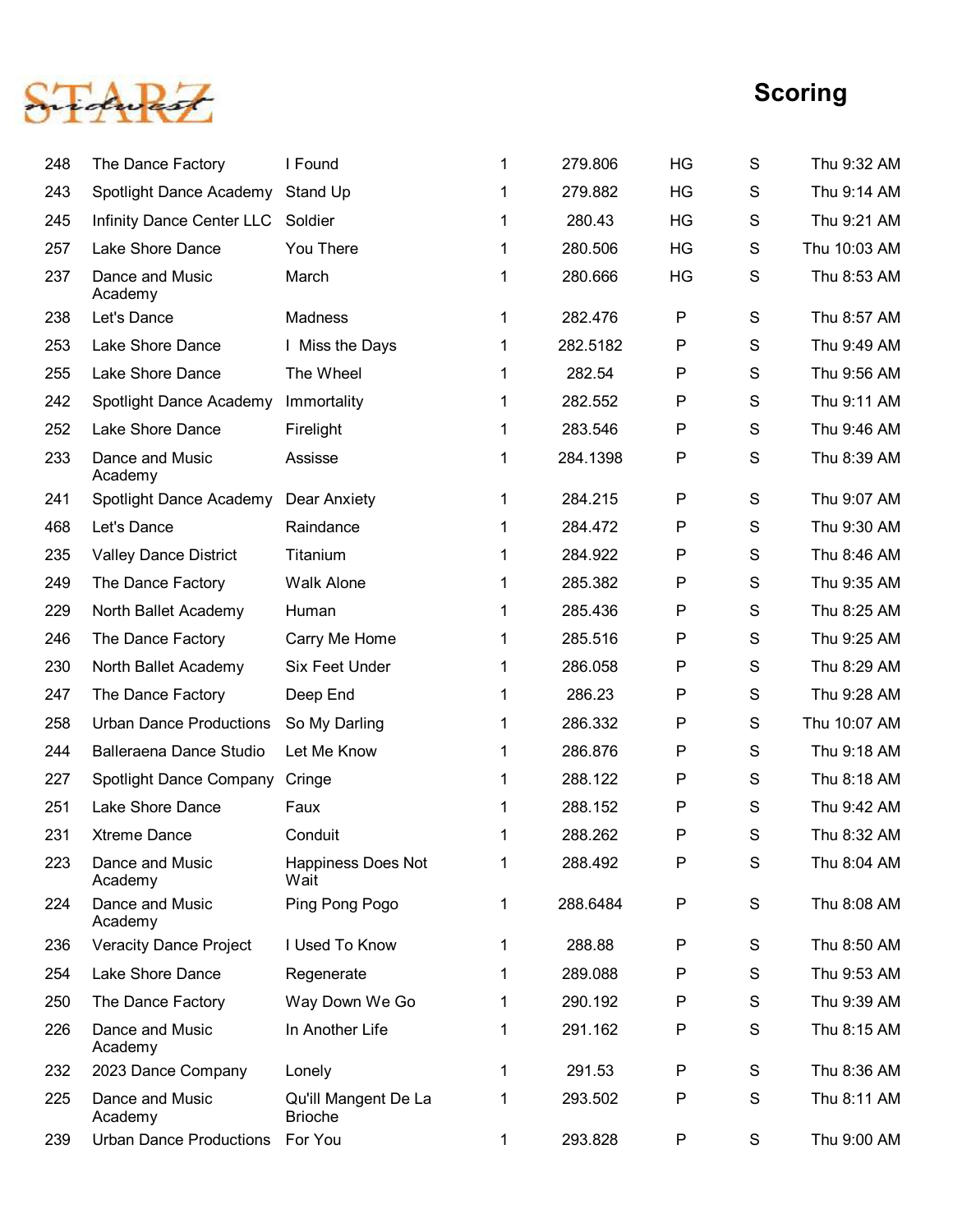

|     |                                  |              |         |              |   | <b>Scoring</b> |
|-----|----------------------------------|--------------|---------|--------------|---|----------------|
|     |                                  |              |         |              |   |                |
| 234 | Universal Dance Academy Easier   | $\mathbf{1}$ | 294.102 | P            | S | Thu 8:43 AM    |
| 228 | Spotlight Dance Company Landfill | $\mathbf{1}$ | 294.138 | $\mathsf{P}$ | S | Thu 8:22 AM    |

# Solo - Hip Hop - 12-14

|     |                                  |                       |                |              |              |               | <b>Scoring</b> |
|-----|----------------------------------|-----------------------|----------------|--------------|--------------|---------------|----------------|
| 234 | Universal Dance Academy Easier   |                       |                | 294.102      | $\mathsf{P}$ | ${\mathsf S}$ | Thu 8:43 AM    |
| 228 | Spotlight Dance Company Landfill |                       |                | 294.138      | $\mathsf{P}$ | ${\mathsf S}$ | Thu 8:22 AM    |
| 240 | Let's Dance                      | Welcome to the Jungle | 1              | 296.1118     | $\mathsf{P}$ | $\mathsf S$   | Thu 9:04 AM    |
|     | <b>Solo - Hip Hop - 12-14</b>    |                       |                |              |              |               |                |
| R#  | <b>Studio Name</b>               | <b>Routine Name</b>   | <b>Dancers</b> | <b>Score</b> | <b>Award</b> | Level         | <b>Time</b>    |
| 261 | <b>Urban Dance Productions</b>   | In It                 | 1              | 283.496      | $\mathsf{P}$ | ${\mathsf S}$ | Thu 10:17 AM   |
|     | The Dance Factory                | Look At Me Now        | 1              | 283.836      | $\mathsf{P}$ | ${\mathsf S}$ | Thu 10:14 AM   |
| 260 |                                  | Elements of Hip Hop   |                | 292.358      | $\mathsf{P}$ | ${\mathsf S}$ | Thu 10:10 AM   |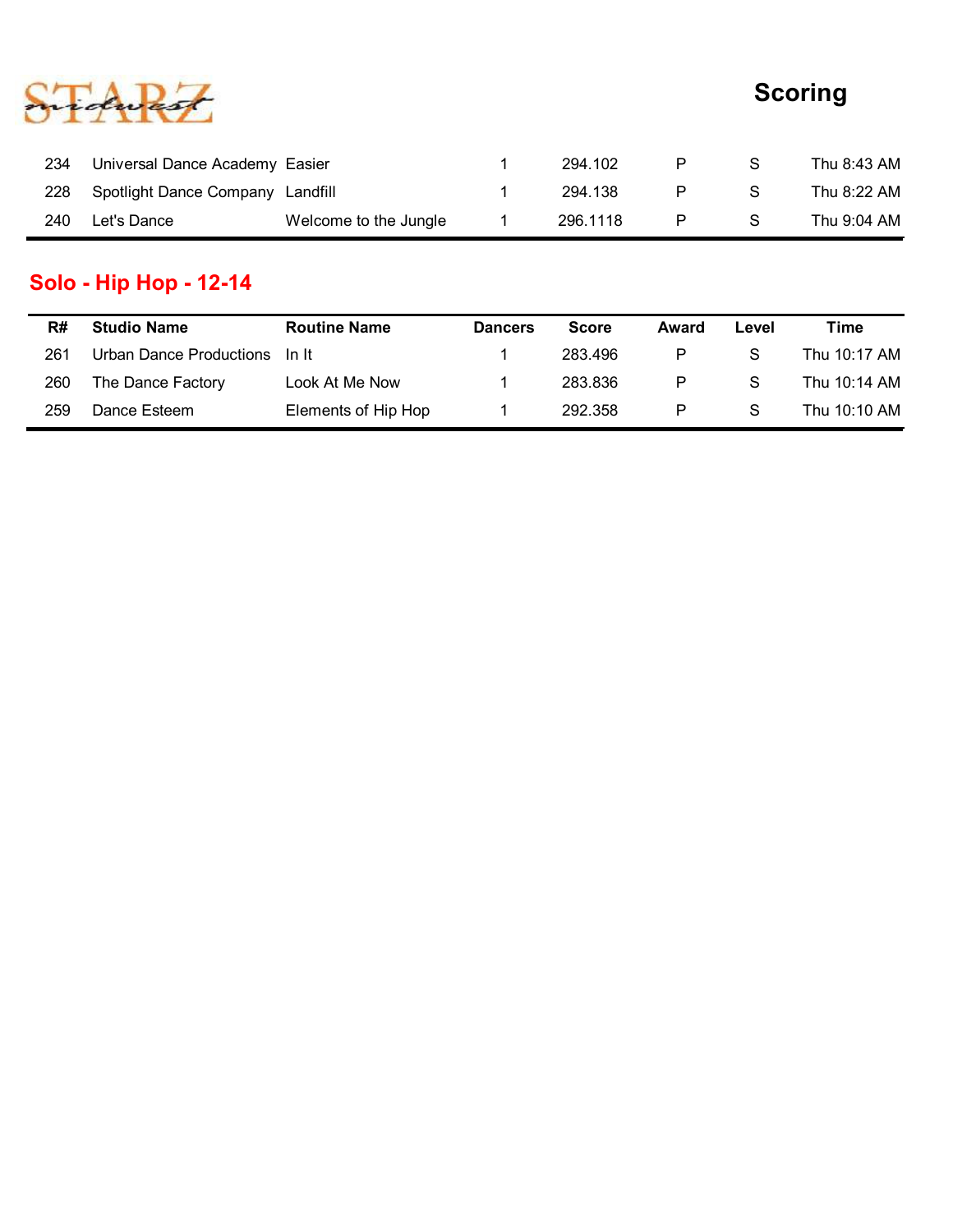

#### Solo - Jazz - 12-14

|     | Solo - Jazz - 12-14                      |                         |                |                  |              |       | <b>Scoring</b> |
|-----|------------------------------------------|-------------------------|----------------|------------------|--------------|-------|----------------|
| R#  | <b>Studio Name</b>                       | <b>Routine Name</b>     | <b>Dancers</b> | <b>Score</b>     | <b>Award</b> | Level | <b>Time</b>    |
| 262 | Individual student                       | PLAY WITH FIRE          | 1              | <b>Scratched</b> |              | S     | Thu 10:21 AM   |
| 269 | <b>Spotlight Dance Company</b>           | Ponytail                | 1              | 276.338          | HG           | S     | Thu 10:45 AM   |
| 288 | Lake Shore Dance                         | Supermodel              | 1              | 276.652          | HG           | S     | Thu 11:52 AM   |
| 280 | Infinity Dance Center LLC                | Get Out of My Head      | 1              | 277.522          | HG           | S     | Thu 11:24 AM   |
| 286 | Lake Shore Dance                         | <b>Feeling Good</b>     | 1              | 279.54           | HG           | S     | Thu 12:45 PM   |
| 263 | Arena Dance Academy                      | All Eyes On Me          | 1.             | 279.94           | HG           | S     | Thu 10:24 AM   |
| 267 | Spotlight Dance Company Faith            |                         | 1.             | 280.8406         | HG           | S     | Thu 10:38 AM   |
| 279 | Spotlight Dance Academy                  | Locomotion              |                | 282.4076         | P            | S     | Thu 11:20 AM   |
| 270 | <b>Xtreme Dance</b>                      | Ayo                     |                | 282.856          | P            | S     | Thu 10:49 AM   |
| 266 | Spotlight Dance Company Better Than Ever |                         |                | 283.0404         | P            | S     | Thu 10:35 AM   |
| 272 | <b>Almost Famous Dance</b><br>Studio     | Emotions                | 1              | 283.3            | P            | S     | Thu 10:56 AM   |
| 283 | The Dance Factory                        | Stronger                | $\mathbf 1$    | 283.779          | P            | S     | Thu 11:34 AM   |
| 268 | Spotlight Dance Company                  | Killer Queen            |                | 284.648          | P            | S     | Thu 10:42 AM   |
| 277 | All That Dance Inc                       | <b>Beautiful People</b> |                | 284.92           | P            | S     | Thu 11:13 AM   |
| 281 | Northern Lights Dance<br>Academy         | Dance Apocolyptic       |                | 284.949          | $\mathsf{P}$ | S     | Thu 11:27 AM   |
| 287 | Lake Shore Dance                         | Fireball                |                | 285.048          | P            | S     | Thu 11:48 AM   |
| 264 | Arena Dance Academy                      | Ruler                   |                | 285.24           | P            | S     | Thu 10:28 AM   |
| 271 | Universal Dance Academy Mama Knows Best  |                         |                | 285.412          | P            | S     | Thu 10:52 AM   |
| 282 | The Dance Factory                        | Do You?                 | 1              | 285.712          | P            | S     | Thu 11:31 AM   |
| 273 | <b>Valley Dance District</b>             | All She Wants to Do     | 1              | 285.964          | P            | S     | Thu 10:59 AM   |
| 278 | Spotlight Dance Academy                  | Get Up                  | 1              | 289.242          | P            | S     | Thu 11:17 AM   |
| 285 | Lake Shore Dance                         | Ain't No Other Man      | 1              | 289.5448         | P            | S     | Thu 11:41 AM   |
| 276 | Ms. Melinda's Dance<br>studio            | Now I'm All Grown Up    | $\mathbf{1}$   | 289.714          | $\mathsf{P}$ | S     | Thu 11:10 AM   |
| 265 | Spotlight Dance Company                  | Anything I Do           | $\mathbf{1}$   | 290.4288         | P            | S     | Thu 10:31 AM   |
| 275 | Let's Dance                              | One Night Only          | 1              | 291.05           | P            | S     | Thu 11:06 AM   |
| 274 | Let's Dance                              | <b>Big Spender</b>      | 1              | 292.1684         | P            | S     | Thu 11:03 AM   |
| 284 | The Dance Factory                        | That Man                |                | 293.7            | P            | S     | Thu 11:38 AM   |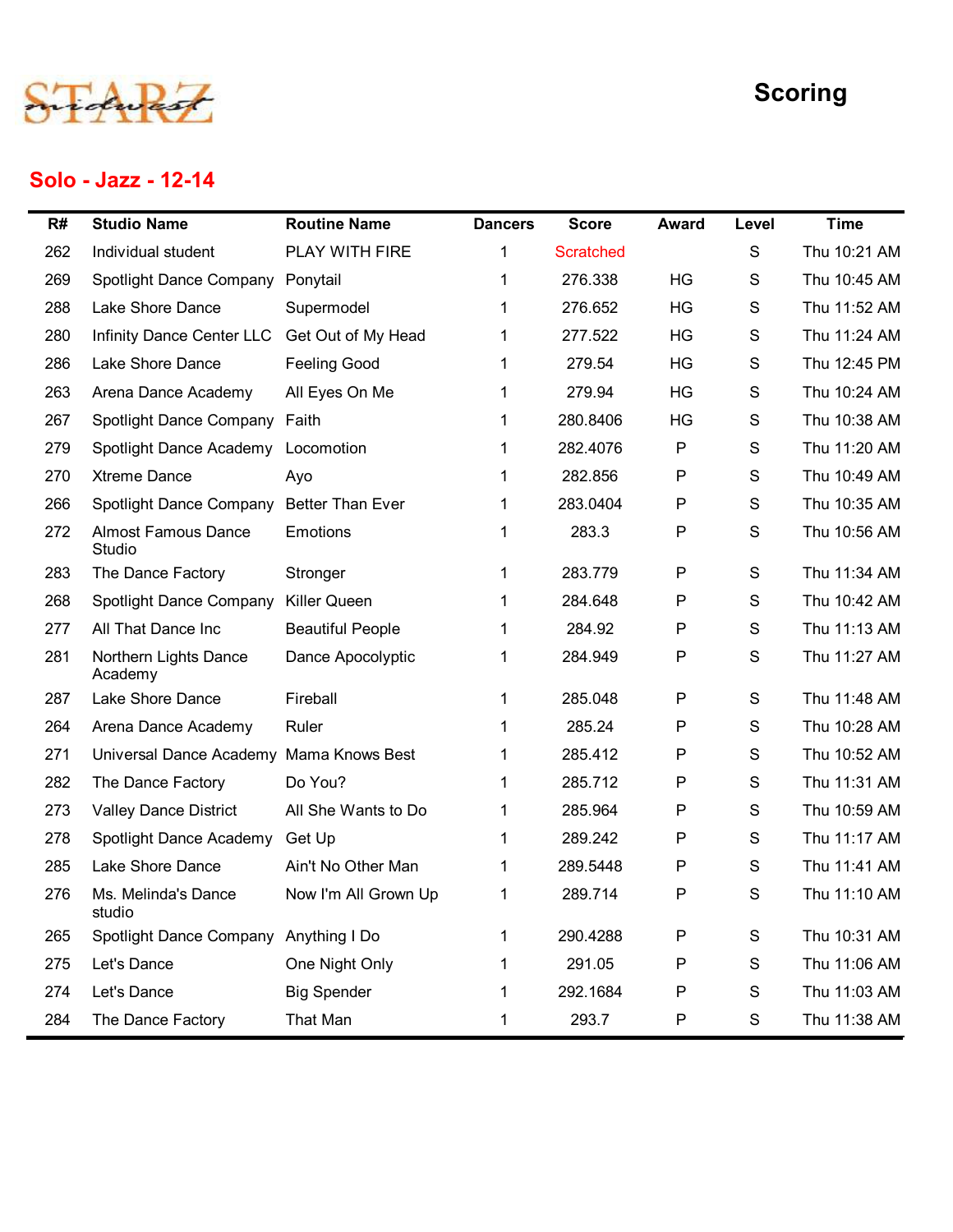

# Solo - Lyrical - 12-14

|     |                                      |                      |                |              |              |       | <b>Scoring</b> |
|-----|--------------------------------------|----------------------|----------------|--------------|--------------|-------|----------------|
|     | Solo - Lyrical - 12-14               |                      |                |              |              |       |                |
| R#  | <b>Studio Name</b>                   | <b>Routine Name</b>  | <b>Dancers</b> | <b>Score</b> | <b>Award</b> | Level | <b>Time</b>    |
| 308 | Spotlight Dance Academy              | Ring of Fire         |                | 277.588      | HG           | S     | Thu 1:52 PM    |
| 313 | Lake Shore Dance                     | <b>Brave</b>         |                | 278.05       | HG           | S     | Thu 2:09 PM    |
| 312 | Balleraena Dance Studio              | Stay                 |                | 279.068      | HG           | S     | Thu 2:06 PM    |
| 297 | <b>Valley Dance District</b>         | Home                 |                | 281.028      | HG           | S     | Thu 1:13 PM    |
| 314 | Lake Shore Dance                     | Shelter              |                | 281.956      | HG           | S     | Thu 2:13 PM    |
| 289 | Arena Dance Academy                  | Love Like This       |                | 282.356      | P            | S     | Thu 12:45 PM   |
| 503 | Let's Dance                          | All I Want           |                | 282.376      | P            | S     | Thu 2:18 PM    |
| 306 | All That Dance Inc                   | Happy                |                | 282.522      | P            | S     | Thu 1:45 PM    |
| 292 | Spotlight Dance Company              | Good Stuff           |                | 282.736      | P            | S     | Thu 12:56 PM   |
| 290 | Arena Dance Academy                  | Willow               |                | 283.574      | P            | S     | Thu 12:49 PM   |
| 309 | Balleraena Dance Studio              | Angel By The Wings   | 1              | 283.986      | P            | S     | Thu 1:55 PM    |
| 311 | Balleraena Dance Studio              | I Won't Let You Down | 1              | 284.36       | P            | S     | Thu 2:02 PM    |
| 296 | <b>Almost Famous Dance</b><br>Studio | Twice                | 1              | 284.552      | P            | S     | Thu 1:10 PM    |
| 291 | Spotlight Dance Company Ashes        |                      |                | 285.662      | P            | S     | Thu 12:52 PM   |
| 294 | <b>Almost Famous Dance</b><br>Studio | All Again            |                | 285.842      | P            | S     | Thu 1:03 PM    |
| 310 | Balleraena Dance Studio              | Exile                |                | 286.358      | P            | S     | Thu 1:59 PM    |
| 302 | Let's Dance                          | Heal                 |                | 287.838      | P            | S     | Thu 1:31 PM    |
| 307 | Spotlight Dance Academy              | Dream A Little Dream |                | 288.672      | P            | S     | Thu 1:48 PM    |
| 295 | <b>Almost Famous Dance</b><br>Studio | Perfect              | 1              | 288.768      | P            | S     | Thu 1:06 PM    |
| 303 | Let's Dance                          | I Surrender          | 1              | 292.734      | P            | S     | Thu 1:34 PM    |
| 299 | <b>Veracity Dance Project</b>        | One Moment In Time   | $\mathbf 1$    | 292.896      | P            | S     | Thu 1:20 PM    |
| 293 | 2023 Dance Company                   | Closure              | 1              | 292.952      | P            | S     | Thu 12:59 PM   |
| 304 | Let's Dance                          | Insecurities         |                | 293.266      | P            | S     | Thu 1:38 PM    |
| 301 | Let's Dance                          | <b>Elastic Heart</b> |                | 293.984      | P            | S     | Thu 1:27 PM    |
| 305 | Ms. Melinda's Dance<br>studio        | Believe              | 1              | 294.656      | P            | S     | Thu 1:41 PM    |
| 53  | <b>Urban Dance Productions</b>       | The First Time       |                | 295.044      | P            | S     | Thu 2:19 PM    |
| 300 | Let's Dance                          | All By Myself        |                | 297.636      | P            | S     | Thu 1:24 PM    |
| 298 | <b>Veracity Dance Project</b>        | Never Surrender      |                | 297.638      | P            | S     | Thu 1:17 PM    |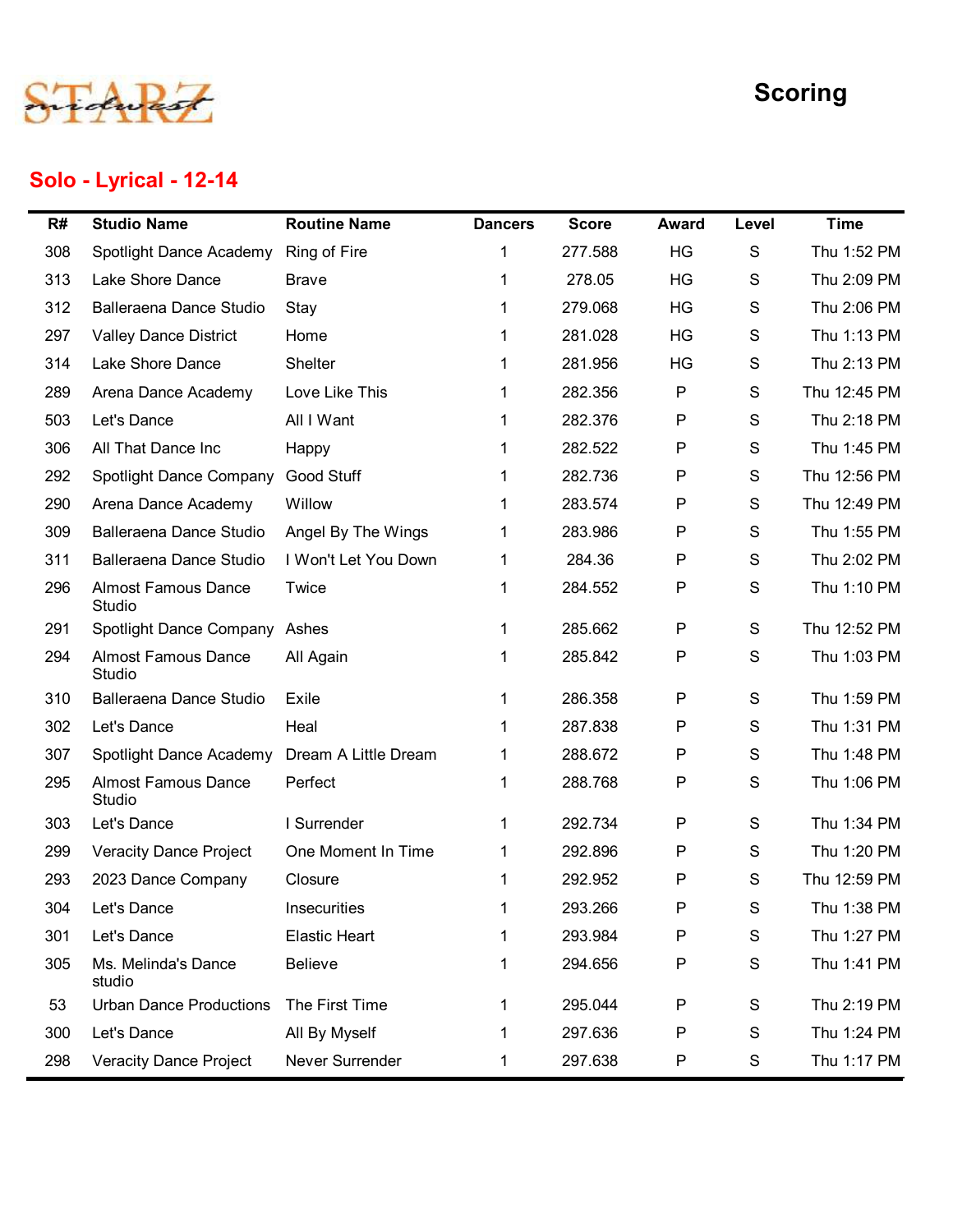

#### Solo - Musical Show - 12-14

|     |                             |                     |                |              |       |               | <b>Scoring</b> |
|-----|-----------------------------|---------------------|----------------|--------------|-------|---------------|----------------|
|     |                             |                     |                |              |       |               |                |
|     |                             |                     |                |              |       |               |                |
|     | Solo - Musical Show - 12-14 |                     |                |              |       |               |                |
| R#  | <b>Studio Name</b>          | <b>Routine Name</b> | <b>Dancers</b> | <b>Score</b> | Award | Level         | <b>Time</b>    |
| 318 | Lake Shore Dance            | Life of the Party   | -1             | 278.3        | HG    | ${\mathsf S}$ | Thu 2:27 PM    |
| 316 | Lake Shore Dance            | All That Jazz       | -1             | 280.612      | HG    | S             | Thu 2:20 PM    |

## Solo - Open - 12-14

|     |                                                |                       |                |                  |              |       | <b>Scoring</b> |
|-----|------------------------------------------------|-----------------------|----------------|------------------|--------------|-------|----------------|
|     | <b>Solo - Musical Show - 12-14</b>             |                       |                |                  |              |       |                |
| R#  | <b>Studio Name</b>                             | <b>Routine Name</b>   | <b>Dancers</b> | <b>Score</b>     | Award        | Level | <b>Time</b>    |
| 318 | Lake Shore Dance                               | Life of the Party     |                | 278.3            | HG           | S     | Thu 2:27 PM    |
| 316 | Lake Shore Dance                               | All That Jazz         |                | 280.612          | HG           | S     | Thu 2:20 PM    |
| 317 | Lake Shore Dance                               | Friend Like Me        |                | 291.726          | P            | S     | Thu 2:23 PM    |
|     | Solo - Open - 12-14                            |                       |                |                  |              |       |                |
| R#  | <b>Studio Name</b>                             | <b>Routine Name</b>   | <b>Dancers</b> | <b>Score</b>     | <b>Award</b> | Level | <b>Time</b>    |
| 319 | Individual student                             | <b>ARCADE</b>         | 1              | <b>Scratched</b> |              | S     | Thu 2:30 PM    |
| 329 | Lake Shore Dance                               | Madness               |                | 277.2772         | HG           | S     | Thu 3:05 PM    |
| 321 | Lake Shore Dance                               | The One to Survive    | 1              | 279.368          | HG           | S     | Thu 2:37 PM    |
| 324 | Lake Shore Dance                               | Icon                  |                | 279.764          | HG           | S     | Thu 2:48 PM    |
| 322 | Spotlight Dance Company                        | Time                  |                | 281.932          | HG           | S     | Thu 2:41 PM    |
| 323 | Lake Shore Dance                               | Warrior               |                | 282.578          | P            | S     | Thu 2:44 PM    |
| 331 | Lake Shore Dance                               | <b>Fever Rest</b>     |                | 286.954          | P            | S     | Thu 3:12 PM    |
| 334 | Lake Shore Dance                               | Your Day Will Come    |                | 288.102          | P            | S     | Thu 3:23 PM    |
| 330 | Northern Lights Dance<br>Academy               | Imagine               | 1              | 288.584          | P            | S     | Thu 3:09 PM    |
| 320 | Spotlight Dance Company Creeks                 |                       |                | 288.642          | P            | S     | Thu 2:34 PM    |
| 325 | Dance Esteem                                   | <b>That Girl</b>      |                | 291.564          | P            | S     | Thu 2:51 PM    |
| 328 | Ms. Melinda's Dance<br>studio                  | Human                 |                | 291.6084         | P            | S     | Thu 3:02 PM    |
| 333 | <b>Urban Dance Productions</b>                 | Simulate              |                | 292.58           | P            | S     | Thu 3:19 PM    |
| 326 | Let's Dance                                    | Hit the Road Jack     |                | 294.324          | P            | S     | Thu 2:55 PM    |
| 327 | Lake Shore Dance                               | Sahira                |                | 294.482          | P            | S     | Thu 2:58 PM    |
| 332 | Urban Dance Productions                        | Papa Can You Hear Me? | 1              | 297.216          | P            | S     | Thu 3:16 PM    |
|     | Solo - Ballet - 12-14                          |                       |                |                  |              |       |                |
| R#  | <b>Studio Name</b>                             | <b>Routine Name</b>   | <b>Dancers</b> | <b>Score</b>     | Award        | Level | <b>Time</b>    |
| 335 | Universal Dance Academy My Wistful Eyes On Two | Fair Images           | 1              | 288.0586         | P            | S     | Thu 3:26 PM    |

#### Solo - Ballet - 12-14

| R#  | <b>Studio Name</b>                             | <b>Routine Name</b> | <b>Dancers</b> | Score    | Award | ∟evel | ™ime        |
|-----|------------------------------------------------|---------------------|----------------|----------|-------|-------|-------------|
| 335 | Universal Dance Academy My Wistful Eyes On Two | Fair Images         |                | 288.0586 | P     | -S    | Thu 3:26 PM |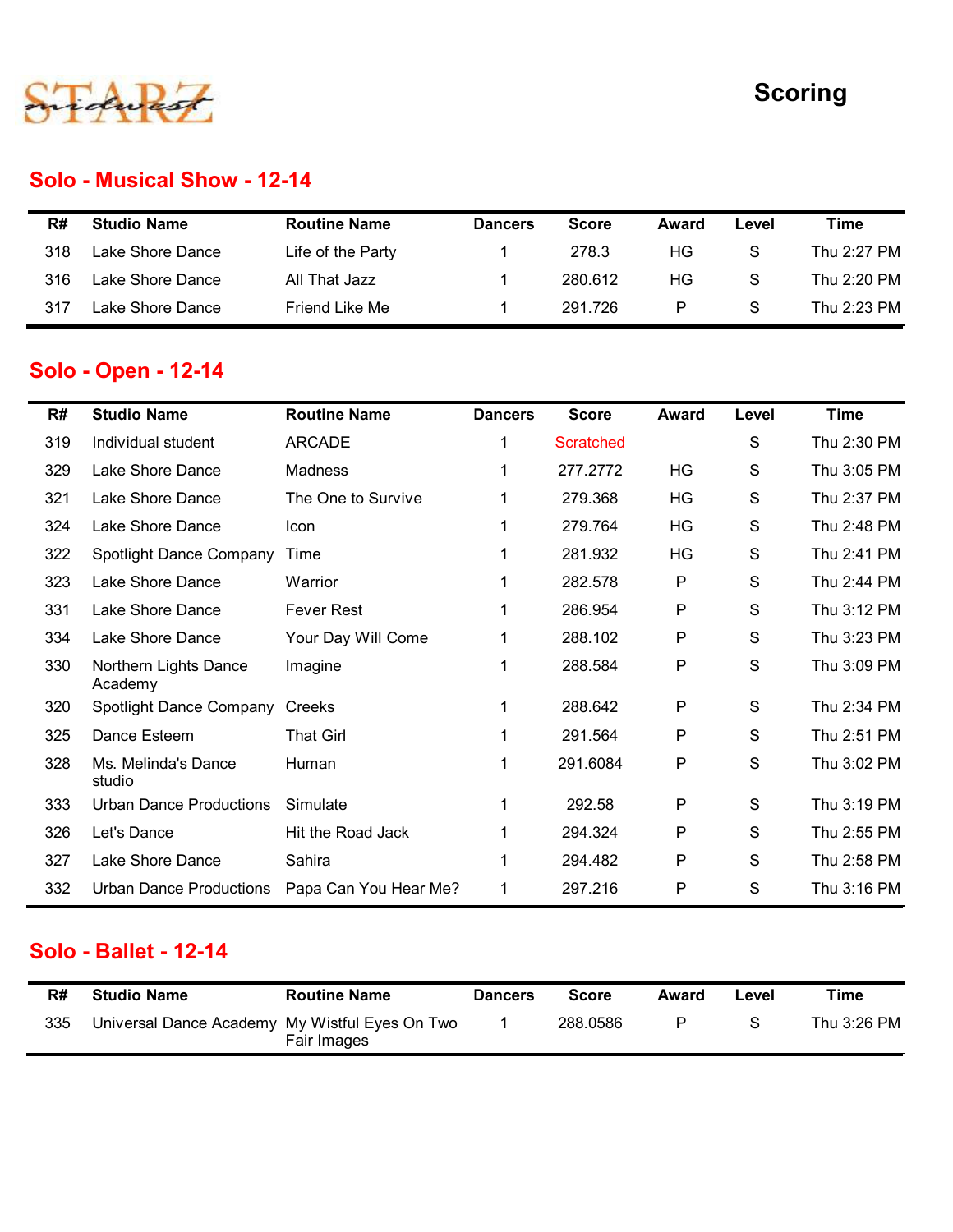

#### Solo - Pointe - 12-14

|     |                              |                                |                |                  |              |               | <b>Scoring</b> |
|-----|------------------------------|--------------------------------|----------------|------------------|--------------|---------------|----------------|
|     | <b>Solo - Pointe - 12-14</b> |                                |                |                  |              |               |                |
| R#  | <b>Studio Name</b>           | <b>Routine Name</b>            | <b>Dancers</b> | <b>Score</b>     | <b>Award</b> | Level         | <b>Time</b>    |
| 337 | Dance and Music<br>Academy   | <b>Bluebird Variation</b>      | -1             | <b>Scratched</b> |              | S             | Thu 3:33 PM    |
| 340 | Dance and Music<br>Academy   | <b>Odalesque Variation</b>     | $\mathbf{1}$   | 282.652          | $\mathsf P$  | $\mathsf{s}$  | Thu 3:44 PM    |
| 338 | Dance and Music<br>Academy   | Variation from Paquita         | $\mathbf{1}$   | 284.272          | P            | S             | Thu 3:37 PM    |
| 336 | Dance and Music<br>Academy   | Variation from Giselle         | $\mathbf{1}$   | 285.078          | $\mathsf P$  | S             | Thu 3:30 PM    |
| 339 | Dance and Music<br>Academy   | Swanhilda Variation            | $\mathbf{1}$   | 289.91           | $\mathsf P$  | S             | Thu 3:40 PM    |
| 341 | Dance and Music<br>Academy   | <b>Gamzatti Variation</b>      | $\mathbf{1}$   | 291.284          | $\mathsf P$  | S             | Thu 3:47 PM    |
|     | Solo - Clogging - 12-14      |                                |                |                  |              |               |                |
| R#  | <b>Studio Name</b>           | <b>Routine Name</b>            | <b>Dancers</b> | <b>Score</b>     | <b>Award</b> | Level         | <b>Time</b>    |
| 342 | Zumbrota Dance Studio        | Footloose                      | $\mathbf{1}$   | 277.11           | HG           | S             | Thu 3:51 PM    |
|     | Solo - Tap - 12-14           |                                |                |                  |              |               |                |
| R#  | <b>Studio Name</b>           | <b>Routine Name</b>            | <b>Dancers</b> | <b>Score</b>     | <b>Award</b> | Level         | <b>Time</b>    |
| 343 | <b>Valley Dance District</b> | Oh What a Beautiful<br>Morning | $\mathbf{1}$   | 287.7328         | ${\sf P}$    | ${\mathsf S}$ | Thu 3:54 PM    |
| 344 | <b>Valley Dance District</b> | When I Look In Your<br>Eyes    | $\mathbf{1}$   | 288.78           | P            | S             | Thu 3:58 PM    |
|     | The Dance Factory            | <b>Blue Note Boogie</b>        | $\mathbf{1}$   | 288.79           | P            | S             | Thu 4:01 PM    |

## Solo - Clogging - 12-14

| R#  | <b>Studio Name</b>    | <b>Routine Name</b> | <b>Dancers</b> | Score  | Award | ∟evel | Time        |
|-----|-----------------------|---------------------|----------------|--------|-------|-------|-------------|
| 342 | Zumbrota Dance Studio | Footloose           |                | 977 11 | ΗG    |       | Thu 3:51 PM |

#### Solo - Tap - 12-14

| კახ | Dance and Music<br>Academy         | variation from Giselle             | п.             | 285.078      | ۲            | $\circ$       | Thu 3:30 PM |
|-----|------------------------------------|------------------------------------|----------------|--------------|--------------|---------------|-------------|
| 339 | Dance and Music<br>Academy         | Swanhilda Variation                | $\mathbf{1}$   | 289.91       | $\mathsf P$  | $\mathbf S$   | Thu 3:40 PM |
| 341 | Dance and Music<br>Academy         | <b>Gamzatti Variation</b>          | $\mathbf{1}$   | 291.284      | $\mathsf{P}$ | S             | Thu 3:47 PM |
|     | Solo - Clogging - 12-14            |                                    |                |              |              |               |             |
| R#  | <b>Studio Name</b>                 | <b>Routine Name</b>                | <b>Dancers</b> | <b>Score</b> | <b>Award</b> | Level         | <b>Time</b> |
| 342 | Zumbrota Dance Studio              | Footloose                          | $\mathbf{1}$   | 277.11       | HG           | ${\mathsf S}$ | Thu 3:51 PM |
|     | Solo - Tap - 12-14                 |                                    |                |              |              |               |             |
| R#  | <b>Studio Name</b>                 | <b>Routine Name</b>                | <b>Dancers</b> | <b>Score</b> | <b>Award</b> | Level         | <b>Time</b> |
| 343 | <b>Valley Dance District</b>       | Oh What a Beautiful<br>Morning     | $\mathbf{1}$   | 287.7328     | ${\sf P}$    | ${\mathsf S}$ | Thu 3:54 PM |
| 344 | <b>Valley Dance District</b>       | When I Look In Your<br>Eyes        | $\mathbf{1}$   | 288.78       | ${\sf P}$    | S             | Thu 3:58 PM |
| 345 | The Dance Factory                  | <b>Blue Note Boogie</b>            | $\mathbf{1}$   | 288.79       | P            | ${\mathsf S}$ | Thu 4:01 PM |
| 347 | The Dance Factory                  | Shatter Me                         | $\mathbf{1}$   | 289.156      | $\mathsf{P}$ | ${\mathsf S}$ | Thu 4:08 PM |
| 349 | Just Tappin'                       | Fireball (acapella)                | $\mathbf{1}$   | 291.43       | P            | S             | Thu 4:15 PM |
| 346 | The Dance Factory                  | Rolling In The Deep                | $\mathbf{1}$   | 293.056      | $\mathsf{P}$ | S             | Thu 4:05 PM |
| 348 | The Dance Factory                  | <b>Traveling Without</b><br>Moving | $\mathbf 1$    | 293.57       | ${\sf P}$    | $\mathsf S$   | Thu 4:12 PM |
|     | <b>D/T - Ballet - 12-14</b>        |                                    |                |              |              |               |             |
| R#  | <b>Studio Name</b>                 | <b>Routine Name</b>                | <b>Dancers</b> | <b>Score</b> | <b>Award</b> | Level         | <b>Time</b> |
| 350 | Infinity Dance Center LLC Coppélia |                                    | $\mathfrak{S}$ | 276.158      | HG           | ${\mathsf S}$ | Thu 5:29 PM |

#### D/T - Ballet - 12-14

| R#  | Studio Name                        | <b>Routine Name</b> | <b>Dancers</b> | <b>Score</b> | Award | Level | Time        |
|-----|------------------------------------|---------------------|----------------|--------------|-------|-------|-------------|
| 350 | Infinity Dance Center LLC Coppélia |                     |                | 276.158      | ΗG    |       | Thu 5:29 PM |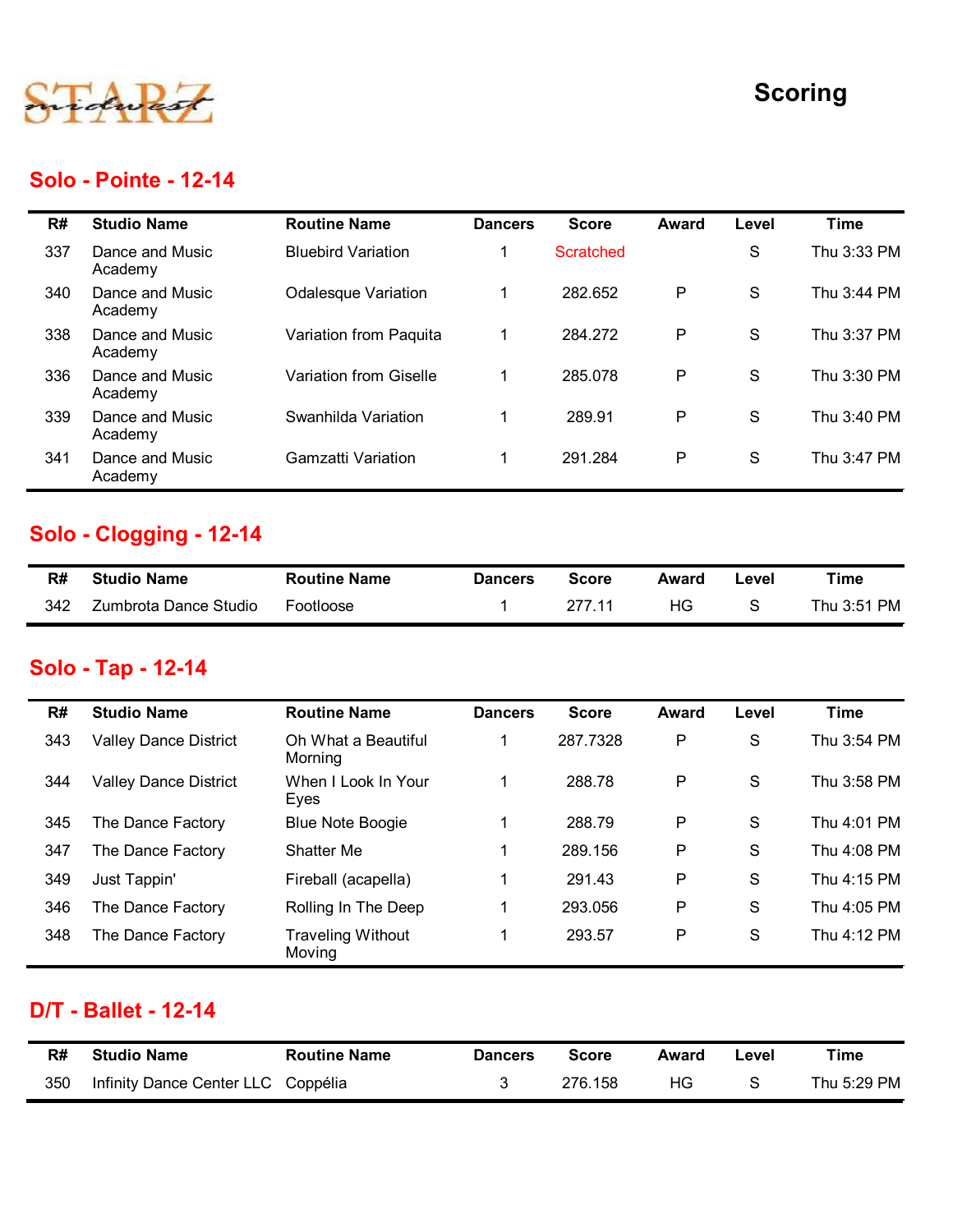

# D/T - Contemporary - 12-14

|     |                                |                                              |                |              |             |       | <b>Scoring</b> |
|-----|--------------------------------|----------------------------------------------|----------------|--------------|-------------|-------|----------------|
|     | D/T - Contemporary - 12-14     |                                              |                |              |             |       |                |
| R#  | <b>Studio Name</b>             | <b>Routine Name</b>                          | <b>Dancers</b> | <b>Score</b> | Award       | Level | <b>Time</b>    |
| 361 | Lake Shore Dance               | Where the Watermelons<br>Rot                 | $\overline{2}$ | 278.228      | HG          | S     | Thu 6:07 PM    |
| 359 | Lake Shore Dance               | Nighttime Hunger                             | $\overline{2}$ | 278.7106     | <b>HG</b>   | S     | Thu 6:00 PM    |
| 357 | Lake Shore Dance               | Medicine                                     | $\overline{2}$ | 278.754      | <b>HG</b>   | S     | Thu 5:53 PM    |
| 356 | Balleraena Dance Studio        | <b>Falling Apart</b>                         | $\overline{2}$ | 281.08       | <b>HG</b>   | S     | Thu 5:50 PM    |
| 358 | Lake Shore Dance               | Never Tear Us Apart                          | $\overline{2}$ | 283.924      | ${\sf P}$   | S     | Thu 5:57 PM    |
| 354 | Universal Dance Academy Wyrd   |                                              | $\overline{2}$ | 284.2184     | P           | S     | Thu 5:43 PM    |
| 351 | Dance and Music<br>Academy     | Yin and Yang                                 | $\overline{2}$ | 284.3        | $\mathsf P$ | S     | Thu 5:32 PM    |
| 352 | Spotlight Dance Company        | Daughter                                     | 3              | 286.272      | P           | S     | Thu 5:36 PM    |
| 355 | <b>Veracity Dance Project</b>  | <b>Blue Haze</b>                             | 3              | 289.186      | P           | S     | Thu 5:46 PM    |
| 360 | Lake Shore Dance               | To the girl who asked<br>what I was thinking | $\overline{2}$ | 290.254      | P           | S     | Thu 6:04 PM    |
| 353 | Spotlight Dance Company Trying |                                              | $\mathbf{2}$   | 292.76       | P           | S     | Thu 5:39 PM    |

# D/T - Hip Hop - 12-14

| R#  | <b>Studio Name</b>                | <b>Routine Name</b> | <b>Dancers</b> | <b>Score</b> | Award | Level | Time        |
|-----|-----------------------------------|---------------------|----------------|--------------|-------|-------|-------------|
| 362 | Spotlight Dance Academy Formation |                     |                | 281.004      | НG    | S.    | Thu 6:11 PM |
| 363 | Spotlight Dance Academy Nicki     |                     |                | 286.3622     | P     | -S    | Thu 6:14 PM |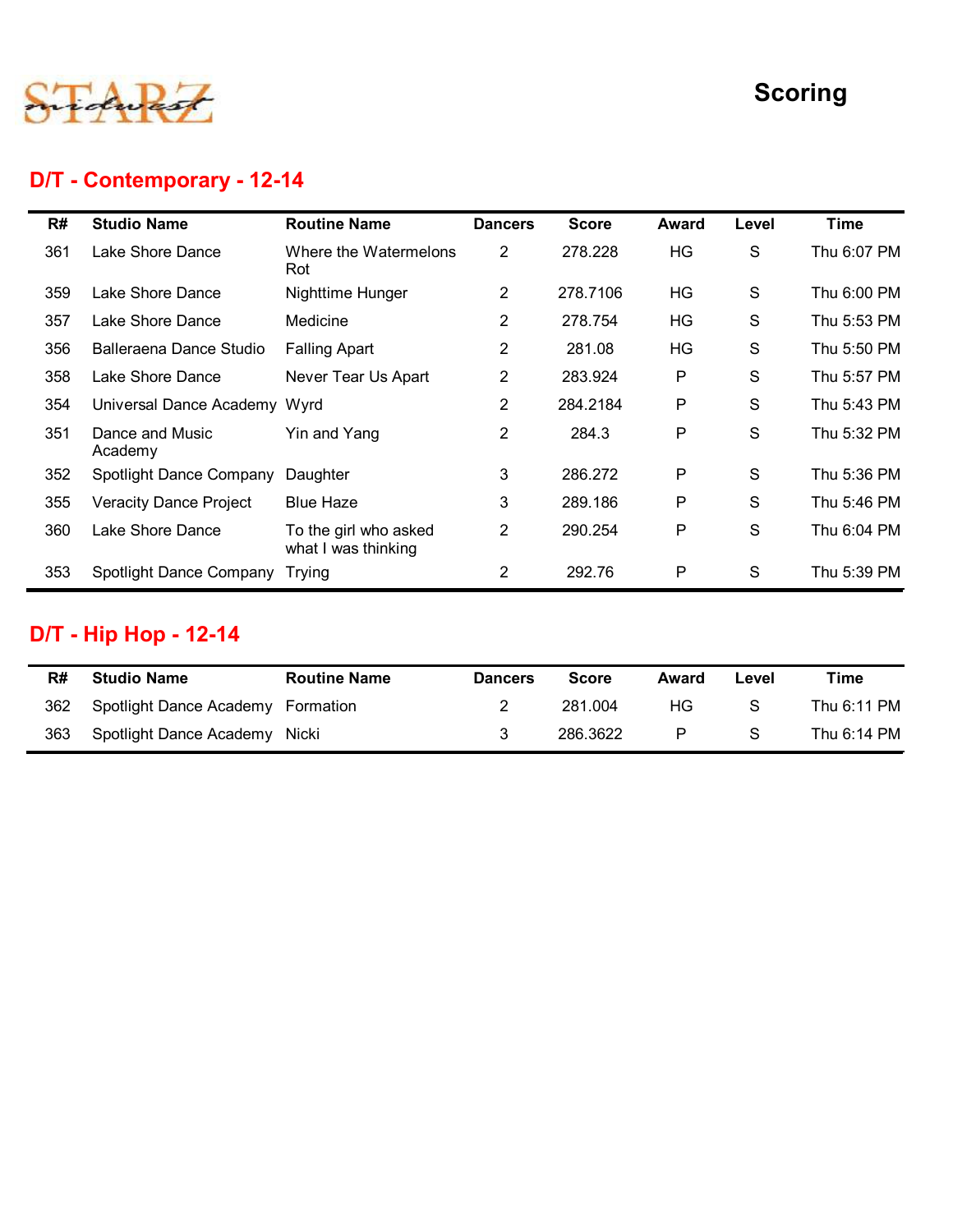

#### D/T - Jazz - 12-14

|     |                                      |                             |                |              |              |       | <b>Scoring</b> |
|-----|--------------------------------------|-----------------------------|----------------|--------------|--------------|-------|----------------|
|     | D/T - Jazz - 12-14                   |                             |                |              |              |       |                |
| R#  | <b>Studio Name</b>                   | <b>Routine Name</b>         | <b>Dancers</b> | <b>Score</b> | <b>Award</b> | Level | <b>Time</b>    |
| 376 | Lake Shore Dance                     | Crown Up                    | $\overline{c}$ | 279.498      | HG           | S     | Thu 7:00 PM    |
| 375 | Lake Shore Dance                     | Cover Girl                  | $\overline{c}$ | 280.1        | HG           | S     | Thu 6:56 PM    |
| 377 | Lake Shore Dance                     | Let Me Think About It       | 3              | 281.086      | HG           | S     | Thu 7:03 PM    |
| 374 | Lake Shore Dance                     | Bailar                      | $\overline{c}$ | 281.9        | HG           | S     | Thu 6:53 PM    |
| 365 | Spotlight Dance Company              | Less Talk, More Art         | $\overline{a}$ | 283.586      | P            | S     | Thu 6:21 PM    |
| 364 | Spotlight Dance Company              | Just Playin'                | 3              | 284.5282     | P            | S     | Thu 6:18 PM    |
| 373 | The Dance Factory                    | <b>Purse First</b>          | $\overline{2}$ | 284.986      | P            | S     | Thu 6:49 PM    |
| 378 | Lake Shore Dance                     | Toxic                       | 3              | 285.2824     | P            | S     | Thu 7:07 PM    |
| 371 | All That Dance Inc                   | Survivor                    | $\overline{c}$ | 285.486      | P            | S     | Thu 6:42 PM    |
| 366 | Spotlight Dance Company              | One Night Only              | $\overline{c}$ | 285.656      | P            | S     | Thu 6:25 PM    |
| 372 | The Dance Factory                    | Are You Gonna Be My<br>Girl | $\overline{2}$ | 287.102      | P            | S     | Thu 6:46 PM    |
| 370 | <b>Valley Dance District</b>         | Body Language               | $\overline{2}$ | 290.232      | P            | S     | Thu 6:39 PM    |
| 369 | <b>Almost Famous Dance</b><br>Studio | Walk this way               | $\overline{2}$ | 291.4462     | P            | S     | Thu 6:35 PM    |
| 368 | 2023 Dance Company                   | Ginger                      | 3              | 291.548      | P            | S     | Thu 6:32 PM    |
| 367 | Spotlight Dance Company Vogue        |                             | 3              | 291.728      | P            | S     | Thu 6:28 PM    |

## D/T - Lyrical - 12-14

| 366 | <b>Spotlight Dance Company</b>       | One Night Only               | $\overline{2}$ | 285.656      | ${\sf P}$    | S     | Thu 6:25 PM |
|-----|--------------------------------------|------------------------------|----------------|--------------|--------------|-------|-------------|
| 372 | The Dance Factory                    | Are You Gonna Be My<br>Girl  | $\overline{2}$ | 287.102      | P            | S     | Thu 6:46 PM |
| 370 | <b>Valley Dance District</b>         | Body Language                | $\overline{2}$ | 290.232      | P            | S     | Thu 6:39 PM |
| 369 | <b>Almost Famous Dance</b><br>Studio | Walk this way                | $\overline{2}$ | 291.4462     | P            | S     | Thu 6:35 PM |
| 368 | 2023 Dance Company                   | Ginger                       | 3              | 291.548      | P            | S     | Thu 6:32 PM |
| 367 | Spotlight Dance Company Vogue        |                              | 3              | 291.728      | P            | S     | Thu 6:28 PM |
|     |                                      |                              |                |              |              |       |             |
|     | D/T - Lyrical - 12-14                |                              |                |              |              |       |             |
| R#  | <b>Studio Name</b>                   | <b>Routine Name</b>          | <b>Dancers</b> | <b>Score</b> | <b>Award</b> | Level | <b>Time</b> |
| 384 | Infinity Dance Center LLC            | Sign of the Times            | $\overline{2}$ | 275.994      | HG           | S     | Thu 7:28 PM |
| 379 | Arena Dance Academy                  | Remember                     | $\overline{2}$ | 284.5762     | P            | S     | Thu 7:10 PM |
| 385 | The Dance Factory                    | Something In The Water       | $2^{\circ}$    | 287.016      | P            | S     | Thu 7:31 PM |
| 381 | <b>Almost Famous Dance</b><br>Studio | Time after Time              | $\overline{2}$ | 292.518      | P            | S     | Thu 7:17 PM |
| 382 | <b>Veracity Dance Project</b>        | Anytime You Need A<br>Friend | $\overline{2}$ | 294.03       | P            | S     | Thu 7:21 PM |
| 380 | Spotlight Dance Company              | Like a Funeral               | 3              | 294.624      | P            | S     | Thu 7:14 PM |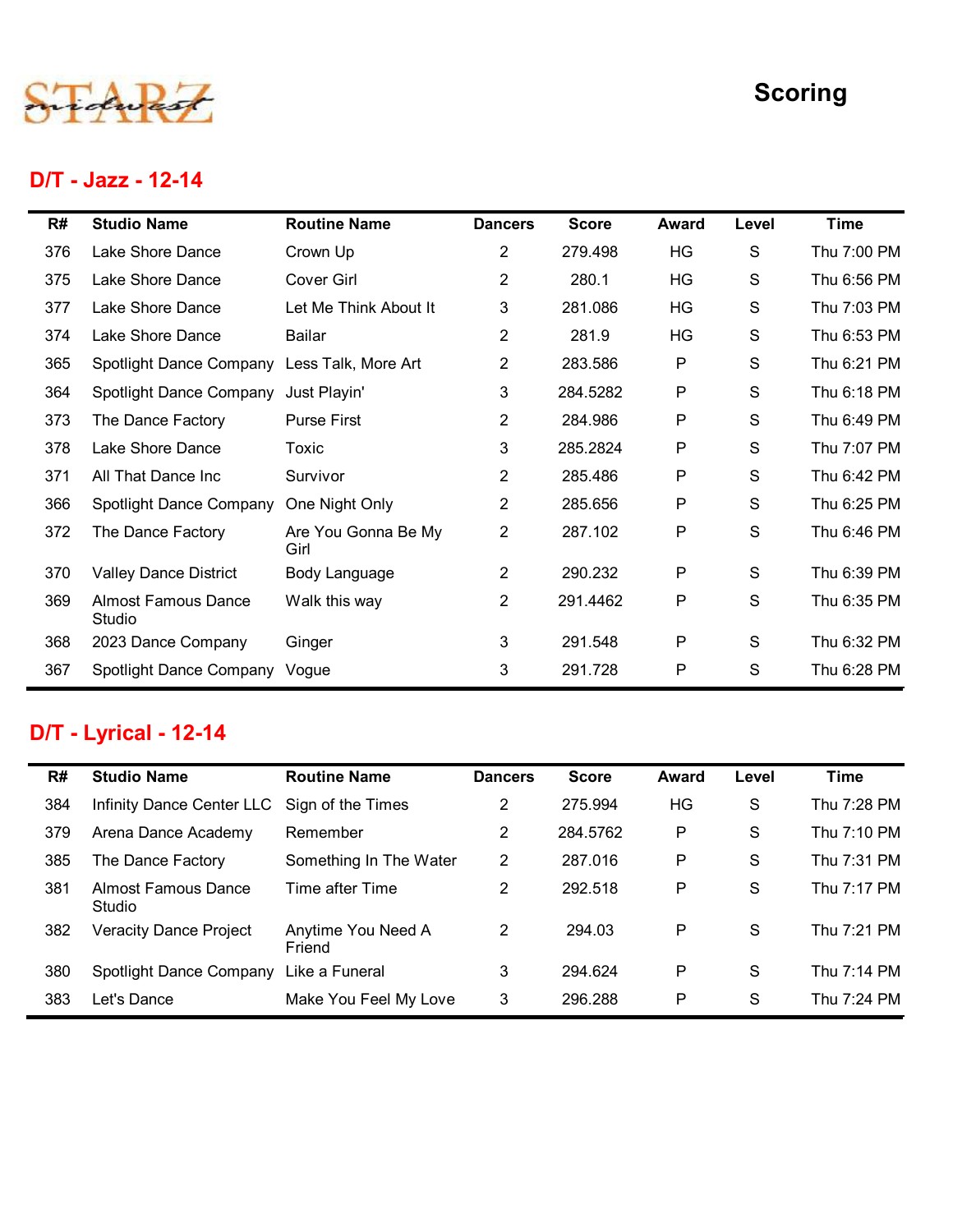

## D/T - Musical Show - 12-14

|     |                                      |                      |                |              |              |               | <b>Scoring</b> |
|-----|--------------------------------------|----------------------|----------------|--------------|--------------|---------------|----------------|
|     |                                      |                      |                |              |              |               |                |
|     |                                      |                      |                |              |              |               |                |
|     | D/T - Musical Show - 12-14           |                      |                |              |              |               |                |
| R#  | <b>Studio Name</b>                   | <b>Routine Name</b>  | <b>Dancers</b> | <b>Score</b> | <b>Award</b> | Level         | <b>Time</b>    |
| 386 | Spotlight Dance Company              | Poison               | 3              | 279.886      | HG           | S             | Thu 7:35 PM    |
| 389 | Dance Esteem                         | The Schuyler Sisters | 3              | 285.312      | P            | S             | Thu 7:45 PM    |
| 387 | Spotlight Dance Company              | Someone in the Crowd | 3              | 285.9704     | P            | S             | Thu 7:38 PM    |
| 388 | <b>Almost Famous Dance</b><br>Studio | Women Be Wise        | $\overline{2}$ | 287.612      | P            | S             | Thu 7:42 PM    |
| 390 | The Dance Factory                    | End Of The Line      | $\overline{2}$ | 291.102      | $\mathsf{P}$ | ${\mathsf S}$ | Thu 7:49 PM    |
|     | D/T - Tap - 12-14                    |                      |                |              |              |               |                |
| R#  | <b>Studio Name</b>                   | <b>Routine Name</b>  | <b>Dancers</b> | <b>Score</b> | <b>Award</b> | Level         | <b>Time</b>    |
| 393 | Valley Dance District                | Bop                  | 3              | 290.044      | P            | S             | Thu 8:00 PM    |
|     | Lg - Contemporary - 15-18            |                      |                |              |              |               |                |
|     | <b>Studio Name</b>                   | <b>Routine Name</b>  | <b>Dancers</b> | <b>Score</b> | Award        | Level         | <b>Time</b>    |
| R#  |                                      | Wake Up              | 11             | 289.054      | P            | S             | Fri 8:05 AM    |
| 395 | Spotlight Dance Academy              |                      |                |              |              |               |                |
| 394 | Ms. Melinda's Dance<br>studio        | Lost Young Love      | 11             | 289.519      | ${\sf P}$    | ${\mathsf S}$ | Fri 8:00 AM    |

# D/T - Tap - 12-14

| R#  | <b>Studio Name</b>    | <b>Routine Name</b> | <b>Dancers</b> | <b>Score</b> | Award | Level | Time        |
|-----|-----------------------|---------------------|----------------|--------------|-------|-------|-------------|
| 393 | Valley Dance District | <b>Bop</b>          |                | 290.044      |       |       | Thu 8:00 PM |

# Lg - Contemporary - 15-18

| 389 | Dance Esteem                                    | The Schuyler Sisters | 3              | 285.312      | $\mathsf{P}$ | $\mathsf S$   | Thu 7:45 PM |
|-----|-------------------------------------------------|----------------------|----------------|--------------|--------------|---------------|-------------|
| 387 | Spotlight Dance Company                         | Someone in the Crowd | 3              | 285.9704     | $\mathsf{P}$ | $\mathsf S$   | Thu 7:38 PM |
| 388 | <b>Almost Famous Dance</b><br>Studio            | Women Be Wise        | $\overline{2}$ | 287.612      | P            | ${\mathsf S}$ | Thu 7:42 PM |
| 390 | The Dance Factory                               | End Of The Line      | $\overline{2}$ | 291.102      | $\mathsf P$  | S             | Thu 7:49 PM |
|     | D/T - Tap - 12-14                               |                      |                |              |              |               |             |
|     |                                                 |                      |                |              |              |               |             |
| R#  | <b>Studio Name</b>                              | <b>Routine Name</b>  | <b>Dancers</b> | <b>Score</b> | <b>Award</b> | Level         | Time        |
| 393 | <b>Valley Dance District</b>                    | Bop                  | 3              | 290.044      | P            | S             | Thu 8:00 PM |
| R#  | Lg - Contemporary - 15-18<br><b>Studio Name</b> | <b>Routine Name</b>  | <b>Dancers</b> | <b>Score</b> | <b>Award</b> | Level         | Time        |
| 395 | Spotlight Dance Academy                         | Wake Up              | 11             | 289.054      | P            | S             | Fri 8:05 AM |
| 394 | Ms. Melinda's Dance<br>studio                   | Lost Young Love      | 11             | 289.519      | P            | $\mathbf S$   | Fri 8:00 AM |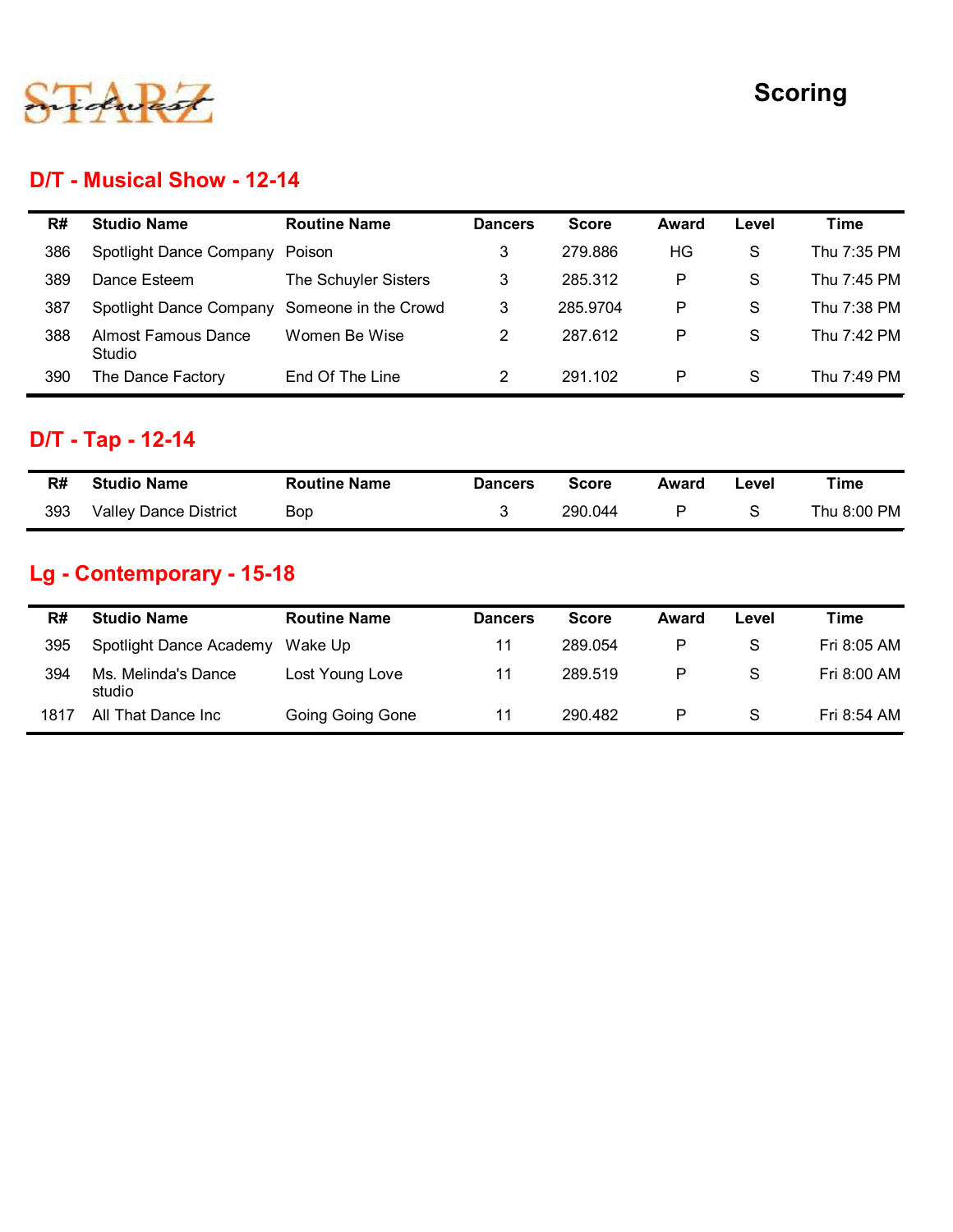

#### Sg - Contemporary - 15-18

|     |                                          |                                   |                |              |              |               | <b>Scoring</b> |
|-----|------------------------------------------|-----------------------------------|----------------|--------------|--------------|---------------|----------------|
|     | Sg - Contemporary - 15-18                |                                   |                |              |              |               |                |
| R#  | <b>Studio Name</b>                       | <b>Routine Name</b>               | <b>Dancers</b> | <b>Score</b> | <b>Award</b> | Level         | <b>Time</b>    |
| 402 | Zumbrota Dance Studio                    | When Night is Over                | 8              | 284.31       | Ρ            | S             | Fri 8:37 AM    |
| 400 | Northern Lights Dance<br>Academy         | We Don't Eat                      | 9              | 284.354      | P            | S             | Fri 8:28 AM    |
| 396 | All That Dance Inc                       | Human                             | 6              | 284.97       | P            | ${\mathsf S}$ | Fri 8:10 AM    |
| 404 | The Dance Factory                        | In Case You Don't Live<br>Forever | $\overline{7}$ | 285.346      | P            | S             | Fri 8:46 AM    |
| 405 | Lake Shore Dance                         | Me to You                         | 7              | 286.6902     | P            | S             | Fri 8:50 AM    |
| 397 | dance endeavors                          | Solitude                          | 4              | 286.698      | P            | S             | Fri 8:14 AM    |
| 398 | <b>Almost Famous Dance</b><br>Studio     | Voice Of God                      | 7              | 289.392      | P            | S             | Fri 8:19 AM    |
| 403 | The Dance Factory                        | Highway 27                        | 6              | 290.194      | P            | S             | Fri 8:41 AM    |
| 399 | Northern Lights Dance<br>Academy         | The Village                       | 5              | 290.256      | P            | S             | Fri 8:23 AM    |
| 401 | Zumbrota Dance Studio                    | Warm With You                     | 8              | 290.916      | P            | S             | Fri 8:32 AM    |
|     | Lg - Hip Hop - 15-18                     |                                   |                |              |              |               |                |
| R#  | <b>Studio Name</b>                       | <b>Routine Name</b>               | <b>Dancers</b> | <b>Score</b> | <b>Award</b> | Level         | <b>Time</b>    |
| 406 | Spotlight Dance Company Comin' In Hot    |                                   | 11             | 285.49       | Ρ            | S             | Fri 8:58 AM    |
| 407 | Spotlight Dance Academy High Maintenance |                                   | 10             | 291.98       | P            | S             | Fri 9:02 AM    |
|     | <b>Sg - Hip Hop - 15-18</b>              |                                   |                |              |              |               |                |
| R#  | <b>Studio Name</b>                       | <b>Routine Name</b>               | <b>Dancers</b> | <b>Score</b> | Award        | Level         | <b>Time</b>    |
| 408 | Spotlight Dance Company Walk Ins Welcome |                                   | 4              | 285.6732     | P            | S             | Fri 9:06 AM    |

#### Lg - Hip Hop - 15-18

| 401 | Zumbrota Dance Studio                    | Warm With You       | 8              | 290.916      | P            | S             | Fri 8:32 AM |
|-----|------------------------------------------|---------------------|----------------|--------------|--------------|---------------|-------------|
|     | <b>Lg - Hip Hop - 15-18</b>              |                     |                |              |              |               |             |
|     |                                          |                     |                |              |              |               |             |
| R#  | <b>Studio Name</b>                       | <b>Routine Name</b> | <b>Dancers</b> | <b>Score</b> | <b>Award</b> | Level         | <b>Time</b> |
| 406 | Spotlight Dance Company Comin' In Hot    |                     | 11             | 285.49       | P            | ${\mathsf S}$ | Fri 8:58 AM |
| 407 | Spotlight Dance Academy High Maintenance |                     | 10             | 291.98       | P            | S             | Fri 9:02 AM |
|     | <b>Sg - Hip Hop - 15-18</b>              |                     |                |              |              |               |             |
|     |                                          |                     |                |              |              |               |             |
| R#  | <b>Studio Name</b>                       | <b>Routine Name</b> | <b>Dancers</b> | <b>Score</b> | Award        | Level         | <b>Time</b> |
| 408 | Spotlight Dance Company Walk Ins Welcome |                     | 4              | 285.6732     | P            | ${\mathsf S}$ | Fri 9:06 AM |
|     |                                          |                     |                |              |              |               |             |
|     | <b>Line - Hip Hop - 15-18</b>            |                     |                |              |              |               |             |
| R#  | <b>Studio Name</b>                       | <b>Routine Name</b> | <b>Dancers</b> | <b>Score</b> | <b>Award</b> | Level         | <b>Time</b> |

#### Sg - Hip Hop - 15-18

| R#  | <b>Studio Name</b>                       | <b>Routine Name</b> | <b>Dancers</b> | <b>Score</b> | Award | Level | Time        |
|-----|------------------------------------------|---------------------|----------------|--------------|-------|-------|-------------|
| 408 | Spotlight Dance Company Walk Ins Welcome |                     |                | 285.6732     |       |       | Fri 9:06 AM |

#### Line - Hip Hop - 15-18

| R#  | <b>Studio Name</b>      | <b>Routine Name</b> | <b>Dancers</b> | Score   | Award | -evel | Time        |
|-----|-------------------------|---------------------|----------------|---------|-------|-------|-------------|
| 409 | <sub>-</sub> et's Dance | Savage              | 24             | 290.164 |       |       | Fri 9:10 AM |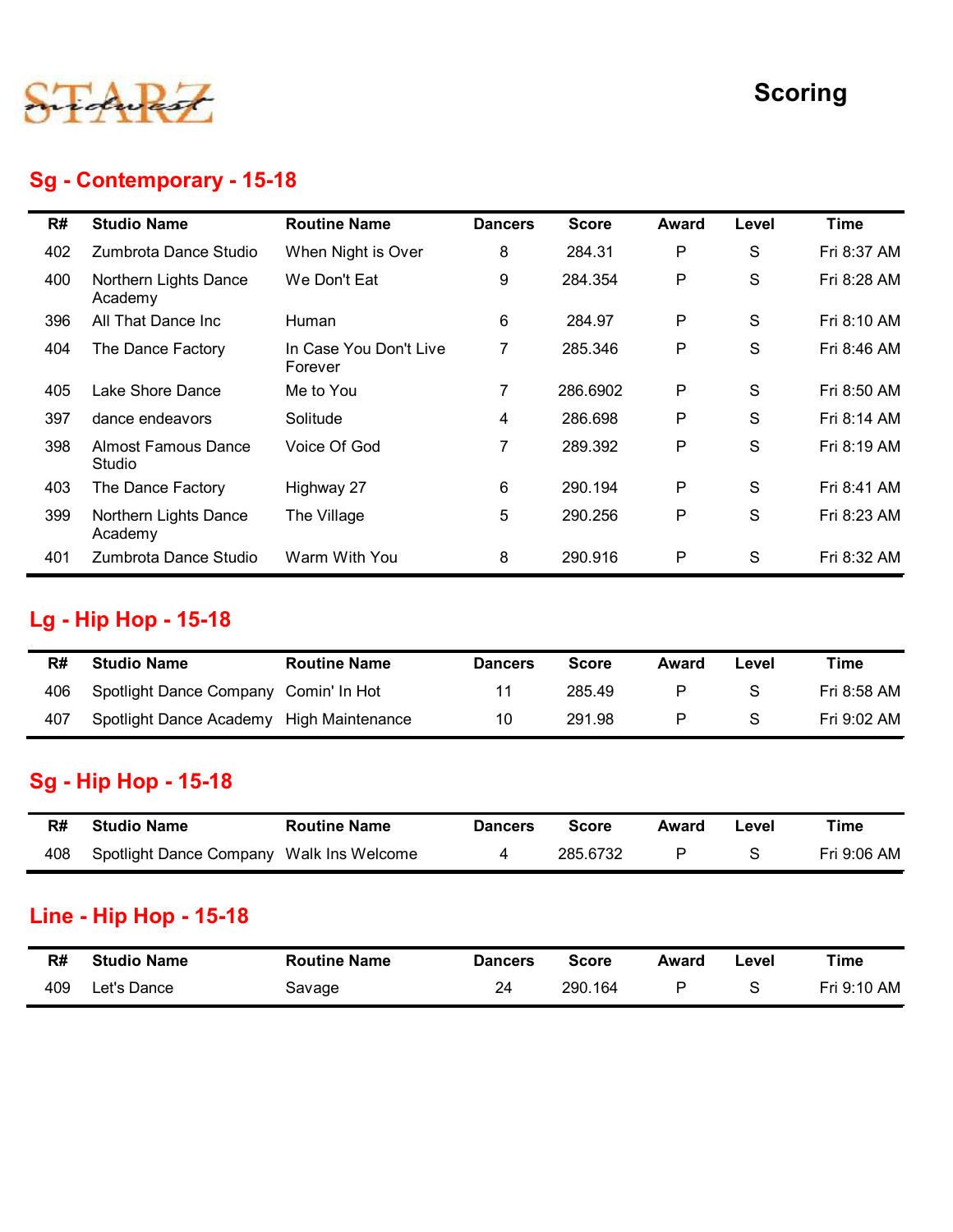

## Lg - Jazz - 15-18

|     |                               |                       |                |              |              |               | <b>Scoring</b> |
|-----|-------------------------------|-----------------------|----------------|--------------|--------------|---------------|----------------|
|     |                               |                       |                |              |              |               |                |
|     |                               |                       |                |              |              |               |                |
|     | Lg - Jazz - 15-18             |                       |                |              |              |               |                |
| R#  | <b>Studio Name</b>            | <b>Routine Name</b>   | <b>Dancers</b> | <b>Score</b> | <b>Award</b> | Level         | <b>Time</b>    |
| 412 | Spotlight Dance Academy       | Nasty                 | 11             | 285.164      | P            | ${\mathsf S}$ | Fri 9:24 AM    |
| 411 | Ms. Melinda's Dance<br>studio | Not So Sweet          | 11             | 286.088      | $\mathsf{P}$ | S             | Fri 9:20 AM    |
| 410 | Zumbrota Dance Studio         | <b>Dancing People</b> | 12             | 288.7978     | $\mathsf P$  | ${\mathsf S}$ | Fri 9:15 AM    |
|     | <b>Sg - Jazz - 15-18</b>      |                       |                |              |              |               |                |
| R#  | <b>Studio Name</b>            | <b>Routine Name</b>   | <b>Dancers</b> | <b>Score</b> | Award        | Level         | <b>Time</b>    |
| 417 | The Dance Factory             | Instruction           | 8              | 281.913      | HG           | S             | Fri 9:47 AM    |
|     |                               |                       |                | 283.084      | $\mathsf{P}$ | ${\mathsf S}$ | Fri 9:29 AM    |
| 413 | dance endeavors               | Greedy                | 9              |              |              |               |                |

# Sg - Jazz - 15-18

|     | Lg - Jazz - 15-18                                 |                       |                |              |              |               |              |
|-----|---------------------------------------------------|-----------------------|----------------|--------------|--------------|---------------|--------------|
| R#  | <b>Studio Name</b>                                | <b>Routine Name</b>   | <b>Dancers</b> | <b>Score</b> | <b>Award</b> | Level         | <b>Time</b>  |
| 412 | Spotlight Dance Academy                           | Nasty                 | 11             | 285.164      | P            | S             | Fri 9:24 AM  |
| 411 | Ms. Melinda's Dance<br>studio                     | Not So Sweet          | 11             | 286.088      | P            | S             | Fri 9:20 AM  |
| 410 | Zumbrota Dance Studio                             | <b>Dancing People</b> | 12             | 288.7978     | P            | $\mathsf{S}$  | Fri 9:15 AM  |
|     | Sg - Jazz - 15-18                                 |                       |                |              |              |               |              |
| R#  | <b>Studio Name</b>                                | <b>Routine Name</b>   | <b>Dancers</b> | <b>Score</b> | <b>Award</b> | Level         | <b>Time</b>  |
| 417 | The Dance Factory                                 | Instruction           | 8              | 281.913      | HG           | S             | Fri 9:47 AM  |
| 413 | dance endeavors                                   | Greedy                | 9              | 283.084      | P            | S             | Fri 9:29 AM  |
| 416 | Northern Lights Dance<br>Academy                  | Bang                  | 9              | 284.788      | P            | S             | Fri 9:42 AM  |
| 604 | Spotlight Dance Company                           | Killa Killa Funk      | 9              | 287.16       | P            | S             | Fri 12:38 PM |
| 418 | Lake Shore Dance                                  | Go Get It             | 6              | 289.074      | P            | S             | Fri 9:51 AM  |
| 414 | <b>Almost Famous Dance</b><br>Studio              | <b>AYO</b>            | $\overline{7}$ | 294.706      | P            | $\mathsf{S}$  | Fri 9:33 AM  |
| 415 | Northern Lights Dance<br>Academy                  | <b>Bills</b>          | 9              | 295.196      | P            | $\mathsf{S}$  | Fri 9:38 AM  |
| R#  | <b>Lg - Lyrical - 15-18</b><br><b>Studio Name</b> | <b>Routine Name</b>   | <b>Dancers</b> | <b>Score</b> | Award        | Level         | <b>Time</b>  |
| 419 | Spotlight Dance Company Depth Over Distance       |                       | 10             | 285.126      | P            | S             | Fri 9:56 AM  |
| 422 | Spotlight Dance Academy Why                       |                       | 11             | 285.212      | P            | ${\mathsf S}$ | Fri 10:09 AM |
| 420 | All That Dance Inc                                | Always Midnight       | 11             | 287.116      | P            | S             | Fri 10:00 AM |
| 421 | Let's Dance                                       | Angel Down            | 13             | 290.556      | P            | S             | Fri 10:05 AM |
|     |                                                   | No Choir              | 10             | 293.778      | P            | S             | Fri 10:14 AM |

# Lg - Lyrical - 15-18

| R#  | <b>Studio Name</b>      | <b>Routine Name</b> | <b>Dancers</b> | <b>Score</b> | Award | Level        | Time         |
|-----|-------------------------|---------------------|----------------|--------------|-------|--------------|--------------|
| 419 | Spotlight Dance Company | Depth Over Distance | 10             | 285.126      | P     | S            | Fri 9:56 AM  |
| 422 | Spotlight Dance Academy | Whv                 | 11             | 285.212      | P     | <sub>S</sub> | Fri 10:09 AM |
| 420 | All That Dance Inc      | Always Midnight     | 11             | 287.116      | P     | S.           | Fri 10:00 AM |
| 421 | Let's Dance             | Angel Down          | 13             | 290.556      | P     | S.           | Fri 10:05 AM |
| 423 | The Dance Factory       | No Choir            | 10             | 293.778      | P     | S.           | Fri 10:14 AM |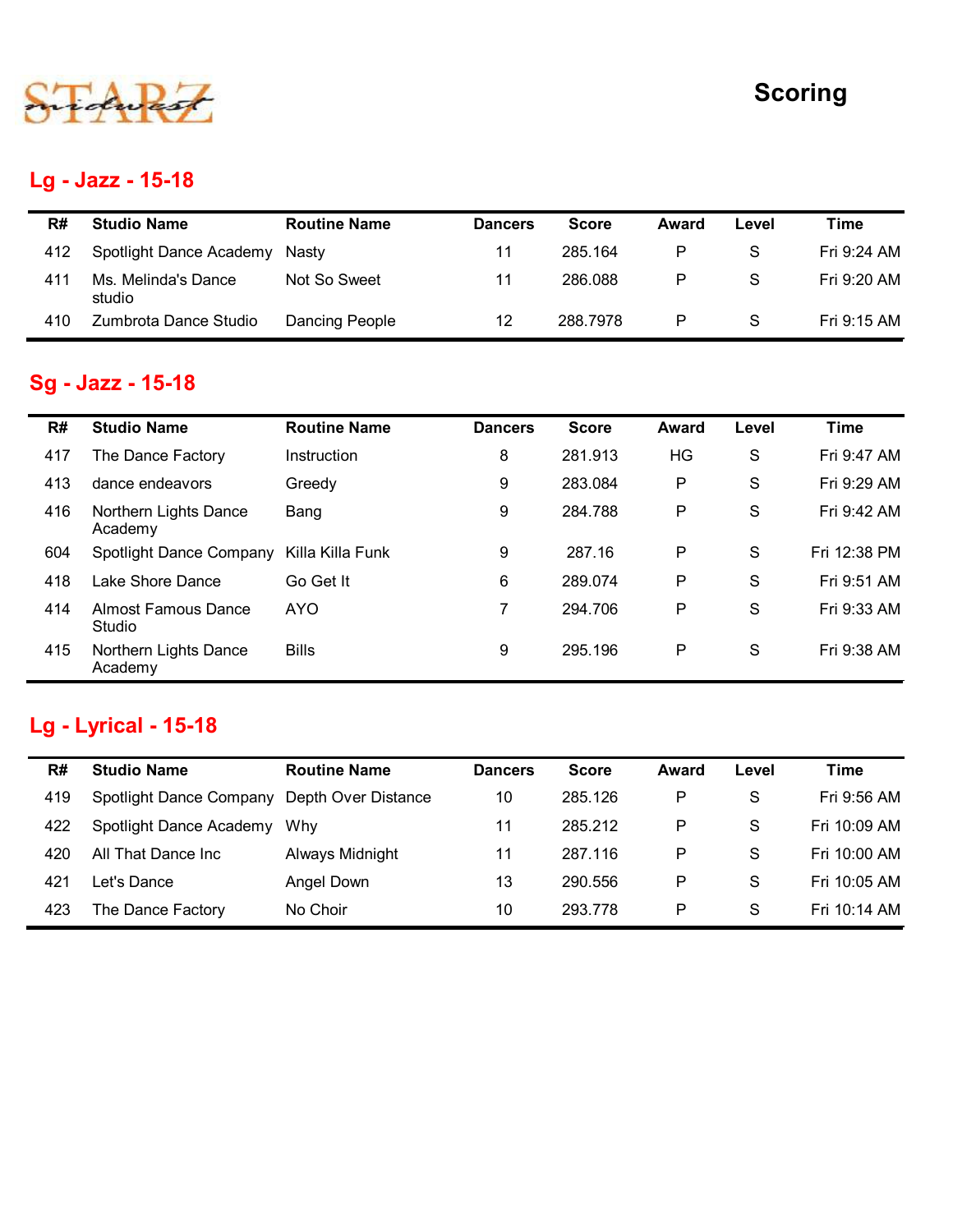

## Sg - Lyrical - 15-18

|     |                                      |                     |                |              |              |               | <b>Scoring</b> |
|-----|--------------------------------------|---------------------|----------------|--------------|--------------|---------------|----------------|
|     |                                      |                     |                |              |              |               |                |
|     | <b>Sg - Lyrical - 15-18</b>          |                     |                |              |              |               |                |
| R#  | <b>Studio Name</b>                   | <b>Routine Name</b> | <b>Dancers</b> | <b>Score</b> | <b>Award</b> | Level         | <b>Time</b>    |
| 424 | dance endeavors                      | Someone To Stay     | 6              | 287.91       | P            | ${\mathsf S}$ | Fri 10:18 AM   |
| 426 | <b>Almost Famous Dance</b><br>Studio | Ne Me Quitte Pas    | $\overline{7}$ | 289.78       | P            | S             | Fri 10:27 AM   |
| 427 | The Dance Factory                    | Runaway With Me     | 5              | 293.56       | P            | $\mathsf{S}$  | Fri 10:32 AM   |
| 425 | <b>Spotlight Dance Company</b>       | 7 Birds             | $\overline{7}$ | 294.528      | $\mathsf{P}$ | S             | Fri 10:23 AM   |
| 626 | Let's Dance                          | Bound to You        | 5              | 294.69       | P            | $\mathsf{S}$  | Fri 10:16 AM   |
|     |                                      |                     |                |              |              |               |                |
|     | <b>D/T - Lyrical - 15-18</b>         |                     |                |              |              |               |                |
|     | <b>Studio Name</b>                   | <b>Routine Name</b> | <b>Dancers</b> | <b>Score</b> | Award        | Level         | <b>Time</b>    |
| R#  |                                      |                     |                |              |              |               |                |
| 428 | Northwoods School of<br>Dance        | There You'll Be     | $\overline{2}$ | Scratched    |              | $\mathsf{S}$  | Fri 10:36 AM   |
| 201 | Zumbrota Dance Studio                | Play Dead           | $\overline{2}$ | $\mathbf 0$  |              | S             | Wed 8:41 PM    |

## D/T - Lyrical - 15-18

|     | <b>Studio Name</b>                   | <b>Routine Name</b>         | <b>Dancers</b> | <b>Score</b>     | <b>Award</b> | Level         | <b>Time</b>  |
|-----|--------------------------------------|-----------------------------|----------------|------------------|--------------|---------------|--------------|
| 424 | dance endeavors                      | Someone To Stay             | 6              | 287.91           | P            | $\mathbf S$   | Fri 10:18 AM |
| 426 | <b>Almost Famous Dance</b><br>Studio | Ne Me Quitte Pas            | $\overline{7}$ | 289.78           | P            | $\mathbf S$   | Fri 10:27 AM |
| 427 | The Dance Factory                    | Runaway With Me             | 5              | 293.56           | P            | S             | Fri 10:32 AM |
| 425 | Spotlight Dance Company              | 7 Birds                     | 7              | 294.528          | P            | S             | Fri 10:23 AM |
| 626 | Let's Dance                          | Bound to You                | 5              | 294.69           | P            | S             | Fri 10:16 AM |
|     | D/T - Lyrical - 15-18                |                             |                |                  |              |               |              |
| R#  | <b>Studio Name</b>                   | <b>Routine Name</b>         | <b>Dancers</b> | <b>Score</b>     | <b>Award</b> | Level         | <b>Time</b>  |
| 428 | Northwoods School of<br>Dance        | There You'll Be             | $\overline{2}$ | <b>Scratched</b> |              | $\mathbf S$   | Fri 10:36 AM |
| 201 | Zumbrota Dance Studio                | Play Dead                   | $\overline{2}$ | 0                |              | S             | Wed 8:41 PM  |
| 204 | Zumbrota Dance Studio                | You Mean the World to<br>Me | $\overline{2}$ | $\mathbf{0}$     |              | S             | Wed 8:51 PM  |
| 202 | Spotlight Dance Company              | To Die For                  | 3              | 0                |              | S             | Wed 8:44 PM  |
| 196 | dance endeavors                      | Power Over Me               | $\overline{2}$ | $\mathbf 0$      |              | S             | Wed 8:23 PM  |
| 208 | <b>Balleraena Dance Studio</b>       | Angel By the Wing           | $\overline{2}$ | $\mathbf 0$      |              | S             | Wed 9:05 PM  |
| 199 | dance endeavors                      | Fine Line                   | $\overline{2}$ | $\bf{0}$         |              | ${\mathsf S}$ | Wed 8:34 PM  |
| 203 | <b>Almost Famous Dance</b><br>Studio | <b>Try</b>                  | $\overline{2}$ | $\bf{0}$         |              | S             | Wed 8:48 PM  |
| 205 | <b>Veracity Dance Project</b>        | If I Ever                   | $\overline{2}$ | $\mathbf{0}$     |              | S             | Wed 8:55 PM  |
| 207 | All That Dance Inc                   | <b>Blank Page</b>           | $\overline{2}$ | $\mathbf 0$      |              | S             | Wed 9:02 PM  |
| 198 | <b>Almost Famous Dance</b><br>Studio | Life Moves On               | $\overline{2}$ | $\mathbf 0$      |              | S             | Wed 8:30 PM  |
| 197 | Spotlight Dance Company Dare         |                             | $\overline{2}$ | $\bf{0}$         |              | S             | Wed 8:27 PM  |
| 206 | Let's Dance                          | Lost Without You            | $\overline{2}$ | 0                |              | S             | Wed 8:58 PM  |
| 200 | Arena Dance Academy                  | Songbird                    | 3              | $\mathbf 0$      |              | S             | Wed 8:37 PM  |
| 209 | Infinity Dance Center LLC Arms       |                             | $\overline{a}$ | 0                |              | S             | Wed 9:09 PM  |

## Sg - Novelty/Character - 15-18

| R#  | <b>Studio Name</b>            | <b>Routine Name</b> | <b>Dancers</b> | <b>Score</b> | Award | Level | $\mathsf{r}$ ime |
|-----|-------------------------------|---------------------|----------------|--------------|-------|-------|------------------|
| 430 | Spotlight Dance Company Alexa |                     |                | 292.736      |       |       | Fri 10:45 AM     |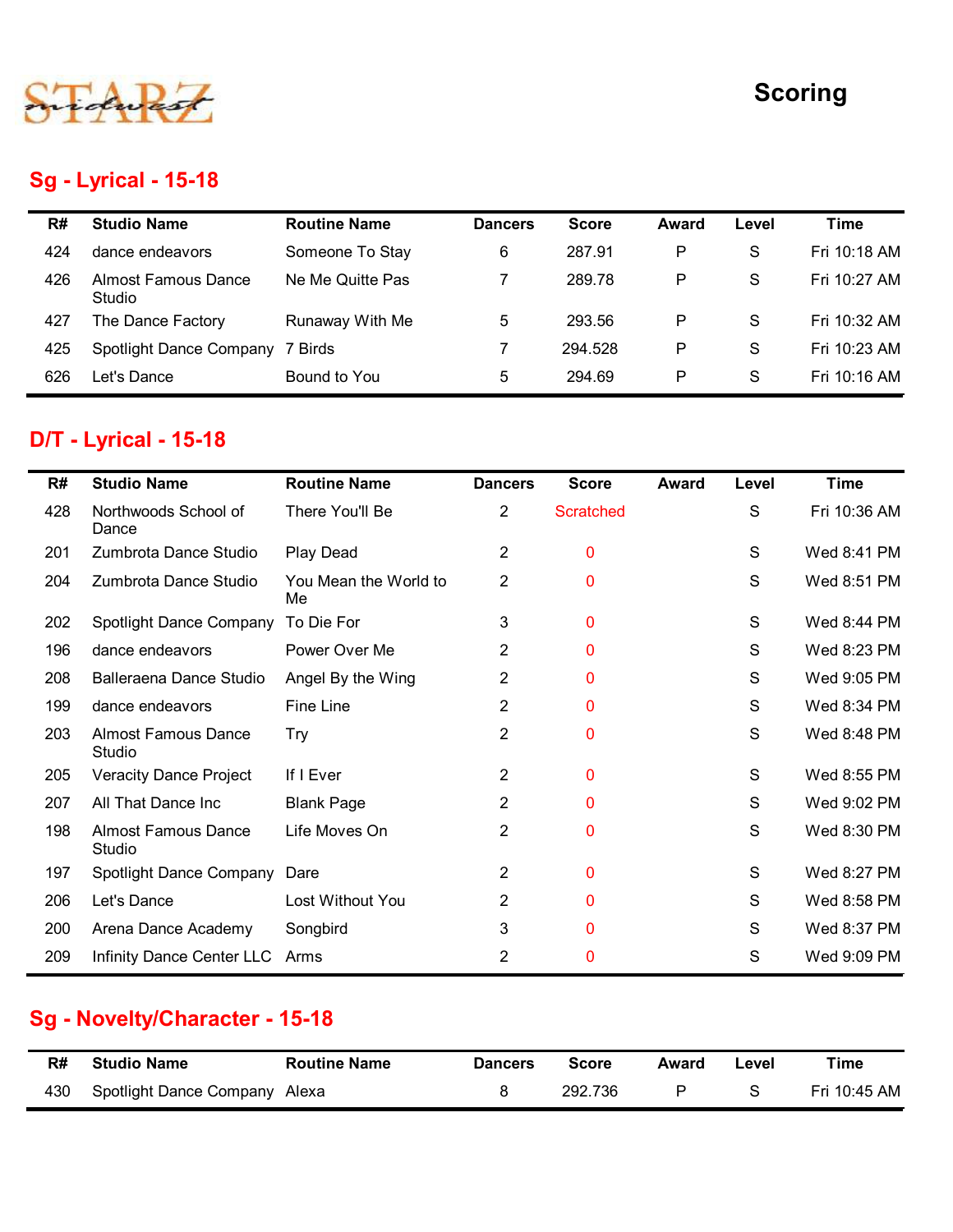

#### Lg - Open - 15-18

|     |                         |                     |                |              |              |               | <b>Scoring</b> |
|-----|-------------------------|---------------------|----------------|--------------|--------------|---------------|----------------|
|     |                         |                     |                |              |              |               |                |
|     | Lg - Open - 15-18       |                     |                |              |              |               |                |
| R#  | <b>Studio Name</b>      | <b>Routine Name</b> | <b>Dancers</b> | <b>Score</b> | Award        | Level         | <b>Time</b>    |
| 431 | Spotlight Dance Academy | Mirage              | 11             | 288.636      | $\mathsf{P}$ | ${\mathsf S}$ | Fri 10:50 AM   |

#### Sg - Open - 15-18

|     |                                                |                      |                |                  |              |               | <b>Scoring</b> |
|-----|------------------------------------------------|----------------------|----------------|------------------|--------------|---------------|----------------|
| R#  | <b>Lg - Open - 15-18</b><br><b>Studio Name</b> | <b>Routine Name</b>  | <b>Dancers</b> | <b>Score</b>     | <b>Award</b> | Level         | <b>Time</b>    |
| 431 | Spotlight Dance Academy                        | Mirage               | 11             | 288.636          | P            | S             | Fri 10:50 AM   |
| 432 | Lake Shore Dance                               | Scream               | 11             | 289.21           | P            | $\mathsf{S}$  | Fri 10:54 AM   |
| R#  | <b>Sg - Open - 15-18</b><br><b>Studio Name</b> | <b>Routine Name</b>  | <b>Dancers</b> | <b>Score</b>     | Award        | Level         | <b>Time</b>    |
| 437 | Lake Shore Dance                               | YaYaYa               | 4              | 283.654          | P            | $\mathsf{S}$  | Fri 11:17 AM   |
| 436 | Lake Shore Dance                               | Sharir               | 7              | 288.342          | P            | S             | Fri 11:12 AM   |
| 433 | Spotlight Dance Company                        | Rain Dance           | $\overline{7}$ | 290.644          | P            | S             | Fri 10:59 AM   |
| 434 | <b>Almost Famous Dance</b><br>Studio           | Seniors 2022         | 5              | 290.914          | P            | S             | Fri 11:03 AM   |
| 435 | Northern Lights Dance<br>Academy               | <b>Street Lights</b> | 8              | 294.996          | ${\sf P}$    | ${\mathsf S}$ | Fri 11:08 AM   |
| R#  | D/T - Open - 15-18<br><b>Studio Name</b>       | <b>Routine Name</b>  | <b>Dancers</b> | <b>Score</b>     | Award        | Level         | <b>Time</b>    |
| 438 | Northwoods School of<br>Dance                  | Lost Without You     | $\overline{2}$ | <b>Scratched</b> |              | S             | Fri 11:21 AM   |
|     | Let's Dance                                    | Haunted              | $\overline{2}$ | $\mathbf 0$      |              | S             | Wed 9:40 PM    |
| 218 |                                                |                      | $\overline{2}$ | $\mathbf 0$      |              | S             | Wed 9:37 PM    |
| 217 | Lake Shore Dance                               | <b>Final Days</b>    |                |                  |              |               |                |

# D/T - Open - 15-18

| 434 | <b>Almost Famous Dance</b><br>Studio   | Seniors 2022         | 5              | 290.914          | P            | $\mathbf S$ | Fri 11:03 AM |
|-----|----------------------------------------|----------------------|----------------|------------------|--------------|-------------|--------------|
| 435 | Northern Lights Dance<br>Academy       | <b>Street Lights</b> | 8              | 294.996          | $\mathsf{P}$ | S           | Fri 11:08 AM |
|     | <b>D/T - Open - 15-18</b>              |                      |                |                  |              |             |              |
| R#  | <b>Studio Name</b>                     | <b>Routine Name</b>  | <b>Dancers</b> | <b>Score</b>     | <b>Award</b> | Level       | <b>Time</b>  |
| 438 | Northwoods School of<br>Dance          | Lost Without You     | $\overline{2}$ | <b>Scratched</b> |              | S           | Fri 11:21 AM |
| 218 | Let's Dance                            | Haunted              | $\overline{2}$ | $\mathbf{0}$     |              | S           | Wed 9:40 PM  |
| 217 | Lake Shore Dance                       | <b>Final Days</b>    | $\overline{2}$ | 0                |              | S           | Wed 9:37 PM  |
|     |                                        |                      |                |                  |              |             |              |
| 219 | Lake Shore Dance                       | Wild                 | $\overline{2}$ | $\mathbf{0}$     |              | S           | Wed 9:44 PM  |
| R#  | Lg - Tap - 15-18<br><b>Studio Name</b> | <b>Routine Name</b>  | <b>Dancers</b> | <b>Score</b>     | <b>Award</b> | Level       | <b>Time</b>  |
| 440 | Ms. Melinda's Dance<br>studio          | Sing                 | 11             | 285.676          | P            | S           | Fri 11:30 AM |
| 439 | <b>Valley Dance District</b>           | Groove               | 10             | 288.238          | P            | S           | Fri 11:26 AM |

#### Lg - Tap - 15-18

| 400 | <b>INUITIIWUUUS SUITUUL UI</b><br>Dance | LOSE VVIIIIOUL TOU  | $\epsilon$      | <b>Sciatched</b> |              | ◡             | $FII$ $I.I.Z$ $HIVI$ |
|-----|-----------------------------------------|---------------------|-----------------|------------------|--------------|---------------|----------------------|
| 218 | Let's Dance                             | Haunted             | $\overline{2}$  | $\pmb{0}$        |              | ${\mathsf S}$ | Wed 9:40 PM          |
| 217 | Lake Shore Dance                        | <b>Final Days</b>   | $\overline{2}$  | 0                |              | S             | Wed 9:37 PM          |
| 219 | Lake Shore Dance                        | Wild                | $\overline{c}$  | 0                |              | ${\mathsf S}$ | Wed 9:44 PM          |
|     | Lg - Tap - 15-18                        |                     |                 |                  |              |               |                      |
| R#  | <b>Studio Name</b>                      | <b>Routine Name</b> | <b>Dancers</b>  | <b>Score</b>     | <b>Award</b> | Level         | <b>Time</b>          |
| 440 | Ms. Melinda's Dance<br>studio           | Sing                | 11              | 285.676          | P            | ${\mathsf S}$ | Fri 11:30 AM         |
| 439 | <b>Valley Dance District</b>            | Groove              | 10 <sup>°</sup> | 288.238          | P            | ${\mathsf S}$ | Fri 11:26 AM         |
| 441 | The Dance Factory                       | Confidential        | 11              | 291.844          | P            | ${\mathsf S}$ | Fri 11:35 AM         |
|     | Solo - Acrobatic - 5-8                  |                     |                 |                  |              |               |                      |
| R#  | <b>Studio Name</b>                      | <b>Routine Name</b> | <b>Dancers</b>  | <b>Score</b>     | <b>Award</b> | Level         | <b>Time</b>          |

#### Solo - Acrobatic - 5-8

| R#  | <b>Studio Name</b> | <b>Routine Name</b>            | <b>Dancers</b> | <b>Score</b> | Award | ∟evel | Time         |
|-----|--------------------|--------------------------------|----------------|--------------|-------|-------|--------------|
| 442 | Dance Esteem       | ' Just Cant Wait to be<br>King |                | 286.21       | D     |       | Fri 12:39 PM |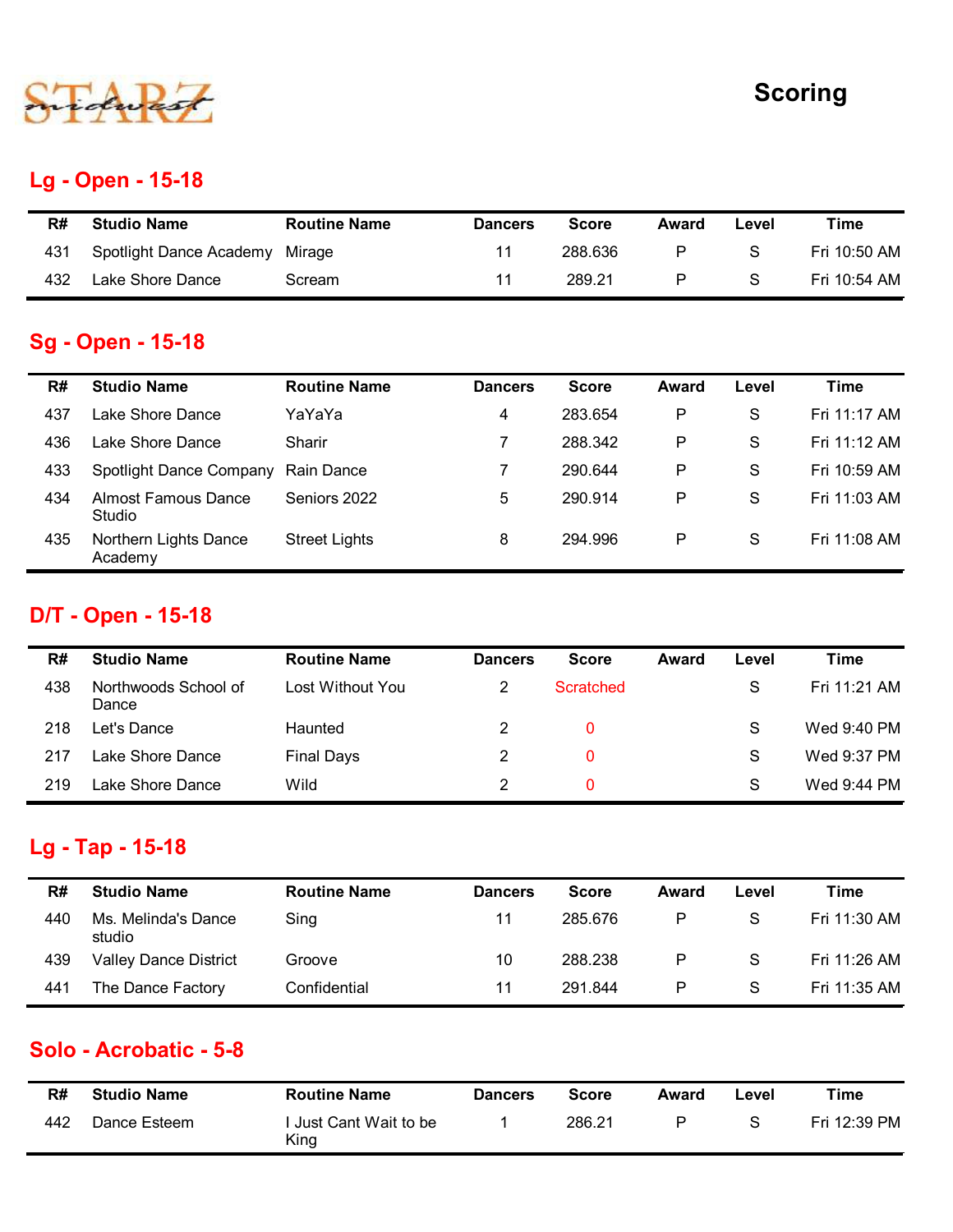

#### Solo - Contemporary - 5-8

|     |                           |                     |                |              |              |               | <b>Scoring</b> |
|-----|---------------------------|---------------------|----------------|--------------|--------------|---------------|----------------|
|     |                           |                     |                |              |              |               |                |
|     | Solo - Contemporary - 5-8 |                     |                |              |              |               |                |
| R#  | <b>Studio Name</b>        | <b>Routine Name</b> | <b>Dancers</b> | <b>Score</b> | <b>Award</b> | Level         | <b>Time</b>    |
| 443 | Balleraena Dance Studio   | California Dreamin' | -1             | 288.472      | $\mathsf{P}$ | ${\mathsf S}$ | Fri 12:42 PM   |
|     | Solo - Jazz - 5-8         |                     |                |              |              |               |                |
|     |                           |                     |                |              |              |               |                |

#### Solo - Jazz - 5-8

|           | Solo - Contemporary - 5-8                              |                                               | <b>Scoring</b>      |                         |                    |                        |                             |
|-----------|--------------------------------------------------------|-----------------------------------------------|---------------------|-------------------------|--------------------|------------------------|-----------------------------|
| R#        | <b>Studio Name</b>                                     | <b>Routine Name</b>                           | <b>Dancers</b>      | <b>Score</b>            | <b>Award</b>       | Level                  | <b>Time</b>                 |
| 443       | Balleraena Dance Studio                                | California Dreamin'                           | $\mathbf 1$         | 288.472                 | ${\sf P}$          | $\mathsf S$            | Fri 12:42 PM                |
| R#<br>446 | Solo - Jazz - 5-8<br><b>Studio Name</b><br>Let's Dance | <b>Routine Name</b><br><b>Bang Dem Sticks</b> | <b>Dancers</b><br>1 | <b>Score</b><br>288.698 | Award<br>${\sf P}$ | Level<br>${\mathsf S}$ | <b>Time</b><br>Fri 12:51 PM |
| 448       | Let's Dance                                            | <b>Little Party</b>                           | $\mathbf{1}$        | 288.702                 | ${\sf P}$          | S                      | Fri 12:57 PM                |
| 449       | Let's Dance                                            | Show Me Your Moves                            | 1                   | 290.034                 | P                  | $\mathbf S$            | Fri 1:00 PM                 |
| 445       | Spotlight Dance Company                                | Microphone                                    | 1                   | 290.62                  | $\mathsf{P}$       | $\mathbf S$            | Fri 12:48 PM                |
| 447       | Let's Dance                                            | I Love Me                                     | 1                   | 290.928                 | $\mathsf{P}$       | S                      | Fri 12:54 PM                |
|           | Solo - Lyrical - 5-8                                   |                                               |                     |                         |                    |                        |                             |
| R#        | <b>Studio Name</b>                                     | <b>Routine Name</b>                           | <b>Dancers</b>      | <b>Score</b>            | <b>Award</b>       | Level                  | <b>Time</b>                 |
| 456       | Balleraena Dance Studio                                | You Can't Stop The Girl                       | 1                   | 280.438                 | HG                 | $\mathsf S$            | Fri 1:21 PM                 |
| 454       | Balleraena Dance Studio                                | Wherever You Will Go                          | $\mathbf 1$         | 284.242                 | P                  | ${\mathsf S}$          | Fri 1:15 PM                 |
| 450       | Spotlight Dance Company                                | It Must've Been Love                          | $\mathbf 1$         | 285.872                 | P                  | ${\mathsf S}$          | Fri 1:03 PM                 |
| 455       | Let's Dance                                            | <b>Sweet Child</b>                            | 1                   | 287.244                 | $\mathsf{P}$       | S                      | Fri 1:18 PM                 |
| 453       | Let's Dance                                            | <b>Million Dreams</b>                         |                     | 288.078                 | $\mathsf{P}$       | $\mathbf S$            | Fri 1:12 PM                 |

#### Solo - Lyrical - 5-8

| R#  | <b>Studio Name</b>                              | <b>Routine Name</b>     | <b>Dancers</b> | <b>Score</b> | <b>Award</b> | Level         | <b>Time</b>  |
|-----|-------------------------------------------------|-------------------------|----------------|--------------|--------------|---------------|--------------|
| 446 | Let's Dance                                     | <b>Bang Dem Sticks</b>  | $\mathbf{1}$   | 288.698      | $\mathsf{P}$ | $\mathsf S$   | Fri 12:51 PM |
| 448 | Let's Dance                                     | <b>Little Party</b>     | $\mathbf 1$    | 288.702      | P            | $\mathsf S$   | Fri 12:57 PM |
| 449 | Let's Dance                                     | Show Me Your Moves      | $\mathbf{1}$   | 290.034      | ${\sf P}$    | $\mathbf S$   | Fri 1:00 PM  |
| 445 | Spotlight Dance Company                         | Microphone              | $\mathbf 1$    | 290.62       | $\mathsf{P}$ | $\mathsf S$   | Fri 12:48 PM |
| 447 | Let's Dance                                     | I Love Me               | $\mathbf 1$    | 290.928      | ${\sf P}$    | $\mathsf S$   | Fri 12:54 PM |
|     | Solo - Lyrical - 5-8                            |                         |                |              |              |               |              |
| R#  | <b>Studio Name</b>                              | <b>Routine Name</b>     | <b>Dancers</b> | <b>Score</b> | Award        | Level         | <b>Time</b>  |
| 456 | Balleraena Dance Studio                         | You Can't Stop The Girl | $\mathbf{1}$   | 280.438      | HG           | S             | Fri 1:21 PM  |
| 454 | Balleraena Dance Studio                         | Wherever You Will Go    | $\mathbf{1}$   | 284.242      | $\mathsf{P}$ | ${\mathsf S}$ | Fri 1:15 PM  |
| 450 | Spotlight Dance Company                         | It Must've Been Love    | $\mathbf{1}$   | 285.872      | ${\sf P}$    | S             | Fri 1:03 PM  |
| 455 | Let's Dance                                     | <b>Sweet Child</b>      | $\mathbf 1$    | 287.244      | ${\sf P}$    | $\mathbf S$   | Fri 1:18 PM  |
| 453 | Let's Dance                                     | <b>Million Dreams</b>   | $\mathbf 1$    | 288.078      | $\mathsf{P}$ | S             | Fri 1:12 PM  |
| 451 | Let's Dance                                     | Dream                   | 1              | 290.4248     | P            | $\mathbf S$   | Fri 1:06 PM  |
| 452 | Spotlight Dance Company Wondering               |                         | $\mathbf 1$    | 290.492      | P            | ${\mathsf S}$ | Fri 1:09 PM  |
|     | <b>Solo - Musical Show - 5-8</b>                |                         |                |              |              |               |              |
| R#  | <b>Studio Name</b>                              | <b>Routine Name</b>     | <b>Dancers</b> | <b>Score</b> | Award        | Level         | <b>Time</b>  |
| 459 | Dance Esteem                                    | I'm Cute                | $\mathbf 1$    | 288.098      | $\mathsf{P}$ | $\mathbf S$   | Fri 1:30 PM  |
| 457 | Spotlight Dance Company I Dont Want To Show Off |                         | $\mathbf{1}$   | 289.614      | ${\sf P}$    | $\mathsf S$   | Fri 1:24 PM  |
| 458 | Let's Dance                                     | I'm Cute                | $\mathbf{1}$   | 291.406      | ${\sf P}$    | ${\mathsf S}$ | Fri 1:27 PM  |

#### Solo - Musical Show - 5-8

| R#  | <b>Studio Name</b>      | <b>Routine Name</b>     | <b>Dancers</b> | <b>Score</b> | Award | Level        | Time        |
|-----|-------------------------|-------------------------|----------------|--------------|-------|--------------|-------------|
| 459 | Dance Esteem            | I'm Cute                |                | 288.098      | P     | <sub>S</sub> | Fri 1:30 PM |
| 457 | Spotlight Dance Company | I Dont Want To Show Off |                | 289.614      | P     | -S           | Fri 1:24 PM |
| 458 | Let's Dance             | I'm Cute                |                | 291.406      | P     | S.           | Fri 1:27 PM |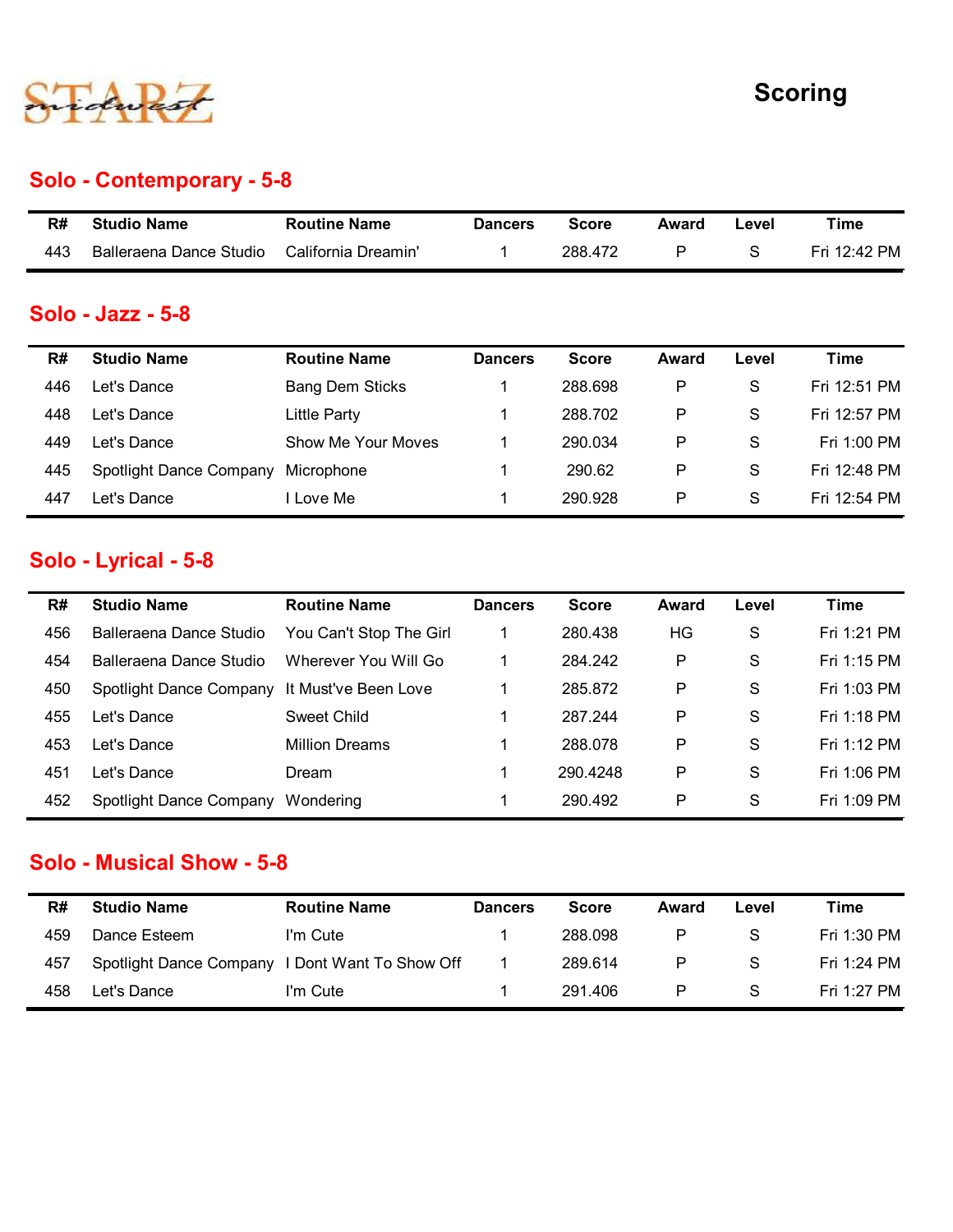

#### Solo - Open - 5-8

|     |                                                                                  |                     |                      |              |           |               | <b>Scoring</b> |
|-----|----------------------------------------------------------------------------------|---------------------|----------------------|--------------|-----------|---------------|----------------|
|     |                                                                                  |                     |                      |              |           |               |                |
|     | <b>Solo - Open - 5-8</b>                                                         |                     |                      |              |           |               |                |
| R#  | <b>Studio Name</b>                                                               | <b>Routine Name</b> | <b>Dancers</b>       | <b>Score</b> | Award     | Level         | <b>Time</b>    |
| 461 | Let's Dance                                                                      | Circus              | $\blacktriangleleft$ | 287.5        | $\sf P$   | ${\mathsf S}$ | Fri 1:36 PM    |
|     |                                                                                  |                     | $\mathbf 1$          | 290.206      | ${\sf P}$ | $\mathsf S$   | Fri 1:39 PM    |
| 462 |                                                                                  |                     |                      |              |           |               |                |
| 460 | Spotlight Dance Company Do What I Do<br>Spotlight Dance Company Call Me, Beep Me |                     | $\mathbf{1}$         | 290.42       | $\sf P$   | ${\mathsf S}$ | Fri 1:33 PM    |
|     | Solo - Acrobatic - 9-11                                                          |                     |                      |              |           |               |                |
| R#  | <b>Studio Name</b>                                                               | <b>Routine Name</b> | <b>Dancers</b>       | <b>Score</b> | Award     | Level         | <b>Time</b>    |

#### Solo - Acrobatic - 9-11

| R#  | <b>Studio Name</b> | <b>Routine Name</b> | <b>Dancers</b> | Score   | Award | ∟evel | Time        |
|-----|--------------------|---------------------|----------------|---------|-------|-------|-------------|
| 463 | Dance Esteem       | Rhythm Is a Dancer  |                | 290.284 |       |       | Fri 1:42 PM |

## Solo - Contemporary - 9-11

| Let's Dance<br>287.5<br>P<br>S<br>Fri 1:36 PM<br>461<br>Circus<br>Spotlight Dance Company Do What I Do<br>290.206<br>P<br>S<br>Fri 1:39 PM<br>462<br>Spotlight Dance Company Call Me, Beep Me<br>290.42<br>P<br>S<br>Fri 1:33 PM<br>460<br>1<br><b>Solo - Acrobatic - 9-11</b><br><b>Studio Name</b><br><b>Routine Name</b><br><b>Score</b><br><b>Time</b><br>R#<br><b>Dancers</b><br><b>Award</b><br>Level<br>P<br>${\mathsf S}$<br>Dance Esteem<br>290.284<br>Fri 1:42 PM<br>463<br>Rhythm Is a Dancer<br>1 |
|---------------------------------------------------------------------------------------------------------------------------------------------------------------------------------------------------------------------------------------------------------------------------------------------------------------------------------------------------------------------------------------------------------------------------------------------------------------------------------------------------------------|
|                                                                                                                                                                                                                                                                                                                                                                                                                                                                                                               |
|                                                                                                                                                                                                                                                                                                                                                                                                                                                                                                               |
|                                                                                                                                                                                                                                                                                                                                                                                                                                                                                                               |
|                                                                                                                                                                                                                                                                                                                                                                                                                                                                                                               |
|                                                                                                                                                                                                                                                                                                                                                                                                                                                                                                               |
|                                                                                                                                                                                                                                                                                                                                                                                                                                                                                                               |
| <b>Studio Name</b><br><b>Routine Name</b><br><b>Score</b><br>Level<br><b>Time</b><br>R#<br><b>Dancers</b><br><b>Award</b><br>1                                                                                                                                                                                                                                                                                                                                                                                |
| Solo - Contemporary - 9-11                                                                                                                                                                                                                                                                                                                                                                                                                                                                                    |
| S<br>Fri 1:48 PM<br>465<br>Spotlight Dance Company<br>Stone<br><b>Scratched</b>                                                                                                                                                                                                                                                                                                                                                                                                                               |
| Balleraena Dance Studio<br>281.546<br>HG<br>S<br>Fri 2:00 PM<br>469<br><b>Bruises</b>                                                                                                                                                                                                                                                                                                                                                                                                                         |
| S<br>Northern Lights Dance<br>Muddy Waters<br>287.096<br>P<br>Fri 2:03 PM<br>470<br>1<br>Academy                                                                                                                                                                                                                                                                                                                                                                                                              |
| $\mathsf{S}$<br>P<br>Fri 1:45 PM<br>Let's Dance<br>Live Like Legends<br>289.884<br>464                                                                                                                                                                                                                                                                                                                                                                                                                        |
| P<br>S<br>Lake Shore Dance<br>290.406<br>Fri 2:06 PM<br>Pinetrees<br>471                                                                                                                                                                                                                                                                                                                                                                                                                                      |
| S<br>P<br>Northern Lights Dance<br>290.904<br>Fri 1:51 PM<br>466<br>Wondering<br>Academy                                                                                                                                                                                                                                                                                                                                                                                                                      |
| 2023 Dance Company<br>${\mathsf S}$<br>293.296<br>P<br>Fri 1:54 PM<br>Hallelujah<br>467                                                                                                                                                                                                                                                                                                                                                                                                                       |

#### Solo - Hip Hop - 9-11

| R#  | <b>Studio Name</b>                | <b>Routine Name</b> | <b>Dancers</b> | <b>Score</b> | Award | Level | Time        |
|-----|-----------------------------------|---------------------|----------------|--------------|-------|-------|-------------|
| 472 | Dynamic Dance Company hammer time |                     |                | Scratched    |       |       | Fri 2:09 PM |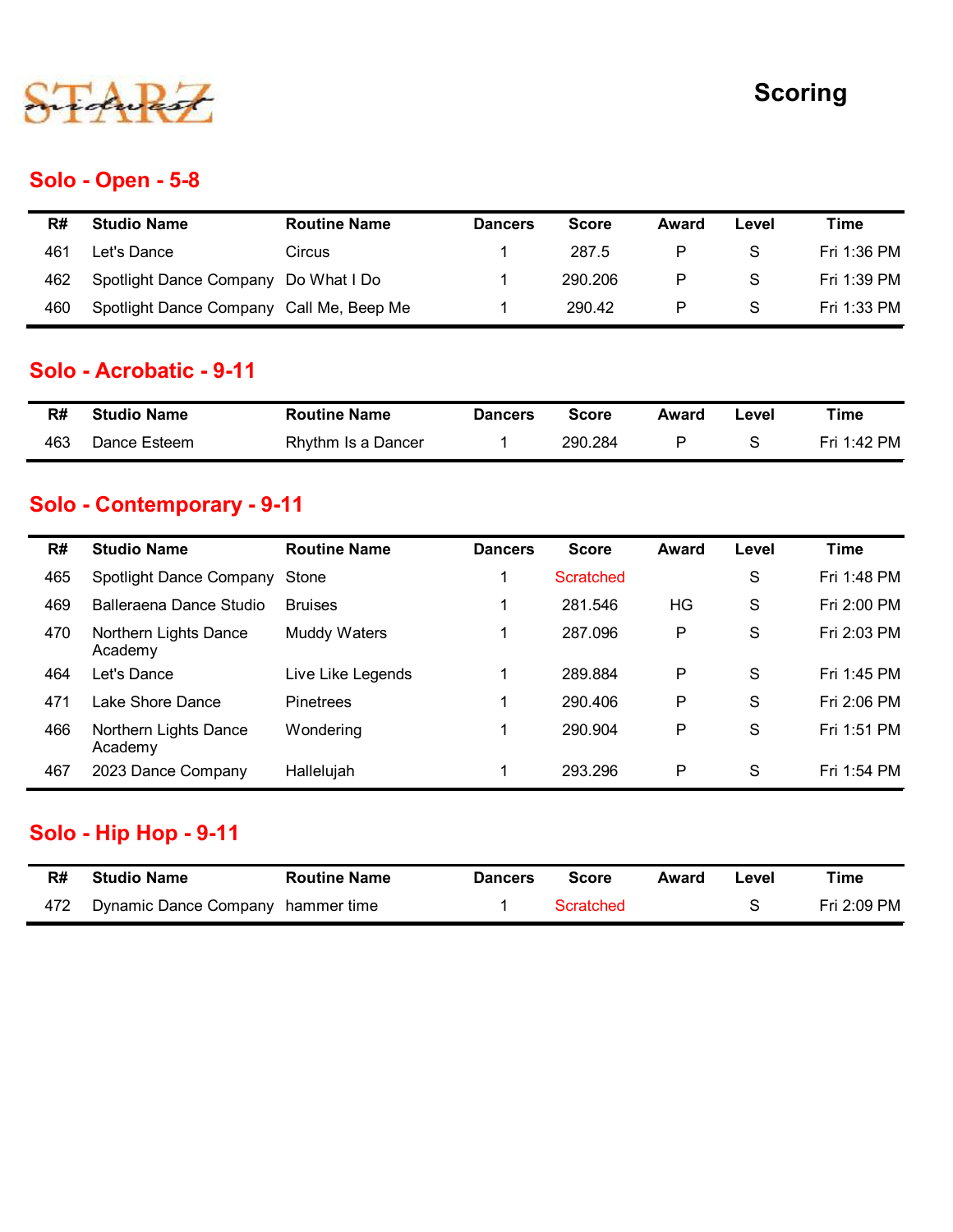

#### Solo - Jazz - 9-11

|     | Solo - Jazz - 9-11                      |                       |                |                  |              |               | <b>Scoring</b> |
|-----|-----------------------------------------|-----------------------|----------------|------------------|--------------|---------------|----------------|
| R#  | <b>Studio Name</b>                      | <b>Routine Name</b>   | <b>Dancers</b> | <b>Score</b>     | <b>Award</b> | Level         | <b>Time</b>    |
| 499 | Dynamic Dance Company the king          |                       | 1              | <b>Scratched</b> |              | S             | Fri 3:30 PM    |
| 480 | Spotlight Dance Company Get What I Want |                       | 1              | <b>Scratched</b> |              | S             | Fri 2:33 PM    |
| 496 | Dynamic Dance Company all eyes on me    |                       | $\mathbf 1$    | <b>Scratched</b> |              | S             | Fri 3:21 PM    |
| 481 | Universal Dance Academy Wild Side       |                       | 1              | 277.808          | <b>HG</b>    | S             | Fri 2:36 PM    |
| 500 | Lake Shore Dance                        | Strut                 | 1              | 281.086          | HG           | S             | Fri 3:33 PM    |
| 492 | Northern Lights Dance<br>Academy        | London Bridge         | 1.             | 281.74           | HG           | S             | Fri 3:09 PM    |
| 490 | Ms. Melinda's Dance<br>studio           | Teenage Dream         | $\mathbf 1$    | 282              | P            | $\mathsf{S}$  | Fri 3:03 PM    |
| 488 | Spotlight Dance Company                 | I Got That            |                | 282.178          | P            | S             | Fri 2:57 PM    |
| 489 | Northern Lights Dance<br>Academy        | Be My Girl            |                | 282.302          | $\mathsf{P}$ | S             | Fri 3:00 PM    |
| 475 | North Ballet Academy                    | Just A Girl           | $\mathbf 1$    | 282.494          | P            | S             | Fri 2:18 PM    |
| 474 | Let's Dance                             | <b>Black and Gold</b> | 1              | 283.944          | P            | S             | Fri 2:15 PM    |
| 497 | Spotlight Dance Company Size            |                       | 1              | 284.46           | P            | S             | Fri 3:24 PM    |
| 479 | 2023 Dance Company                      | U Got The Look        |                | 286.592          | P            | S             | Fri 2:30 PM    |
| 476 | Spotlight Dance Company Expensive       |                       | 1              | 286.61           | P            | S             | Fri 2:21 PM    |
| 484 | Let's Dance                             | Cover Girl            | $\mathbf 1$    | 286.66           | P            | S             | Fri 2:45 PM    |
| 495 | The Dance Factory                       | Distortion            | $\mathbf 1$    | 287.373          | P            | S             | Fri 3:18 PM    |
| 477 | North Ballet Academy                    | Elastigirl            | 1              | 287.632          | P            | S             | Fri 2:24 PM    |
| 491 | Spotlight Dance Company Just Fine       |                       |                | 287.924          | P            | S             | Fri 3:06 PM    |
| 473 | Spotlight Dance Company Bounce Back     |                       | 1.             | 287.97           | P            | S             | Fri 2:12 PM    |
| 485 | Spotlight Dance Company Gold            |                       |                | 288.554          | P            | S             | Fri 2:48 PM    |
| 482 | Spotlight Dance Company Girl Like Me    |                       | 1.             | 289.258          | P            | S             | Fri 2:39 PM    |
| 494 | Spotlight Dance Company Praise          |                       |                | 291.204          | P            | S             | Fri 3:15 PM    |
| 478 | Let's Dance                             | Legs                  | 1              | 291.492          | P            | S             | Fri 2:27 PM    |
| 487 | Let's Dance                             | Make Way              | 1              | 292.424          | P            | S             | Fri 2:54 PM    |
| 483 | Dance Esteem                            | Keep It Groovin       | 1              | 293.012          | P            | S             | Fri 2:42 PM    |
| 501 | Let's Dance                             | Sway                  | 1              | 293.132          | P            | S             | Fri 3:36 PM    |
| 486 | Dance Esteem                            | Pink Cadillac         | 1              | 293.476          | P            | ${\mathsf S}$ | Fri 2:51 PM    |
| 493 | Let's Dance                             | On the Floor          |                | 294.036          | P            | S             | Fri 3:12 PM    |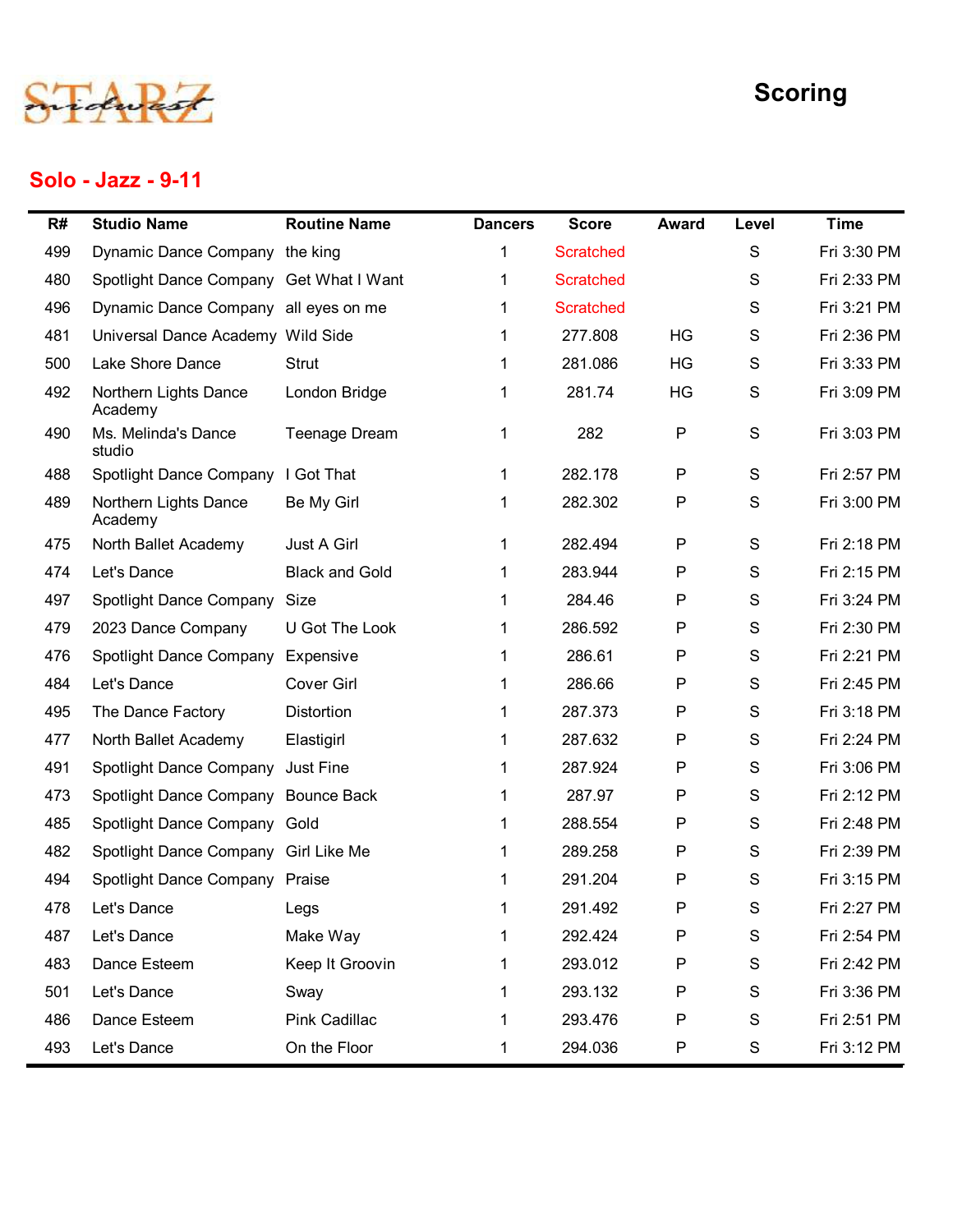

## Solo - Lyrical - 9-11

|     |                                          |                                   |                | <b>Scoring</b> |              |             |             |  |
|-----|------------------------------------------|-----------------------------------|----------------|----------------|--------------|-------------|-------------|--|
|     | Solo - Lyrical - 9-11                    |                                   |                |                |              |             |             |  |
| R#  | <b>Studio Name</b>                       | <b>Routine Name</b>               | <b>Dancers</b> | <b>Score</b>   | <b>Award</b> | Level       | <b>Time</b> |  |
| 518 | <b>Balleraena Dance Studio</b>           | Come Home                         |                | 278.456        | HG           | S           | Fri 4:37 PM |  |
| 514 | Balleraena Dance Studio                  | <b>All That Matters</b>           |                | 278.736        | HG           | S           | Fri 4:25 PM |  |
| 507 | Spotlight Dance Company The Rose         |                                   | 1              | 279.084        | HG           | S           | Fri 4:04 PM |  |
| 516 | Let's Dance                              | <b>Rainbow Connection</b>         | 1              | 279.188        | HG           | S           | Fri 4:31 PM |  |
| 520 | Balleraena Dance Studio                  | Just Be Held                      | 1              | 279.694        | HG           | S           | Fri 4:43 PM |  |
| 509 | Universal Dance Academy Skin             |                                   |                | 279.82         | HG           | S           | Fri 4:10 PM |  |
| 524 | Danaille's Dance Academy You Raise Me Up |                                   |                | 281.548        | HG           | S           | Fri 4:55 PM |  |
| 506 | 2023 Dance Company                       | <b>Healing Hands</b>              |                | 281.6402       | HG           | S           | Fri 4:01 PM |  |
| 522 | Balleraena Dance Studio                  | Mean Girls                        | 1              | 282.468        | P            | S           | Fri 4:49 PM |  |
| 517 | Lake Shore Dance                         | The Truth I'm Standing<br>On      | 1              | 285.892        | P            | S           | Fri 4:34 PM |  |
| 512 | Ms. Melinda's Dance<br>studio            | Pure Imagination                  | 1              | 288.382        | P            | S           | Fri 4:19 PM |  |
| 504 | Dance Esteem                             | It's All Coming Back to<br>Me Now | $\mathbf{1}$   | 289.358        | P            | S           | Fri 3:55 PM |  |
| 502 | Spotlight Dance Company                  | Grace                             | $\mathbf{1}$   | 290.788        | P            | S           | Fri 3:49 PM |  |
| 510 | Dance Esteem                             | All Through The Night             | $\mathbf{1}$   | 292.2124       | $\mathsf{P}$ | S           | Fri 4:13 PM |  |
| 521 | Let's Dance                              | Voice Within                      | 1              | 292.672        | P            | S           | Fri 4:46 PM |  |
| 505 | North Ballet Academy                     | Hallelujah                        | $\mathbf 1$    | 293.04         | P            | S           | Fri 3:58 PM |  |
| 523 | Let's Dance                              | Warrior                           | 1              | 293.402        | P            | S           | Fri 4:52 PM |  |
| 513 | Let's Dance                              | Hang on a Little Longer           | $\mathbf{1}$   | 293.708        | P            | S           | Fri 4:22 PM |  |
| 511 | Let's Dance                              | <b>Half Light</b>                 | $\mathbf 1$    | 294.538        | P            | S           | Fri 4:16 PM |  |
| 519 | Let's Dance                              | Rescue                            | 1              | 294.938        | P            | $\mathbf S$ | Fri 4:40 PM |  |
| 515 | Let's Dance                              | Hero                              | 1              | 296.898        | P            | S           | Fri 4:28 PM |  |
|     | <b>Solo - Musical Show - 9-11</b>        |                                   |                |                |              |             |             |  |
| R#  | <b>Studio Name</b>                       | <b>Routine Name</b>               | <b>Dancers</b> | <b>Score</b>   | Award        | Level       | <b>Time</b> |  |
| 529 | Let's Dance                              | Someone in the Crowd              | $\mathbf{1}$   | 276.87         | HG           | S           | Fri 5:10 PM |  |
| 528 | Let's Dance                              | <b>Girl Scout</b>                 | 1              | 279.586        | HG           | S           | Fri 5:07 PM |  |
| 527 | Dance Esteem                             | Stuff, Like, That, There          | $\mathbf{1}$   | 288.27         | P            | $\mathbf S$ | Fri 5:04 PM |  |
| 525 | Dance Esteem                             | Show Off                          | 1              | 292.644        | P            | S           | Fri 4:58 PM |  |

#### Solo - Musical Show - 9-11

| R#  | <b>Studio Name</b> | <b>Routine Name</b>      | <b>Dancers</b> | <b>Score</b> | Award | Level | Time        |
|-----|--------------------|--------------------------|----------------|--------------|-------|-------|-------------|
| 529 | ∟et's Dance        | Someone in the Crowd     |                | 276.87       | ΗG    | S     | Fri 5:10 PM |
| 528 | ∟et's Dance        | Girl Scout               |                | 279.586      | HG    | S     | Fri 5:07 PM |
| 527 | Dance Esteem       | Stuff, Like, That, There |                | 288.27       | P     | S     | Fri 5:04 PM |
| 525 | Dance Esteem       | Show Off                 |                | 292.644      | P     | S     | Fri 4:58 PM |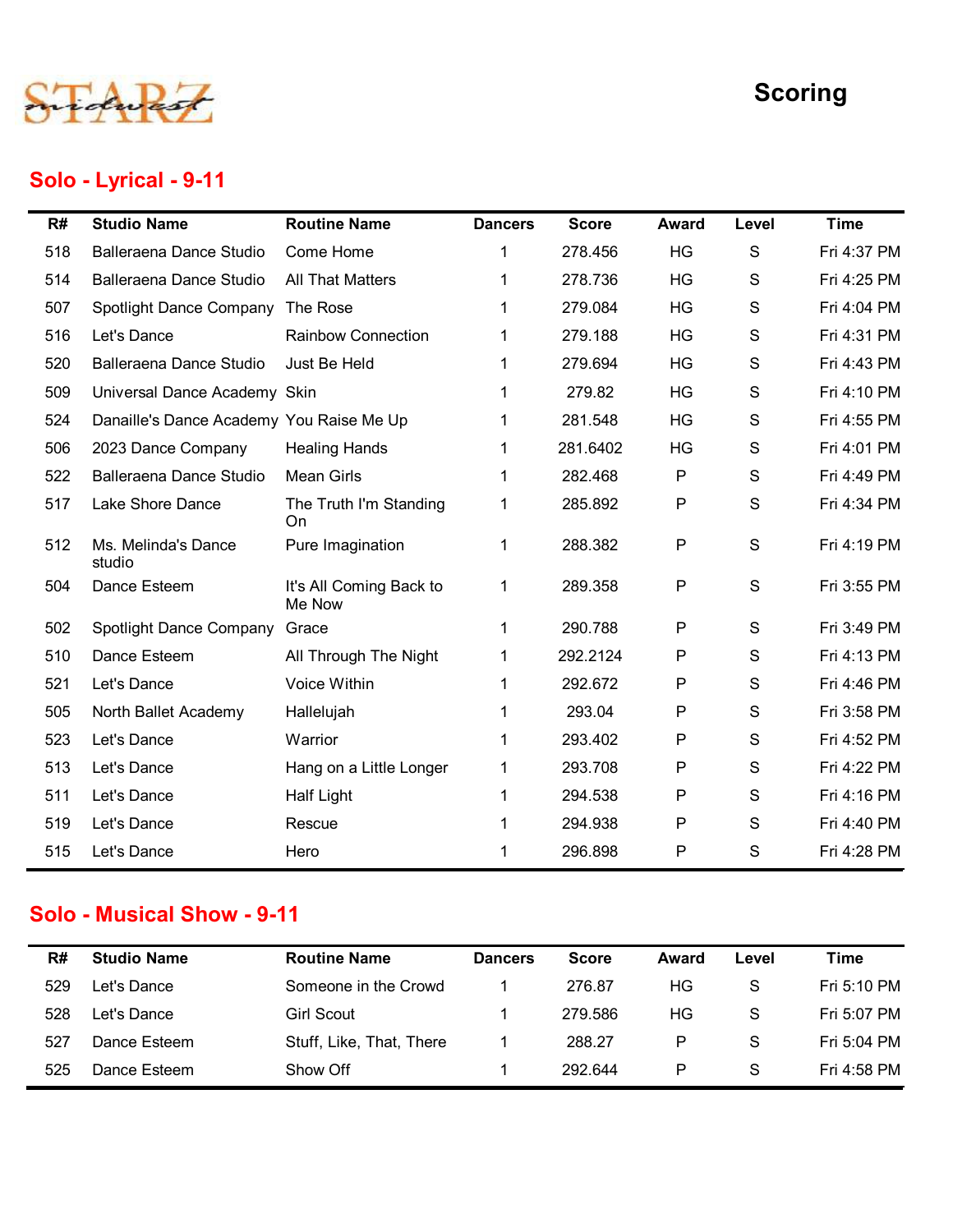

## Solo - Open - 9-11

|     |                                            |                                 |                      |              |              |               | <b>Scoring</b> |
|-----|--------------------------------------------|---------------------------------|----------------------|--------------|--------------|---------------|----------------|
|     | <b>Solo - Open - 9-11</b>                  |                                 |                      |              |              |               |                |
| R#  | <b>Studio Name</b>                         | <b>Routine Name</b>             | <b>Dancers</b>       | <b>Score</b> | <b>Award</b> | Level         | <b>Time</b>    |
| 533 | Universal Dance Academy Bad Habits         |                                 | 1                    | 274.286      | HG           | $\mathbf S$   | Fri 5:22 PM    |
| 532 | Let's Dance                                | Fire on Fire                    | -1                   | 279.468      | HG           | S             | Fri 5:19 PM    |
| 537 | Lake Shore Dance                           | Caught in Dreams                | $\mathbf{1}$         | 287.17       | P            | S             | Fri 5:34 PM    |
| 535 | Dance Esteem                               | I'm Going Down                  | 1                    | 287.892      | P            | $\mathbf S$   | Fri 5:28 PM    |
| 538 | Let's Dance                                | Soldier                         | $\blacktriangleleft$ | 290.152      | P            | $\mathbf S$   | Fri 5:37 PM    |
| 536 | Let's Dance                                | Hit Me With Your Best<br>Shot   | $\mathbf{1}$         | 291.34       | P            | S             | Fri 5:31 PM    |
| 531 | Spotlight Dance Company                    | Welcome To The Jungle           | $\mathbf{1}$         | 291.792      | P            | ${\mathsf S}$ | Fri 5:16 PM    |
| 530 | Let's Dance                                | <b>Drumming Song</b>            | $\mathbf{1}$         | 292.69       | ${\sf P}$    | ${\mathsf S}$ | Fri 5:13 PM    |
| 534 | Let's Dance                                | Game of Survival                | 1                    | 297.622      | ${\sf P}$    | ${\mathsf S}$ | Fri 5:25 PM    |
|     | <b>Solo - Tap - 9-11</b>                   |                                 |                      |              |              |               |                |
| R#  | <b>Studio Name</b>                         | <b>Routine Name</b>             | <b>Dancers</b>       | <b>Score</b> | <b>Award</b> | Level         | <b>Time</b>    |
| 539 | Ms. Melinda's Dance<br>studio              | Sweet Cheerleader               | -1                   | 286.796      | P            | ${\mathsf S}$ | Fri 5:40 PM    |
| 540 | The Dance Factory                          | Applause, Applause,<br>Applause | $\mathbf{1}$         | 294.692      | P            | S             | Fri 5:43 PM    |
|     | $D/T -$ Jazz - 5-8                         |                                 |                      |              |              |               |                |
| R#  | <b>Studio Name</b>                         | <b>Routine Name</b>             | <b>Dancers</b>       | <b>Score</b> | <b>Award</b> | Level         | <b>Time</b>    |
| 543 | Spotlight Dance Company Slay               |                                 | 3                    | 286.012      | P            | S             | Fri 6:52 PM    |
|     | Spotlight Dance Company My Boyfriends Back |                                 | 3                    | 287.244      | P            | $\mathbf S$   | Fri 6:46 PM    |
| 541 |                                            | Nails, Hair, Hips, Heels        | 3                    | 290.66       | P            | S             | Fri 6:49 PM    |

# Solo - Tap - 9-11

|     |                                | Shot                            |                      |              |              |               |             |
|-----|--------------------------------|---------------------------------|----------------------|--------------|--------------|---------------|-------------|
| 531 | Spotlight Dance Company        | Welcome To The Jungle           | $\mathbf{1}$         | 291.792      | $\mathsf{P}$ | $\mathbf S$   | Fri 5:16 PM |
| 530 | Let's Dance                    | Drumming Song                   | $\blacktriangleleft$ | 292.69       | ${\sf P}$    | S             | Fri 5:13 PM |
| 534 | Let's Dance                    | Game of Survival                | 1                    | 297.622      | P            | S             | Fri 5:25 PM |
|     | <b>Solo - Tap - 9-11</b>       |                                 |                      |              |              |               |             |
| R#  | <b>Studio Name</b>             | <b>Routine Name</b>             | <b>Dancers</b>       | <b>Score</b> | <b>Award</b> | Level         | <b>Time</b> |
| 539 | Ms. Melinda's Dance<br>studio  | <b>Sweet Cheerleader</b>        | 1                    | 286.796      | P            | S             | Fri 5:40 PM |
| 540 | The Dance Factory              | Applause, Applause,<br>Applause | $\mathbf{1}$         | 294.692      | $\sf P$      | ${\mathsf S}$ | Fri 5:43 PM |
|     | $DT - Jazz - 5-8$              |                                 |                      |              |              |               |             |
| R#  | <b>Studio Name</b>             | <b>Routine Name</b>             | <b>Dancers</b>       | <b>Score</b> | <b>Award</b> | Level         | <b>Time</b> |
| 543 | Spotlight Dance Company        | Slay                            | 3                    | 286.012      | P            | S             | Fri 6:52 PM |
| 541 | Spotlight Dance Company        | My Boyfriends Back              | 3                    | 287.244      | ${\sf P}$    | S             | Fri 6:46 PM |
| 542 | Let's Dance                    | Nails, Hair, Hips, Heels        | 3                    | 290.66       | P            | $\mathbf S$   | Fri 6:49 PM |
|     | D/T - Lyrical - 5-8            |                                 |                      |              |              |               |             |
| R#  | <b>Studio Name</b>             | <b>Routine Name</b>             | <b>Dancers</b>       | <b>Score</b> | Award        | Level         | <b>Time</b> |
| 547 | Balleraena Dance Studio        | Hold On To Me                   | 3                    | 282.262      | P            | S             | Fri 7:04 PM |
| 546 | <b>Spotlight Dance Company</b> | Wouldn't It Be Nice             | 3                    | 284.302      | ${\sf P}$    | S             | Fri 7:01 PM |
| 545 | Balleraena Dance Studio        | Always                          | $\overline{2}$       | 285.9108     | ${\sf P}$    | S             | Fri 6:58 PM |

## D/T - Jazz - 5-8

| R#  | <b>Studio Name</b>                         | <b>Routine Name</b>      | <b>Dancers</b> | <b>Score</b> | Award | Level | Time        |
|-----|--------------------------------------------|--------------------------|----------------|--------------|-------|-------|-------------|
| 543 | Spotlight Dance Company Slay               |                          | 3              | 286.012      | P     | S     | Fri 6:52 PM |
| 541 | Spotlight Dance Company My Boyfriends Back |                          |                | 287.244      | P     | S     | Fri 6:46 PM |
| 542 | Let's Dance                                | Nails, Hair, Hips, Heels |                | 290.66       | P     | S.    | Fri 6:49 PM |

## D/T - Lyrical - 5-8

|            | <b>Sludio Natile</b>                                     | Routine Name                    | Dancers                          | ocore              | Awaru                        | rever       | <u>rme</u>                 |
|------------|----------------------------------------------------------|---------------------------------|----------------------------------|--------------------|------------------------------|-------------|----------------------------|
| 539        | Ms. Melinda's Dance<br>studio                            | <b>Sweet Cheerleader</b>        |                                  | 286.796            | P                            | $\mathsf S$ | Fri 5:40 PM                |
| 540        | The Dance Factory                                        | Applause, Applause,<br>Applause | $\mathbf 1$                      | 294.692            | $\mathsf P$                  | S           | Fri 5:43 PM                |
|            |                                                          |                                 |                                  |                    |                              |             |                            |
|            | D/T - Jazz - 5-8                                         |                                 |                                  |                    |                              |             |                            |
| R#         | <b>Studio Name</b>                                       | <b>Routine Name</b>             | <b>Dancers</b>                   | <b>Score</b>       | Award                        | Level       | <b>Time</b>                |
| 543        | Spotlight Dance Company                                  | Slay                            | 3                                | 286.012            | P                            | S           | Fri 6:52 PM                |
|            |                                                          |                                 |                                  |                    |                              | S           | Fri 6:46 PM                |
| 541        | Spotlight Dance Company                                  | My Boyfriends Back              | 3                                | 287.244            | $\mathsf{P}$                 |             |                            |
| 542        | Let's Dance                                              | Nails, Hair, Hips, Heels        | 3                                | 290.66             | P                            | S           | Fri 6:49 PM                |
|            | D/T - Lyrical - 5-8                                      |                                 |                                  |                    |                              |             |                            |
| R#         | <b>Studio Name</b>                                       | <b>Routine Name</b>             | <b>Dancers</b>                   | <b>Score</b>       | <b>Award</b>                 | Level       | <b>Time</b>                |
| 547        | Balleraena Dance Studio                                  | Hold On To Me                   | 3                                | 282.262            | P                            | $\mathbf S$ | Fri 7:04 PM                |
| 546        | Spotlight Dance Company Wouldn't It Be Nice              |                                 | 3                                | 284.302            | $\mathsf{P}$                 | S           | Fri 7:01 PM                |
| 545<br>544 | Balleraena Dance Studio<br>Spotlight Dance Company Magic | Always                          | $\overline{2}$<br>$\overline{2}$ | 285.9108<br>288.02 | $\mathsf{P}$<br>$\mathsf{P}$ | S<br>S      | Fri 6:58 PM<br>Fri 6:55 PM |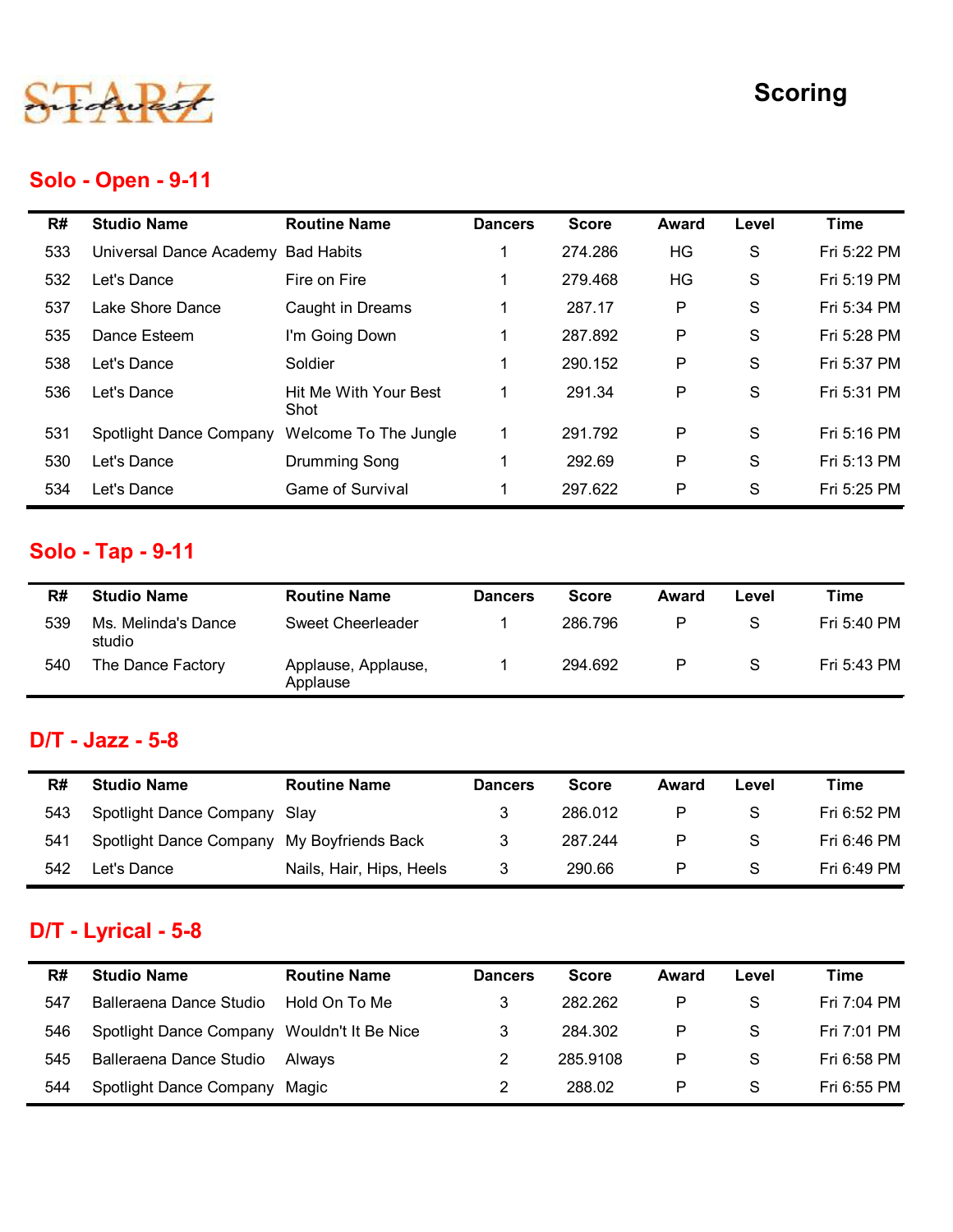

# D/T - Contemporary - 9-11

|     |                                      |                       |                |              |              |               | <b>Scoring</b> |
|-----|--------------------------------------|-----------------------|----------------|--------------|--------------|---------------|----------------|
|     |                                      |                       |                |              |              |               |                |
|     | D/T - Contemporary - 9-11            |                       |                |              |              |               |                |
| R#  | <b>Studio Name</b>                   | <b>Routine Name</b>   | <b>Dancers</b> | <b>Score</b> | Award        | Level         | <b>Time</b>    |
| 549 | Universal Dance Academy We are Human |                       | $\overline{2}$ | 278.14       | HG           | S             | Fri 7:10 PM    |
| 548 | North Ballet Academy                 | Everything I need     | $\overline{2}$ | 282.934      | ${\sf P}$    | ${\mathsf S}$ | Fri 7:07 PM    |
| 550 | The Dance Factory                    | Whose Side Are You On | $\overline{2}$ | 284.302      | ${\sf P}$    | ${\mathsf S}$ | Fri 7:13 PM    |
|     | <b>D/T - Hip Hop - 9-11</b>          |                       |                |              |              |               |                |
|     |                                      | <b>Routine Name</b>   | <b>Dancers</b> | <b>Score</b> | Award        | Level         | <b>Time</b>    |
| R#  | <b>Studio Name</b>                   |                       |                |              |              |               |                |
| 551 | Northern Lights Dance<br>Academy     | Old Skool             | $\overline{2}$ | 286.814      | $\mathsf{P}$ | ${\mathsf S}$ | Fri 7:16 PM    |

# D/T - Hip Hop - 9-11

| R#  | <b>Studio Name</b>               | <b>Routine Name</b> | <b>Dancers</b> | <b>Score</b> | Award | Level | Time        |
|-----|----------------------------------|---------------------|----------------|--------------|-------|-------|-------------|
| 551 | Northern Lights Dance<br>Academy | Old Skool           |                | 286.814      | P     | S     | Fri 7:16 PM |
| 552 | The Dance Factory                | Werk                | 3              | 288.6814     | P     | S     | Fri 7:19 PM |

#### D/T - Jazz - 9-11

| R#  | <b>Studio Name</b>                          | <b>Routine Name</b>   | <b>Dancers</b> | <b>Score</b> | <b>Award</b> | Level         | <b>Time</b> |
|-----|---------------------------------------------|-----------------------|----------------|--------------|--------------|---------------|-------------|
| 549 | Universal Dance Academy                     | We are Human          | 2              | 278.14       | HG           | S             | Fri 7:10 PM |
| 548 | North Ballet Academy                        | Everything I need     | $\overline{2}$ | 282.934      | P            | S             | Fri 7:07 PM |
| 550 | The Dance Factory                           | Whose Side Are You On | $\overline{c}$ | 284.302      | P            | S             | Fri 7:13 PM |
|     | <b>D/T - Hip Hop - 9-11</b>                 |                       |                |              |              |               |             |
| R#  | <b>Studio Name</b>                          | <b>Routine Name</b>   | <b>Dancers</b> | <b>Score</b> | <b>Award</b> | Level         | <b>Time</b> |
| 551 | Northern Lights Dance<br>Academy            | Old Skool             | $\overline{c}$ | 286.814      | $\mathsf{P}$ | S             | Fri 7:16 PM |
| 552 | The Dance Factory                           | Werk                  | 3              | 288.6814     | P            | ${\mathsf S}$ | Fri 7:19 PM |
| R#  | D/T - Jazz - 9-11<br><b>Studio Name</b>     | <b>Routine Name</b>   | <b>Dancers</b> | <b>Score</b> | <b>Award</b> | Level         | <b>Time</b> |
| 554 | Dance Esteem                                | <b>Black Velvet</b>   | 3              | 281.6228     | HG           | S             | Fri 7:25 PM |
| 557 | Balleraena Dance Studio                     | Girls Will Be Girls   | $\overline{2}$ | 282.84       | P            | S             | Fri 7:34 PM |
| 558 | Lake Shore Dance                            | Let's Work            | $\overline{2}$ | 284.902      | P            | S             | Fri 7:37 PM |
| 553 | Spotlight Dance Company                     | <b>Comeback Kids</b>  | 3              | 286.112      | P            | S             | Fri 7:22 PM |
| 561 | Lake Shore Dance                            | Make It Look Easy     | $\overline{c}$ | 286.362      | P            | S             | Fri 7:46 PM |
| 559 | Let's Dance                                 | Confident             | $\overline{2}$ | 287.04       | P            | S             | Fri 7:40 PM |
| 555 | Let's Dance                                 | Chapstick             | $\overline{2}$ | 288.732      | P            | S             | Fri 7:28 PM |
| 556 | Spotlight Dance Company Girls Will Be Girls |                       | 3              | 289.2874     | P            | S             | Fri 7:31 PM |
| 560 | Spotlight Dance Company Yes I Can           |                       | 3              | 289.788      | P            | S             | Fri 7:43 PM |
|     | <b>D/T - Lyrical - 9-11</b>                 |                       |                |              |              |               |             |
| R#  | <b>Studio Name</b>                          | <b>Routine Name</b>   | <b>Dancers</b> | <b>Score</b> | <b>Award</b> | Level         | <b>Time</b> |
| 565 | North Ballet Academy                        | Here Comes The Sun    | 3              | 280.184      | HG           | S             | Fri 7:58 PM |
| 563 | Spotlight Dance Company                     | Go Get What You Want  | $\overline{2}$ | 282.118      | P            | S             | Fri 7:52 PM |
| 566 | Let's Dance                                 | I Promise You         | $\overline{2}$ | 287.036      | P            | S             | Fri 8:01 PM |
| 562 | Let's Dance                                 | Don't Worry           | $\overline{2}$ | 293.428      | P            | S             | Fri 7:49 PM |
| 567 | Let's Dance                                 | River                 | $\overline{2}$ | 295.416      | P            | S             | Fri 8:04 PM |
| 564 | Let's Dance                                 | Hold on to Me         | 3              | 298.012      | P            | S             | Fri 7:55 PM |

# D/T - Lyrical - 9-11

| 553 | Spotlight Dance Company           | Comeback Kids        | 3              | 286.112      | $\mathsf{P}$ | $\mathbf S$ | Fri 7:22 PM |
|-----|-----------------------------------|----------------------|----------------|--------------|--------------|-------------|-------------|
| 561 | Lake Shore Dance                  | Make It Look Easy    | $\overline{2}$ | 286.362      | $\mathsf{P}$ | $\mathbf S$ | Fri 7:46 PM |
| 559 | Let's Dance                       | Confident            | $\overline{2}$ | 287.04       | $\mathsf{P}$ | S           | Fri 7:40 PM |
| 555 | Let's Dance                       | Chapstick            | $\overline{2}$ | 288.732      | P            | S           | Fri 7:28 PM |
| 556 | Spotlight Dance Company           | Girls Will Be Girls  | 3              | 289.2874     | P            | S           | Fri 7:31 PM |
| 560 | Spotlight Dance Company Yes I Can |                      | 3              | 289.788      | $\mathsf{P}$ | S           | Fri 7:43 PM |
|     |                                   |                      |                |              |              |             |             |
|     | <b>D/T - Lyrical - 9-11</b>       |                      |                |              |              |             |             |
| R#  | <b>Studio Name</b>                | <b>Routine Name</b>  | <b>Dancers</b> | <b>Score</b> | <b>Award</b> | Level       | <b>Time</b> |
| 565 | North Ballet Academy              | Here Comes The Sun   | 3              | 280.184      | HG           | S           | Fri 7:58 PM |
| 563 | Spotlight Dance Company           | Go Get What You Want | $\overline{2}$ | 282.118      | $\mathsf{P}$ | S           | Fri 7:52 PM |
| 566 | Let's Dance                       | <b>Promise You</b>   | $\overline{2}$ | 287.036      | $\mathsf{P}$ | S           | Fri 8:01 PM |
| 562 | Let's Dance                       | Don't Worry          | $\overline{2}$ | 293.428      | $\mathsf{P}$ | S           | Fri 7:49 PM |
| 567 | Let's Dance                       | River                | $\overline{2}$ | 295.416      | $\mathsf{P}$ | S           | Fri 8:04 PM |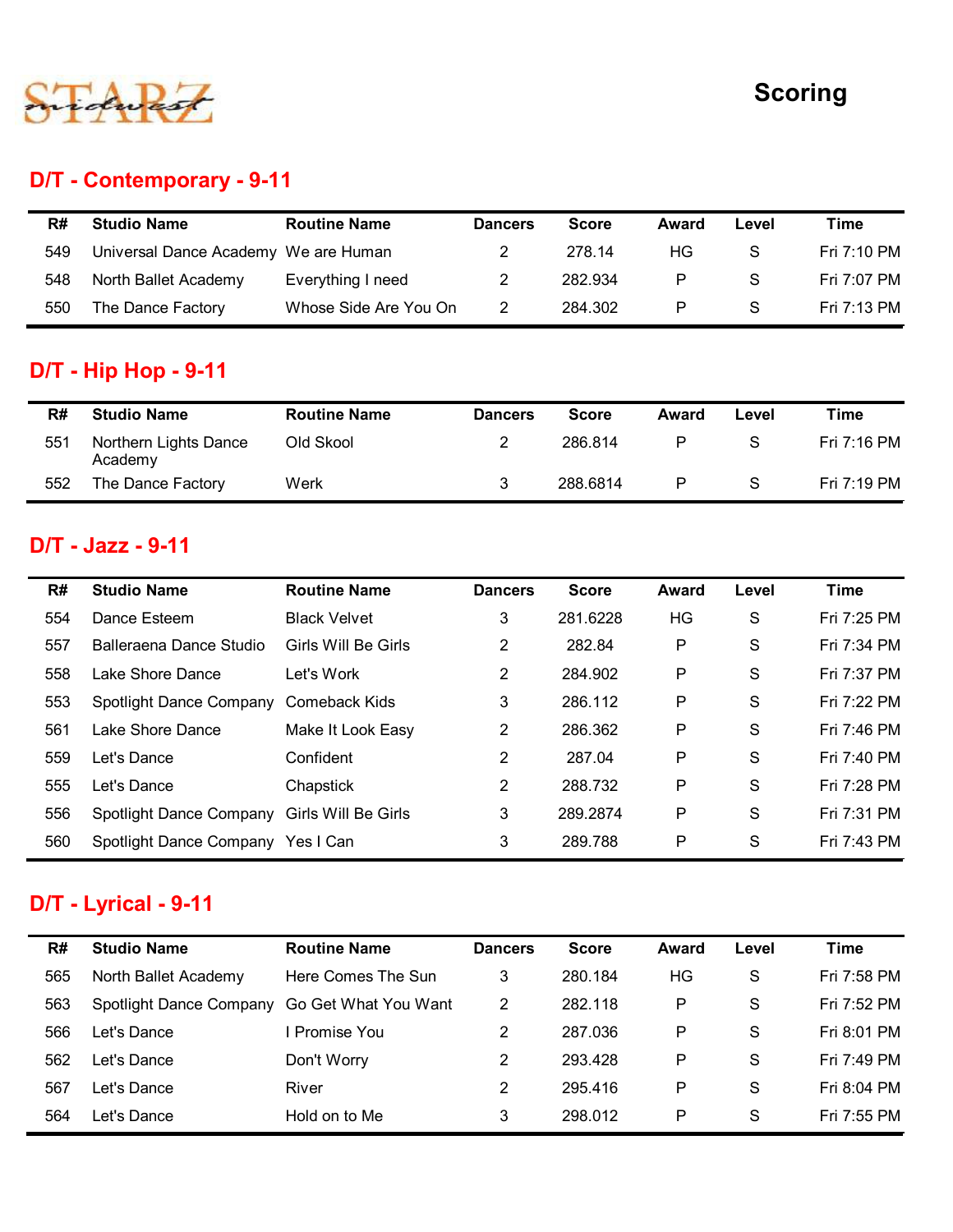

#### D/T - Musical Show - 9-11

|                     |                           |              |              |               | <b>Scoring</b> |
|---------------------|---------------------------|--------------|--------------|---------------|----------------|
|                     |                           |              |              |               |                |
| <b>Routine Name</b> | <b>Dancers</b>            | <b>Score</b> | Award        | Level         | <b>Time</b>    |
|                     |                           | 291.808      | $\mathsf{P}$ | ${\mathsf S}$ | Fri 8:07 PM    |
|                     | D/T - Musical Show - 9-11 |              |              |               |                |

## D/T - Open - 9-11

|     |                           |                     |                |              |              |               | <b>Scoring</b> |
|-----|---------------------------|---------------------|----------------|--------------|--------------|---------------|----------------|
|     |                           |                     |                |              |              |               |                |
|     | D/T - Musical Show - 9-11 |                     |                |              |              |               |                |
| R#  | <b>Studio Name</b>        | <b>Routine Name</b> | <b>Dancers</b> | <b>Score</b> | <b>Award</b> | Level         | <b>Time</b>    |
| 568 | Dance Esteem              | Speaking French     | 3              | 291.808      | $\mathsf{P}$ | $\mathsf S$   | Fri 8:07 PM    |
|     | <b>D/T - Open - 9-11</b>  |                     |                |              |              |               |                |
|     | <b>Studio Name</b>        | <b>Routine Name</b> | <b>Dancers</b> | <b>Score</b> | <b>Award</b> | Level         | <b>Time</b>    |
| R#  |                           |                     | $\overline{2}$ | 281.774      | HG           | ${\mathsf S}$ | Fri 8:10 PM    |
| 569 | Let's Dance               | Rain                |                |              |              |               |                |
| 572 | Lake Shore Dance          | Before              | $\overline{2}$ | 285.488      | $\mathsf{P}$ | S             | Fri 8:19 PM    |

## D/T - Open - 12-14

| R#         | <b>Studio Name</b>                                                            | <b>Routine Name</b>                      | <b>Dancers</b>                            | <b>Score</b>            | <b>Award</b>      | Level        | <b>Time</b>                |
|------------|-------------------------------------------------------------------------------|------------------------------------------|-------------------------------------------|-------------------------|-------------------|--------------|----------------------------|
| 568        | Dance Esteem                                                                  | Speaking French                          | 3                                         | 291.808                 | P                 | S            | Fri 8:07 PM                |
|            | <b>D/T - Open - 9-11</b>                                                      |                                          |                                           |                         |                   |              |                            |
| R#         | <b>Studio Name</b>                                                            | <b>Routine Name</b>                      | <b>Dancers</b>                            | <b>Score</b>            | <b>Award</b>      | Level        | <b>Time</b>                |
| 569        | Let's Dance                                                                   | Rain                                     | $\overline{2}$                            | 281.774                 | HG                | S            | Fri 8:10 PM                |
| 572        | Lake Shore Dance                                                              | <b>Before</b>                            | 2                                         | 285.488                 | P                 | S            | Fri 8:19 PM                |
| 570        | Spotlight Dance Company                                                       | Wildfire                                 | 3                                         | 287.084                 | P                 | S            | Fri 8:13 PM                |
|            |                                                                               |                                          |                                           |                         |                   | Level        | <b>Time</b>                |
|            |                                                                               |                                          |                                           |                         |                   |              |                            |
| R#         | <b>Studio Name</b>                                                            | <b>Routine Name</b>                      | <b>Dancers</b>                            | <b>Score</b>            | <b>Award</b>      |              |                            |
| 571<br>392 | Let's Dance<br>Lake Shore Dance                                               | White Flag<br>Somebody I Used to<br>Know | $\overline{\mathbf{c}}$<br>$\overline{c}$ | 286.75<br>289.608       | P<br>${\sf P}$    | S<br>S       | Thu 7:58 PM<br>Thu 7:56 PM |
| 391        | Let's Dance                                                                   | <b>Bird Set Free</b>                     | 3                                         | 294.534                 | P                 | $\mathsf{S}$ | Thu 7:52 PM                |
| R#<br>574  | Lg - Contemporary - 12-14<br><b>Studio Name</b><br>Dance and Music<br>Academy | <b>Routine Name</b><br>Firelight         | <b>Dancers</b><br>12                      | <b>Score</b><br>282.146 | <b>Award</b><br>P | Level<br>S   | <b>Time</b><br>Sat 8:05 AM |
| 575<br>577 | <b>Valley Dance District</b><br>Dance Esteem                                  | Down to the River<br>Selah               | 10<br>13 <sup>1</sup>                     | 285.8774<br>288 318     | P<br>P            | S<br>S.      | Sat 8:10 AM<br>Sat 8:19 AM |

## Lg - Contemporary - 12-14

| 569       | Let's Dance                                      | Rain                             | $\overline{2}$       | 281.774                 | HG         | S                    | Fri 8:10 PM                |
|-----------|--------------------------------------------------|----------------------------------|----------------------|-------------------------|------------|----------------------|----------------------------|
| 572       | Lake Shore Dance                                 | Before                           | $\overline{2}$       | 285.488                 | ${\sf P}$  | $\mathsf{S}$         | Fri 8:19 PM                |
| 570       | Spotlight Dance Company Wildfire                 |                                  | 3                    | 287.084                 | ${\sf P}$  | S                    | Fri 8:13 PM                |
|           | D/T - Open - 12-14                               |                                  |                      |                         |            |                      |                            |
|           |                                                  |                                  |                      |                         |            |                      |                            |
| R#        | <b>Studio Name</b>                               | <b>Routine Name</b>              | <b>Dancers</b>       | <b>Score</b>            | Award      | Level                | <b>Time</b>                |
| 571       | Let's Dance                                      | White Flag                       | $\overline{2}$       | 286.75                  | P          | S                    | Thu 7:58 PM                |
|           |                                                  |                                  |                      |                         | P          | S                    | Thu 7:56 PM                |
| 392       | Lake Shore Dance                                 | Somebody I Used to<br>Know       | $\overline{2}$       | 289.608                 |            |                      |                            |
| 391       | Let's Dance                                      | <b>Bird Set Free</b>             | 3                    | 294.534                 | ${\sf P}$  | S                    | Thu 7:52 PM                |
|           | Lg - Contemporary - 12-14                        |                                  |                      |                         |            |                      |                            |
| R#<br>574 | <b>Studio Name</b><br>Dance and Music<br>Academy | <b>Routine Name</b><br>Firelight | <b>Dancers</b><br>12 | <b>Score</b><br>282.146 | Award<br>P | Level<br>$\mathsf S$ | <b>Time</b><br>Sat 8:05 AM |
| 575       | <b>Valley Dance District</b>                     | Down to the River                | 10                   | 285.8774                | ${\sf P}$  | S                    | Sat 8:10 AM                |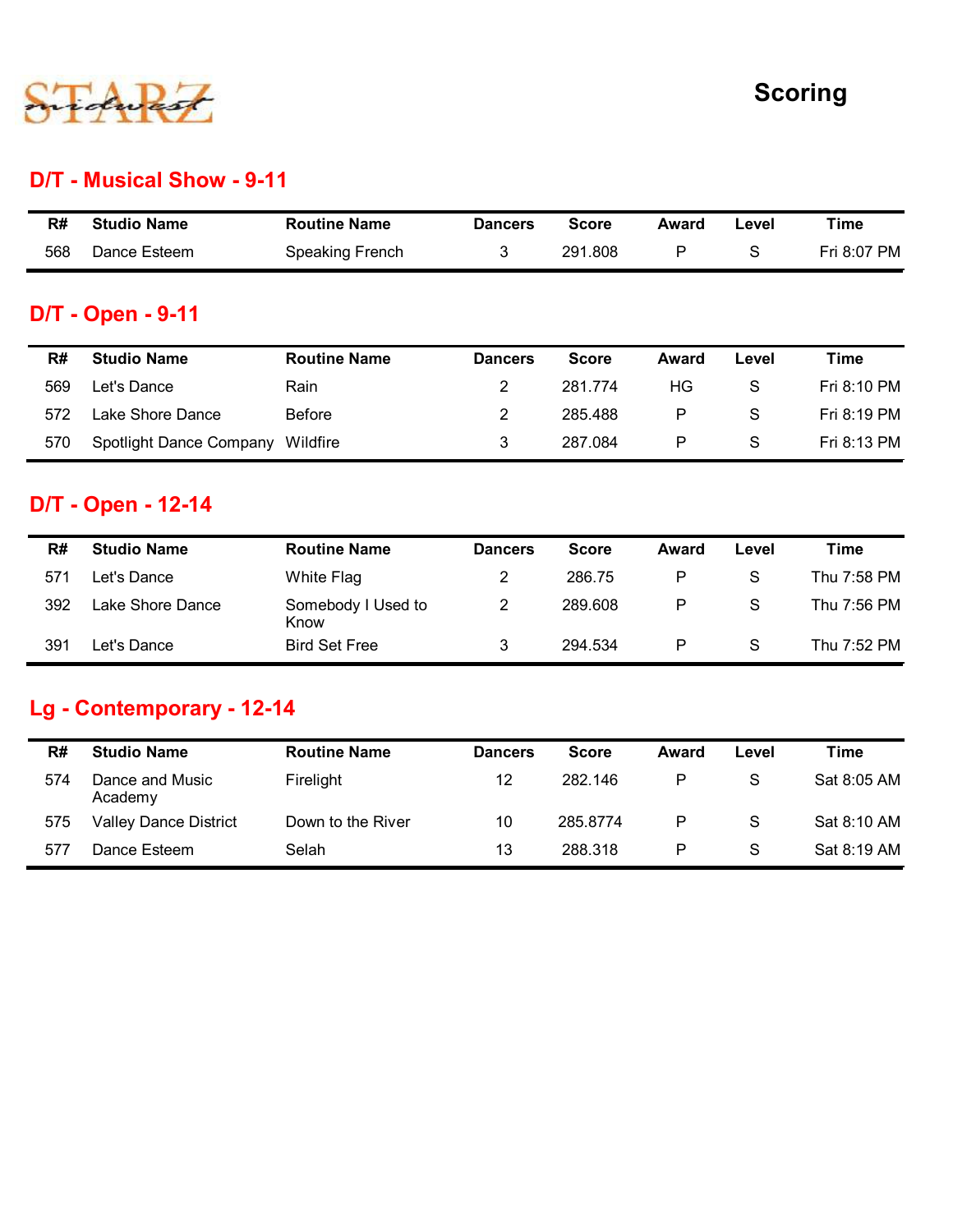

# Sg - Contemporary - 12-14

|     |                                      |                            |                |              |              |               | <b>Scoring</b> |
|-----|--------------------------------------|----------------------------|----------------|--------------|--------------|---------------|----------------|
|     | Sg - Contemporary - 12-14            |                            |                |              |              |               |                |
| R#  | <b>Studio Name</b>                   | <b>Routine Name</b>        | <b>Dancers</b> | <b>Score</b> | <b>Award</b> | Level         | <b>Time</b>    |
| 588 | Lake Shore Dance                     | Too Lost to Be Found       | 6              | 280.456      | HG           | S             | Sat 9:08 AM    |
| 578 | North Ballet Academy                 | Inception                  | 5              | 282.468      | P            | S             | Sat 8:23 AM    |
| 586 | Lake Shore Dance                     | Silvery                    | 6              | 282.9154     | P            | S             | Sat 8:59 AM    |
| 585 | Lake Shore Dance                     | <b>Avant Gardner</b>       | 6              | 284.1        | P            | S             | Sat 8:55 AM    |
| 579 | Spotlight Dance Company              | <b>Heavenly Father</b>     | 4              | 285.714      | P            | S             | Sat 8:28 AM    |
| 582 | Spotlight Dance Academy              | Running With the<br>Wolves | 6              | 287.418      | P            | S             | Sat 8:41 AM    |
| 573 | Spotlight Dance Company 42           |                            | 4              | 287.48       | P            | S             | Sat 8:00 AM    |
| 584 | The Dance Factory                    | Survivor                   | 9              | 288.022      | P            | S             | Sat 8:50 AM    |
| 587 | Lake Shore Dance                     | Stone by Stone             |                | 289.22       | P            | S             | Sat 9:04 AM    |
| 583 | Balleraena Dance Studio              | The End of Love            | 9              | 290.194      | P            | S             | Sat 8:46 AM    |
| 580 | <b>Almost Famous Dance</b><br>Studio | Manipulation               | 4              | 290.568      | ${\sf P}$    | S             | Sat 8:32 AM    |
| 581 | <b>Valley Dance District</b>         | Salvation                  | 9              | 291.514      | P            | S             | Sat 8:37 AM    |
| 576 | 2023 Dance Company                   | <b>Belief</b>              | 9              | 296.706      | P            | ${\mathsf S}$ | Sat 8:14 AM    |

# Lg - Hip Hop - 12-14

| 573 | Spotlight Dance Company 42                        |                        | 4              | 287.48       | P            | S             | Sat 8:00 AM |
|-----|---------------------------------------------------|------------------------|----------------|--------------|--------------|---------------|-------------|
| 584 | The Dance Factory                                 | Survivor               | 9              | 288.022      | P            | S             | Sat 8:50 AM |
| 587 | Lake Shore Dance                                  | Stone by Stone         | 7              | 289.22       | P            | S             | Sat 9:04 AM |
| 583 | Balleraena Dance Studio                           | The End of Love        | 9              | 290.194      | P            | S             | Sat 8:46 AM |
| 580 | <b>Almost Famous Dance</b><br>Studio              | Manipulation           | 4              | 290.568      | P            | S             | Sat 8:32 AM |
| 581 | <b>Valley Dance District</b>                      | Salvation              | 9              | 291.514      | P            | ${\mathsf S}$ | Sat 8:37 AM |
| 576 | 2023 Dance Company                                | <b>Belief</b>          | 9              | 296.706      | P            | S             | Sat 8:14 AM |
| R#  | Lg - Hip Hop - 12-14<br><b>Studio Name</b>        | <b>Routine Name</b>    | <b>Dancers</b> | <b>Score</b> | <b>Award</b> | Level         | <b>Time</b> |
| 590 | Spotlight Dance Company                           | This Is How We Push It | 14             | 277.76       | HG           | S             | Sat 9:17 AM |
| 594 | The Dance Factory                                 | T-Pain                 | 17             | 283.37       | P            | S             | Sat 9:35 AM |
| 593 | All That Dance Inc                                | Plain Jane             | 16             | 285.118      | P            | S             | Sat 9:31 AM |
| 589 | Spotlight Dance Company                           | Deal or No Deal        | 12             | 285.3        | P            | S             | Sat 9:13 AM |
| 591 | 2023 Dance Company                                | Can't Blame Me         | 16             | 291.972      | P            | S             | Sat 9:22 AM |
| 592 | Northern Lights Dance<br>Academy                  | <b>Toy Soldier</b>     | 19             | 292.902      | P            | $\mathsf{S}$  | Sat 9:26 AM |
| R#  | <b>Sg - Hip Hop - 12-14</b><br><b>Studio Name</b> | <b>Routine Name</b>    | <b>Dancers</b> | <b>Score</b> | <b>Award</b> | Level         | <b>Time</b> |
|     |                                                   |                        | 6              | 290.176      | $\mathsf{P}$ | S             | Sat 9:40 AM |

# Sg - Hip Hop - 12-14

| R#  | <b>Studio Name</b>                    | <b>Routine Name</b> | <b>Dancers</b> | <b>Score</b> | Award | Level | Time        |
|-----|---------------------------------------|---------------------|----------------|--------------|-------|-------|-------------|
| 595 | Spotlight Dance Academy Throw It Back |                     |                | 290.176      |       |       | Sat 9:40 AM |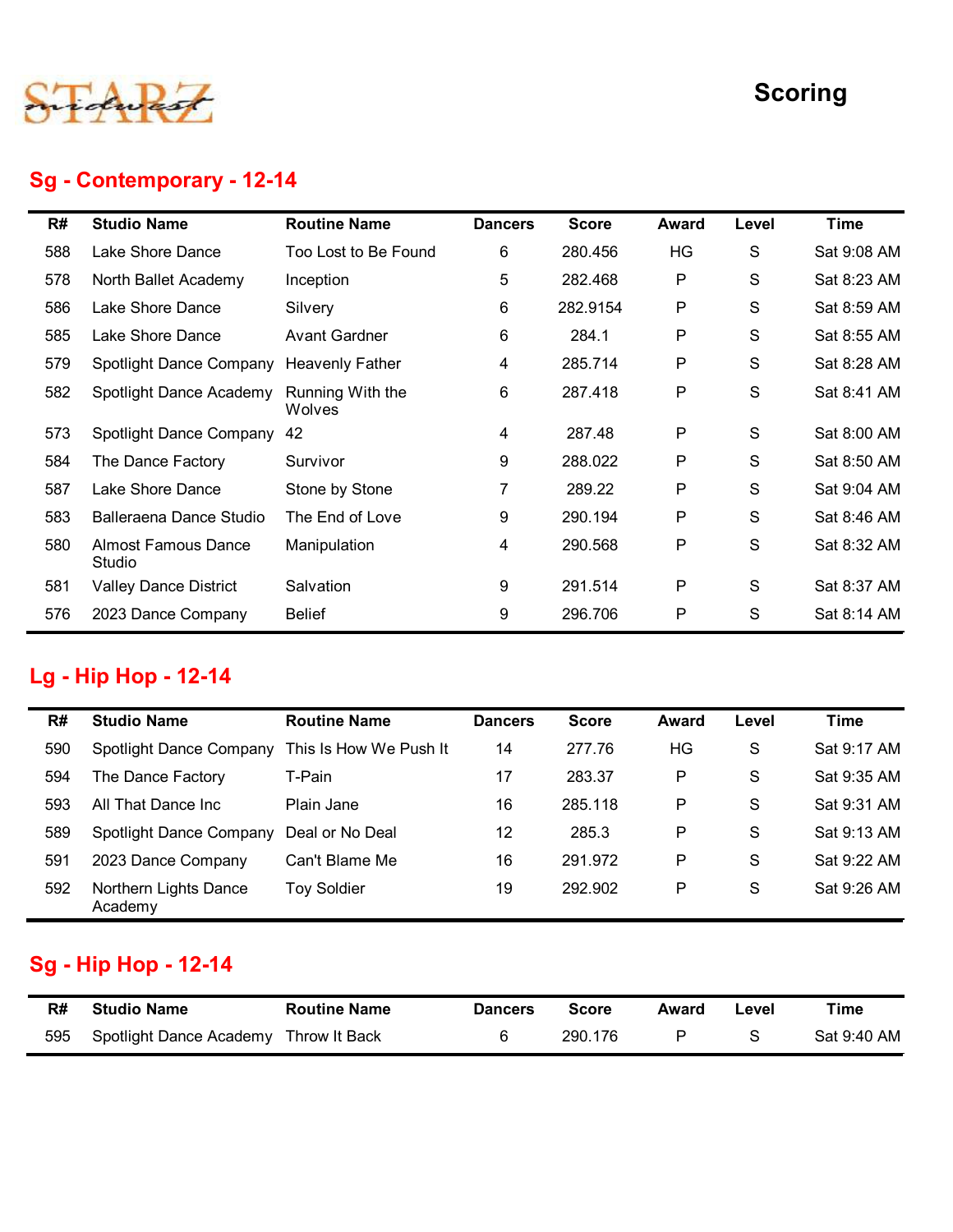# Lg - Jazz - 12-14

|            |                                               |                                 |                |                   |              |               | <b>Scoring</b>             |
|------------|-----------------------------------------------|---------------------------------|----------------|-------------------|--------------|---------------|----------------------------|
|            |                                               |                                 |                |                   |              |               |                            |
|            | Lg - Jazz - 12-14                             |                                 |                |                   |              |               |                            |
|            |                                               |                                 |                |                   |              |               |                            |
| R#         | <b>Studio Name</b>                            | <b>Routine Name</b>             | <b>Dancers</b> | <b>Score</b>      | <b>Award</b> | Level         | <b>Time</b>                |
| 596        | dance endeavors                               | <b>Wedding Crashers</b>         | 18             | 282.846           | P            | $\mathsf{S}$  | Sat 9:44 AM                |
| 601        | Lake Shore Dance                              | Follow the Leader               | 11<br>12       | 284.031<br>285.75 | P<br>P       | S             | Sat 10:07 AM               |
| 597<br>599 | Spotlight Dance Company<br>All That Dance Inc | Pure Love<br><b>These Boots</b> | 12             | 286.3216          | P            | S<br>S        | Sat 9:49 AM<br>Sat 9:58 AM |
| 600        | The Dance Factory                             | Renaissance Flair               | 18             | 290.526           | P            | S             | Sat 10:02 AM               |
| 598        | 2023 Dance Company                            | Body Language                   | 11             | 293.232           | P            | S             | Sat 9:53 AM                |
|            |                                               |                                 |                |                   |              |               |                            |
|            | <b>Sg - Jazz - 12-14</b>                      |                                 |                |                   |              |               |                            |
|            |                                               |                                 |                |                   |              |               |                            |
| R#         | <b>Studio Name</b>                            | <b>Routine Name</b>             | <b>Dancers</b> | <b>Score</b>      | <b>Award</b> | Level         | <b>Time</b>                |
| 616        | Lake Shore Dance                              | Love Never Felt So<br>Good      | 6              | 280.47            | HG           | ${\mathsf S}$ | Sat 11:14 AM               |
| 615        | Lake Shore Dance                              | Kill Of the Night               | 8              | 282.138           | P            | ${\mathsf S}$ | Sat 11:10 AM               |
| 603        | Spotlight Dance Company                       | <b>Get That</b>                 | 4              | 282.414           | P            | ${\mathsf S}$ | Sat 10:16 AM               |
| 608        | All That Dance Inc                            | Rain Dance                      | 9              | 284.384           | P            | S             | Sat 10:38 AM               |
| 613        | Infinity Dance Center LLC                     | <b>Black and Gold</b>           | 5              | 284.5624          | P            | S             | Sat 11:01 AM               |
|            |                                               |                                 |                |                   |              |               |                            |

# Sg - Jazz - 12-14

|     | <b>Studio Name</b>                      | <b>Routine Name</b>        | <b>Dancers</b> | <b>Score</b> |              |               | <b>Time</b>  |
|-----|-----------------------------------------|----------------------------|----------------|--------------|--------------|---------------|--------------|
| R#  |                                         |                            |                |              | <b>Award</b> | Level         |              |
| 596 | dance endeavors                         | <b>Wedding Crashers</b>    | 18             | 282.846      | P            | S             | Sat 9:44 AM  |
| 601 | Lake Shore Dance                        | Follow the Leader          | 11             | 284.031      | P            | ${\mathsf S}$ | Sat 10:07 AM |
| 597 | Spotlight Dance Company                 | Pure Love                  | 12             | 285.75       | P            | ${\mathsf S}$ | Sat 9:49 AM  |
| 599 | All That Dance Inc                      | <b>These Boots</b>         | 12             | 286.3216     | P            | ${\mathsf S}$ | Sat 9:58 AM  |
| 600 | The Dance Factory                       | Renaissance Flair          | 18             | 290.526      | P            | S             | Sat 10:02 AM |
| 598 | 2023 Dance Company                      | Body Language              | 11             | 293.232      | P            | S             | Sat 9:53 AM  |
| R#  | Sg - Jazz - 12-14<br><b>Studio Name</b> | <b>Routine Name</b>        | <b>Dancers</b> | <b>Score</b> | <b>Award</b> | Level         | <b>Time</b>  |
| 616 | Lake Shore Dance                        | Love Never Felt So<br>Good | 6              | 280.47       | HG           | S             | Sat 11:14 AM |
| 615 | Lake Shore Dance                        | Kill Of the Night          | 8              | 282.138      | P            | S             | Sat 11:10 AM |
| 603 | Spotlight Dance Company                 | <b>Get That</b>            | 4              | 282.414      | P            | S             | Sat 10:16 AM |
| 608 | All That Dance Inc                      | Rain Dance                 | 9              | 284.384      | P            | S             | Sat 10:38 AM |
| 613 | Infinity Dance Center LLC               | <b>Black and Gold</b>      | 5              | 284.5624     | P            | S             | Sat 11:01 AM |
| 609 | Zumbrota Dance Studio                   | Play                       | 8              | 285.498      | P            | S             | Sat 10:43 AM |
| 617 | Lake Shore Dance                        | Trouble                    | 6              | 286.354      | P            | S             | Sat 11:19 AM |
| 611 | Spotlight Dance Academy                 | <b>Ruby Blue</b>           | 6              | 288.722      | P            | S             | Sat 10:52 AM |
| 602 | Spotlight Dance Company                 | Another One                | 8              | 289.202      | P            | S             | Sat 10:11 AM |
| 612 | Balleraena Dance Studio                 | Paris                      | 9              | 290.2692     | P            | S             | Sat 10:56 AM |
| 614 | The Dance Factory                       | Clear Air                  | 6              | 291.65       | P            | S             | Sat 11:05 AM |
| 605 | 2023 Dance Company                      | <b>Hollaback Girl</b>      | 8              | 292.518      | P            | S             | Sat 10:25 AM |
|     | <b>Almost Famous Dance</b><br>Studio    | Wind Up                    | 4              | 294.022      | P            | S             | Sat 10:34 AM |
| 607 |                                         |                            | 8              | 295.608      | P            | S             | Sat 10:29 AM |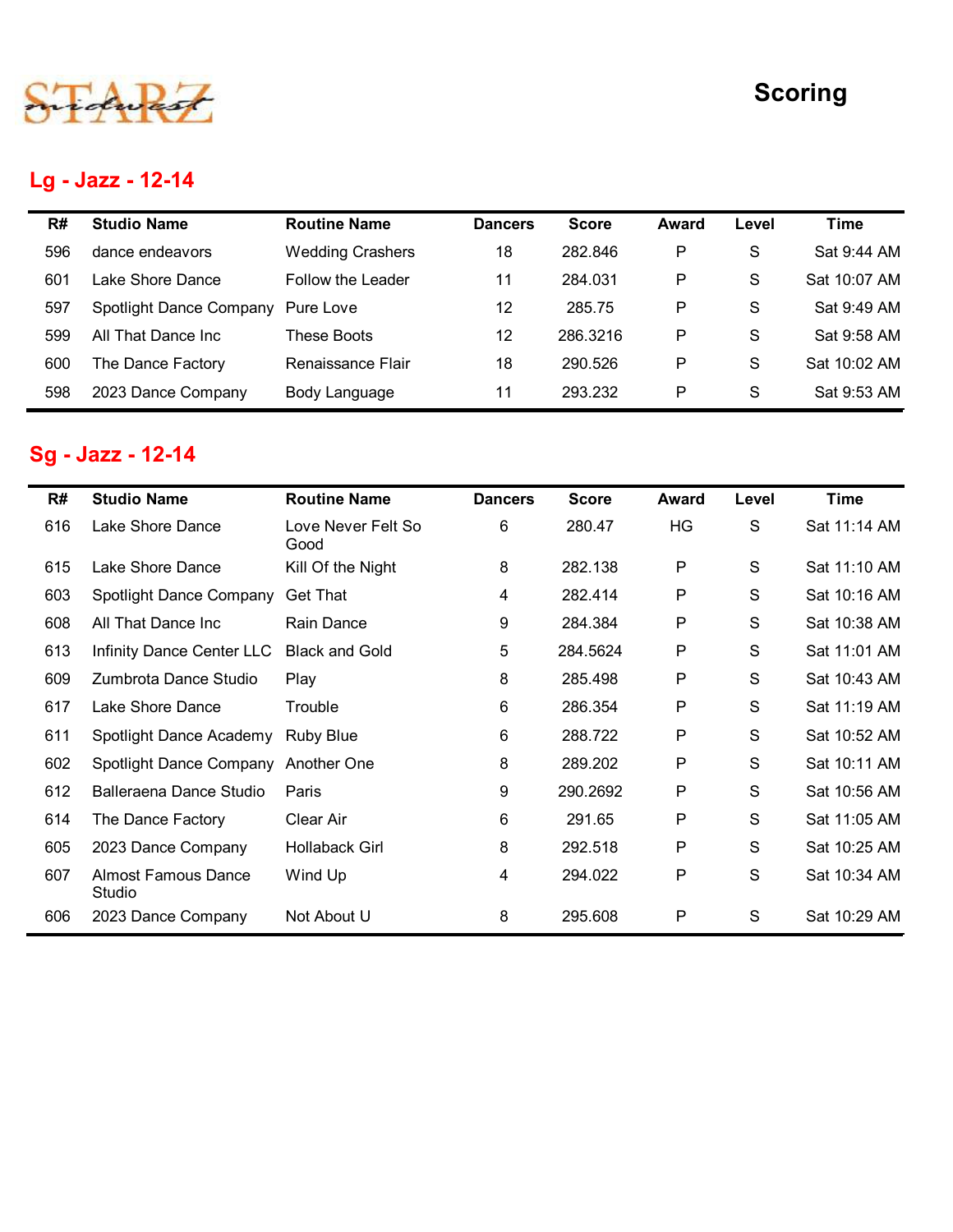

#### Lg - Lyrical - 12-14

| <b>Scoring</b><br><b>Lg - Lyrical - 12-14</b><br><b>Studio Name</b><br><b>Routine Name</b><br><b>Time</b><br>R#<br><b>Score</b><br><b>Dancers</b><br>Award<br>Level<br><b>Spotlight Dance Company</b><br>288.448<br>P<br>S<br>Satellite<br>12<br>618<br>The Dance Factory<br>291.8166<br>P<br>S<br>622<br>18<br>Listen<br>$\mathsf{P}$<br>${\mathsf S}$<br>2023 Dance Company<br>Girls Just Wanna Have<br>619<br>14<br>294.08<br>Fun<br>$\mathsf P$<br>${\mathsf S}$<br>Let's Dance<br>Voice of God<br>296.936<br>621<br>13<br>Line - Lyrical - 12-14<br><b>Time</b><br><b>Studio Name</b><br><b>Routine Name</b><br><b>Score</b><br>R#<br><b>Dancers</b><br><b>Award</b><br>Level<br>All That Dance Inc<br>Ooh Child<br>P<br>S<br>20<br>289.8672<br>620<br><b>Sg - Lyrical - 12-14</b><br><b>Studio Name</b><br><b>Routine Name</b><br><b>Time</b><br><b>Score</b><br>R#<br><b>Dancers</b><br>Award<br>Level<br>Lake Shore Dance<br>Little Susie<br>${\mathsf S}$<br>279.932<br>HG<br>631<br>4<br>They Don't Love You<br>Lake Shore Dance<br>283.036<br>P<br>S<br>632<br>5<br>Tears Of An Angel<br>${\sf P}$<br>North Ballet Academy<br>283.436<br>S<br>629<br>4<br>Lake Shore Dance<br>Footprints in the Sand<br>${\sf P}$<br>284.64<br>S<br>630<br>8 |  |  |  |              |
|---------------------------------------------------------------------------------------------------------------------------------------------------------------------------------------------------------------------------------------------------------------------------------------------------------------------------------------------------------------------------------------------------------------------------------------------------------------------------------------------------------------------------------------------------------------------------------------------------------------------------------------------------------------------------------------------------------------------------------------------------------------------------------------------------------------------------------------------------------------------------------------------------------------------------------------------------------------------------------------------------------------------------------------------------------------------------------------------------------------------------------------------------------------------------------------------------------------------------------------------------------|--|--|--|--------------|
|                                                                                                                                                                                                                                                                                                                                                                                                                                                                                                                                                                                                                                                                                                                                                                                                                                                                                                                                                                                                                                                                                                                                                                                                                                                         |  |  |  |              |
|                                                                                                                                                                                                                                                                                                                                                                                                                                                                                                                                                                                                                                                                                                                                                                                                                                                                                                                                                                                                                                                                                                                                                                                                                                                         |  |  |  |              |
|                                                                                                                                                                                                                                                                                                                                                                                                                                                                                                                                                                                                                                                                                                                                                                                                                                                                                                                                                                                                                                                                                                                                                                                                                                                         |  |  |  |              |
|                                                                                                                                                                                                                                                                                                                                                                                                                                                                                                                                                                                                                                                                                                                                                                                                                                                                                                                                                                                                                                                                                                                                                                                                                                                         |  |  |  |              |
|                                                                                                                                                                                                                                                                                                                                                                                                                                                                                                                                                                                                                                                                                                                                                                                                                                                                                                                                                                                                                                                                                                                                                                                                                                                         |  |  |  |              |
|                                                                                                                                                                                                                                                                                                                                                                                                                                                                                                                                                                                                                                                                                                                                                                                                                                                                                                                                                                                                                                                                                                                                                                                                                                                         |  |  |  |              |
|                                                                                                                                                                                                                                                                                                                                                                                                                                                                                                                                                                                                                                                                                                                                                                                                                                                                                                                                                                                                                                                                                                                                                                                                                                                         |  |  |  |              |
|                                                                                                                                                                                                                                                                                                                                                                                                                                                                                                                                                                                                                                                                                                                                                                                                                                                                                                                                                                                                                                                                                                                                                                                                                                                         |  |  |  |              |
|                                                                                                                                                                                                                                                                                                                                                                                                                                                                                                                                                                                                                                                                                                                                                                                                                                                                                                                                                                                                                                                                                                                                                                                                                                                         |  |  |  |              |
|                                                                                                                                                                                                                                                                                                                                                                                                                                                                                                                                                                                                                                                                                                                                                                                                                                                                                                                                                                                                                                                                                                                                                                                                                                                         |  |  |  |              |
|                                                                                                                                                                                                                                                                                                                                                                                                                                                                                                                                                                                                                                                                                                                                                                                                                                                                                                                                                                                                                                                                                                                                                                                                                                                         |  |  |  |              |
|                                                                                                                                                                                                                                                                                                                                                                                                                                                                                                                                                                                                                                                                                                                                                                                                                                                                                                                                                                                                                                                                                                                                                                                                                                                         |  |  |  | Sat 12:23 PM |
|                                                                                                                                                                                                                                                                                                                                                                                                                                                                                                                                                                                                                                                                                                                                                                                                                                                                                                                                                                                                                                                                                                                                                                                                                                                         |  |  |  | Sat 12:41 PM |
|                                                                                                                                                                                                                                                                                                                                                                                                                                                                                                                                                                                                                                                                                                                                                                                                                                                                                                                                                                                                                                                                                                                                                                                                                                                         |  |  |  | Sat 12:28 PM |
|                                                                                                                                                                                                                                                                                                                                                                                                                                                                                                                                                                                                                                                                                                                                                                                                                                                                                                                                                                                                                                                                                                                                                                                                                                                         |  |  |  | Sat 12:37 PM |
|                                                                                                                                                                                                                                                                                                                                                                                                                                                                                                                                                                                                                                                                                                                                                                                                                                                                                                                                                                                                                                                                                                                                                                                                                                                         |  |  |  |              |
|                                                                                                                                                                                                                                                                                                                                                                                                                                                                                                                                                                                                                                                                                                                                                                                                                                                                                                                                                                                                                                                                                                                                                                                                                                                         |  |  |  |              |
|                                                                                                                                                                                                                                                                                                                                                                                                                                                                                                                                                                                                                                                                                                                                                                                                                                                                                                                                                                                                                                                                                                                                                                                                                                                         |  |  |  | Sat 12:32 PM |
|                                                                                                                                                                                                                                                                                                                                                                                                                                                                                                                                                                                                                                                                                                                                                                                                                                                                                                                                                                                                                                                                                                                                                                                                                                                         |  |  |  |              |
|                                                                                                                                                                                                                                                                                                                                                                                                                                                                                                                                                                                                                                                                                                                                                                                                                                                                                                                                                                                                                                                                                                                                                                                                                                                         |  |  |  |              |
|                                                                                                                                                                                                                                                                                                                                                                                                                                                                                                                                                                                                                                                                                                                                                                                                                                                                                                                                                                                                                                                                                                                                                                                                                                                         |  |  |  |              |
|                                                                                                                                                                                                                                                                                                                                                                                                                                                                                                                                                                                                                                                                                                                                                                                                                                                                                                                                                                                                                                                                                                                                                                                                                                                         |  |  |  | Sat 1:22 PM  |
|                                                                                                                                                                                                                                                                                                                                                                                                                                                                                                                                                                                                                                                                                                                                                                                                                                                                                                                                                                                                                                                                                                                                                                                                                                                         |  |  |  | Sat 1:26 PM  |
|                                                                                                                                                                                                                                                                                                                                                                                                                                                                                                                                                                                                                                                                                                                                                                                                                                                                                                                                                                                                                                                                                                                                                                                                                                                         |  |  |  | Sat 1:13 PM  |
|                                                                                                                                                                                                                                                                                                                                                                                                                                                                                                                                                                                                                                                                                                                                                                                                                                                                                                                                                                                                                                                                                                                                                                                                                                                         |  |  |  | Sat 1:17 PM  |

#### Line - Lyrical - 12-14

| R#  | <b>Studio Name</b> | <b>Routine Name</b> | <b>Dancers</b> | <b>Score</b> | Award | .evel | Time         |
|-----|--------------------|---------------------|----------------|--------------|-------|-------|--------------|
| 620 | All That Dance Inc | <b>Ooh Child</b>    | 20             | 289.8672     |       |       | Sat 12:32 PM |

#### Sg - Lyrical - 12-14

| 618 | Spotlight Dance Company              | Satellite                    | 12             | 288.448      | P            | S             | Sat 12:23 PM |
|-----|--------------------------------------|------------------------------|----------------|--------------|--------------|---------------|--------------|
| 622 | The Dance Factory                    | Listen                       | 18             | 291.8166     | P            | S             | Sat 12:41 PM |
| 619 | 2023 Dance Company                   | Girls Just Wanna Have<br>Fun | 14             | 294.08       | P            | S             | Sat 12:28 PM |
| 621 | Let's Dance                          | Voice of God                 | 13             | 296.936      | P            | S             | Sat 12:37 PM |
|     |                                      |                              |                |              |              |               |              |
|     | Line - Lyrical - 12-14               |                              |                |              |              |               |              |
| R#  | <b>Studio Name</b>                   | <b>Routine Name</b>          | <b>Dancers</b> | <b>Score</b> | <b>Award</b> | Level         | <b>Time</b>  |
| 620 | All That Dance Inc                   | Ooh Child                    | 20             | 289.8672     | P            | ${\mathsf S}$ | Sat 12:32 PM |
|     | <b>Sg - Lyrical - 12-14</b>          |                              |                |              |              |               |              |
| R#  | <b>Studio Name</b>                   | <b>Routine Name</b>          | <b>Dancers</b> | <b>Score</b> | <b>Award</b> | Level         | <b>Time</b>  |
| 631 | Lake Shore Dance                     | <b>Little Susie</b>          | 4              | 279.932      | HG           | S             | Sat 1:22 PM  |
| 632 | Lake Shore Dance                     | They Don't Love You          | 5              | 283.036      | P            | S             | Sat 1:26 PM  |
| 629 | North Ballet Academy                 | Tears Of An Angel            | 4              | 283.436      | P            | S             | Sat 1:13 PM  |
| 630 | Lake Shore Dance                     | Footprints in the Sand       | 8              | 284.64       | P            | S             | Sat 1:17 PM  |
| 628 | Infinity Dance Center LLC            | Living with Anxiety          | 6              | 285.64       | P            | S             | Sat 1:08 PM  |
| 625 | <b>Almost Famous Dance</b><br>Studio | I'll Never Love Again        | 4              | 286.732      | P            | S             | Sat 12:55 PM |
| 623 | Spotlight Dance Company              | Cloud                        | 6              | 288.688      | P            | S             | Sat 12:46 PM |
| 627 | Balleraena Dance Studio              | Soldiers                     | 9              | 290.2032     | P            | S             | Sat 1:04 PM  |
| 624 | 2023 Dance Company                   | Go To Sleep                  | 9              | 294.364      | P            | S             | Sat 12:50 PM |
|     | Lg - Ballet - 12-14                  |                              |                |              |              |               |              |
| R#  | <b>Studio Name</b>                   | <b>Routine Name</b>          | <b>Dancers</b> | <b>Score</b> | <b>Award</b> | Level         | <b>Time</b>  |
| 633 | Spotlight Dance Academy Spring       |                              | 16             | 292.4652     | P            | S             | Sat 1:31 PM  |
|     | <b>Lg - Musical Show - 12-14</b>     |                              |                |              |              |               |              |
| R#  | <b>Studio Name</b>                   | <b>Routine Name</b>          | <b>Dancers</b> | <b>Score</b> | <b>Award</b> | Level         | <b>Time</b>  |
|     | Lake Shore Dance                     | Money                        | 11             | 293.05       | P            | S             | Sat 1:35 PM  |

#### Lg - Ballet - 12-14

| R#  | <b>Studio Name</b>             | <b>Routine Name</b> | <b>Dancers</b> | <b>Score</b> | Award | ∟evel | Time        |
|-----|--------------------------------|---------------------|----------------|--------------|-------|-------|-------------|
| 633 | Spotlight Dance Academy Spring |                     | 16             | 292.4652     | D     |       | Sat 1:31 PM |

#### Lg - Musical Show - 12-14

| R#  | <b>Studio Name</b> | <b>Routine Name</b> | <b>Dancers</b> | <b>Score</b> | Award | Level | Time        |
|-----|--------------------|---------------------|----------------|--------------|-------|-------|-------------|
| 634 | Lake Shore Dance   | Money               |                | 293.05       |       |       | Sat 1:35 PM |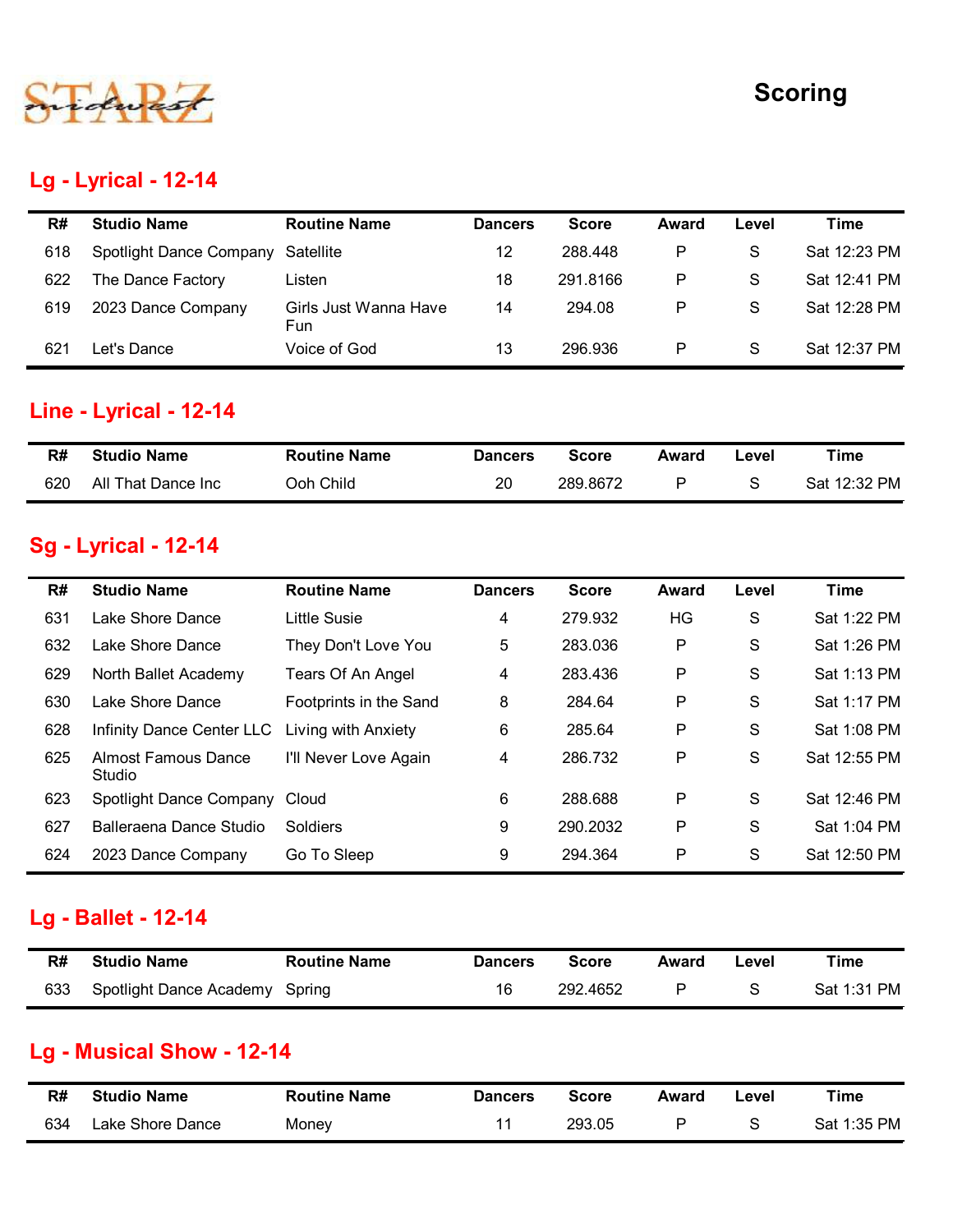

#### Sg - Musical Show - 15-18

|     |                           |                     |                |              |              |               | <b>Scoring</b> |
|-----|---------------------------|---------------------|----------------|--------------|--------------|---------------|----------------|
|     |                           |                     |                |              |              |               |                |
|     |                           |                     |                |              |              |               |                |
|     | Sg - Musical Show - 15-18 |                     |                |              |              |               |                |
| R#  | <b>Studio Name</b>        | <b>Routine Name</b> | <b>Dancers</b> | <b>Score</b> | Award        | Level         | <b>Time</b>    |
| 635 | Let's Dance               | Jet Set             | $\,6$          | 281.626      | HG           | S             | Fri 10:43 AM   |
|     | Let's Dance               | Bring on the Men    | $\overline{7}$ | 294.768      | $\sf P$      | S             |                |
| 429 |                           |                     |                |              |              |               | Fri 10:41 AM   |
|     | Sg - Musical Show - 12-14 |                     |                |              |              |               |                |
| R#  | <b>Studio Name</b>        | <b>Routine Name</b> | <b>Dancers</b> | <b>Score</b> | <b>Award</b> | Level         | <b>Time</b>    |
| 636 | Lake Shore Dance          | Seize the Day       | $\overline{7}$ | 282.824      | $\mathsf{P}$ | ${\mathsf S}$ | Sat 1:44 PM    |
|     | Lg - Open - 12-14         |                     |                |              |              |               |                |
| R#  | <b>Studio Name</b>        | <b>Routine Name</b> | <b>Dancers</b> | <b>Score</b> | <b>Award</b> | Level         | Time           |

#### Sg - Musical Show - 12-14

| R#  | <b>Studio Name</b> | <b>Routine Name</b> | <b>Dancers</b> | <b>Score</b> | Award | -evel | Time        |
|-----|--------------------|---------------------|----------------|--------------|-------|-------|-------------|
| 636 | Lake Shore Dance   | Seize the Day       |                | 282.824      | D     |       | Sat 1:44 PM |

#### Lg - Open - 12-14

| R#  | <b>Studio Name</b> | <b>Routine Name</b>      | <b>Dancers</b> | <b>Score</b> | Award | ∟evel | Time        |
|-----|--------------------|--------------------------|----------------|--------------|-------|-------|-------------|
| 637 | Lake Shore Dance   | Pirates of the Caribbean |                | 290.712      |       |       | Sat 1:49 PM |

#### Sg - Open - 12-14

| 635         | Let's Dance                                    | Jet Set                  | 6              | 281.626            | HG           | S             | Fri 10:43 AM               |
|-------------|------------------------------------------------|--------------------------|----------------|--------------------|--------------|---------------|----------------------------|
| 429         | Let's Dance                                    | Bring on the Men         | 7              | 294.768            | P            | S             | Fri 10:41 AM               |
|             | <b>Sg - Musical Show - 12-14</b>               |                          |                |                    |              |               |                            |
| R#          | <b>Studio Name</b>                             | <b>Routine Name</b>      | <b>Dancers</b> | <b>Score</b>       | <b>Award</b> | Level         | <b>Time</b>                |
| 636         | Lake Shore Dance                               | Seize the Day            | $\overline{7}$ | 282.824            | P            | S             | Sat 1:44 PM                |
|             | <b>Lg - Open - 12-14</b>                       |                          |                |                    |              |               |                            |
| R#          | <b>Studio Name</b>                             | <b>Routine Name</b>      | <b>Dancers</b> | <b>Score</b>       | <b>Award</b> | Level         | <b>Time</b>                |
| 637         | Lake Shore Dance                               | Pirates of the Caribbean | 18             | 290.712            | P            | ${\mathsf S}$ | Sat 1:49 PM                |
| R#          | <b>Sg - Open - 12-14</b><br><b>Studio Name</b> | <b>Routine Name</b>      | <b>Dancers</b> | <b>Score</b>       | <b>Award</b> | Level         | <b>Time</b>                |
| 641         | Lake Shore Dance                               | Down on the Corner       |                | 283.136            | P            | S             | Sat 2:07 PM                |
|             |                                                |                          | 6              |                    |              |               |                            |
| 638         | Lake Shore Dance                               | roll.toss.go.            | 9              | 287.544            | P            | S             | Sat 1:53 PM                |
| 643         | Lake Shore Dance<br>Let's Dance                | Waking Up                | 5              | 288.258<br>288.308 | P            | S             | Sat 2:16 PM<br>Sat 2:09 PM |
| 610<br>1820 | Let's Dance                                    | Wings<br>Elements        | 6              | 288.722            | P<br>P       | S<br>S        | Sat 8:00 AM                |
| 640         | Lake Shore Dance                               | Bad                      | 4<br>5         | 290.426            | P            | S             | Sat 2:02 PM                |
| 642         | Lake Shore Dance                               | The Human Existence      | 5              | 291.576            | P            | S             | Sat 2:11 PM                |
| 639         | Let's Dance                                    | <b>Turning Tables</b>    | 5              | 293.684            | P            | S             | Sat 1:58 PM                |
|             |                                                |                          |                |                    |              |               |                            |
|             | Sg - Pointe - 12-14                            |                          |                |                    |              |               |                            |
|             | <b>Studio Name</b>                             | <b>Routine Name</b>      | <b>Dancers</b> | <b>Score</b>       | <b>Award</b> | Level         | <b>Time</b>                |
| R#          |                                                | <b>Bloom</b>             | 6              | 289.558            | $\mathsf P$  | ${\mathsf S}$ | Sat 2:20 PM                |
| 644         | Dance and Music<br>Academy                     |                          |                |                    |              |               |                            |

#### Sg - Pointe - 12-14

| R#  | <b>Studio Name</b>         | <b>Routine Name</b> | <b>Dancers</b> | <b>Score</b> | Award | Level | Time        |
|-----|----------------------------|---------------------|----------------|--------------|-------|-------|-------------|
| 644 | Dance and Music<br>Academy | <b>Bloom</b>        | 6              | 289.558      | P     | S     | Sat 2:20 PM |
| 645 | Dance and Music<br>Academy | Petite Suite        | 6              | 295.864      | P     | S     | Sat 2:25 PM |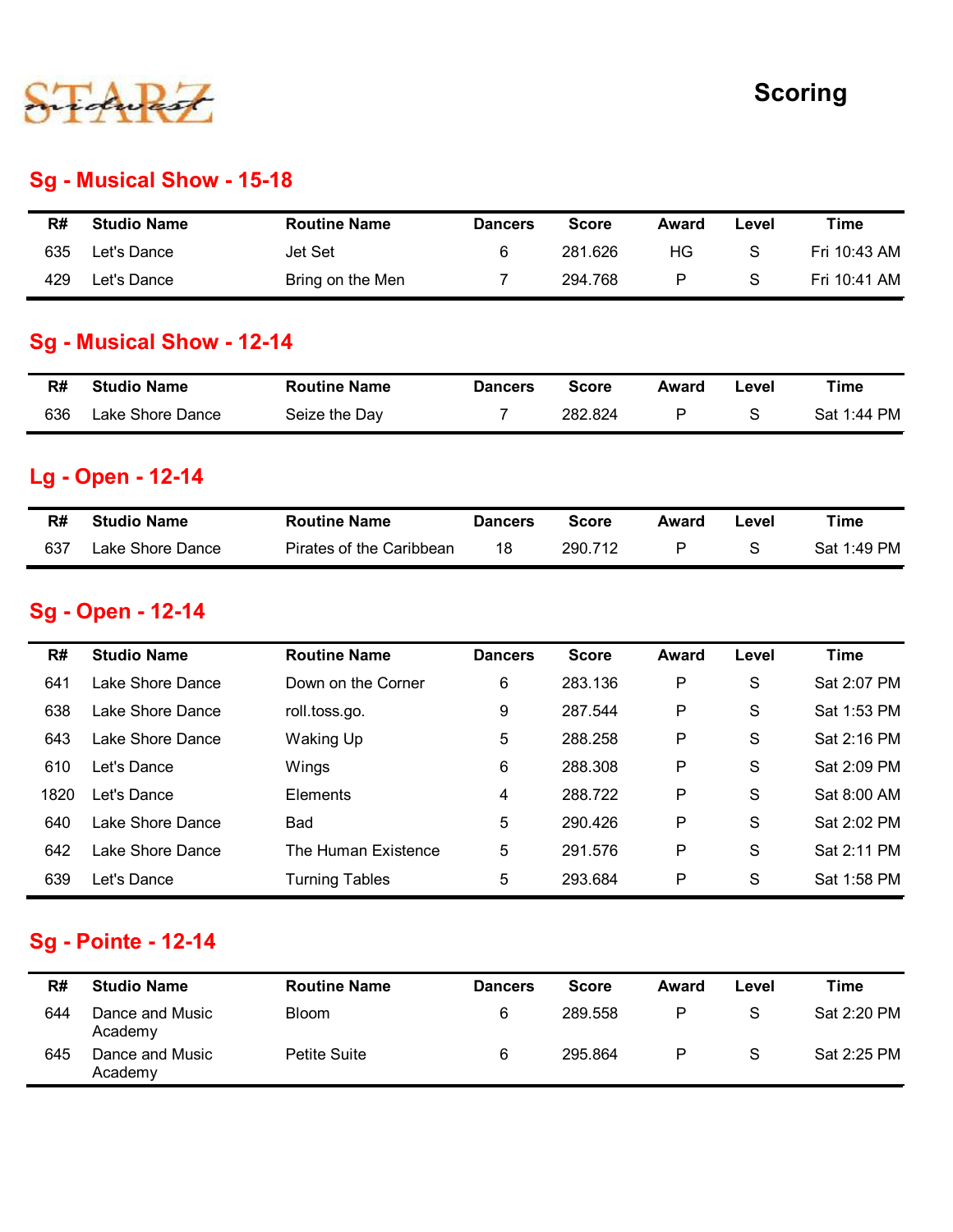

#### Sg - Precision/Cheer - 12-14

|     |                              |                     |                |              | <b>Scoring</b> |               |             |  |  |
|-----|------------------------------|---------------------|----------------|--------------|----------------|---------------|-------------|--|--|
|     |                              |                     |                |              |                |               |             |  |  |
|     |                              |                     |                |              |                |               |             |  |  |
|     | Sg - Precision/Cheer - 12-14 |                     |                |              |                |               |             |  |  |
|     |                              |                     |                |              |                |               |             |  |  |
| R#  | <b>Studio Name</b>           | <b>Routine Name</b> | <b>Dancers</b> | <b>Score</b> | Award          | Level         | <b>Time</b> |  |  |
| 646 | Dance and Music<br>Academy   | Halftime            | $\overline{7}$ | 279.93       | HG             | ${\mathsf S}$ | Sat 2:29 PM |  |  |
|     | Lg - Tap - 12-14             |                     |                |              |                |               |             |  |  |
| R#  | <b>Studio Name</b>           | <b>Routine Name</b> | <b>Dancers</b> | <b>Score</b> | Award          | Level         | <b>Time</b> |  |  |

#### Lg - Tap - 12-14

| R#  | <b>Studio Name</b>    | <b>Routine Name</b>  | <b>Dancers</b> | <b>Score</b> | Award | Level | Time        |
|-----|-----------------------|----------------------|----------------|--------------|-------|-------|-------------|
| 647 | Valley Dance District | Waiting on the World |                | 290.434      |       |       | Sat 2:34 PM |

#### Sg - Tap - 12-14

#### Line - Jazz - 9-11

| R#  | <b>Studio Name</b>            | <b>Routine Name</b>  | <b>Dancers</b> | <b>Score</b> | Award        | Level         | <b>Time</b> |
|-----|-------------------------------|----------------------|----------------|--------------|--------------|---------------|-------------|
| 647 | <b>Valley Dance District</b>  | Waiting on the World | 17             | 290.434      | P            | S             | Sat 2:34 PM |
|     | Sg - Tap - 12-14              |                      |                |              |              |               |             |
| R#  | <b>Studio Name</b>            | <b>Routine Name</b>  | <b>Dancers</b> | <b>Score</b> | <b>Award</b> | Level         | <b>Time</b> |
| 648 | Infinity Dance Center LLC     | LA LA Land           | 6              | 274.604      | HG           | ${\mathsf S}$ | Sat 2:38 PM |
| 649 | The Dance Factory             | Beggin You           | 9              | 287.798      | ${\sf P}$    | ${\mathsf S}$ | Sat 2:43 PM |
|     | <b>Line - Jazz - 9-11</b>     |                      |                |              |              |               |             |
| R#  | <b>Studio Name</b>            | <b>Routine Name</b>  | <b>Dancers</b> | <b>Score</b> | Award        | Level         | <b>Time</b> |
| 652 | Let's Dance                   | Friend Like Me       | 26             | 290.104      | P            | S             | Sat 2:57 PM |
| 651 | Balleraena Dance Studio       | Be Our Guest         | 25             | 291.3        | ${\sf P}$    | S             | Sat 2:52 PM |
|     | Line - Musical Show - 5-8     |                      |                |              |              |               |             |
| R#  | <b>Studio Name</b>            | <b>Routine Name</b>  | <b>Dancers</b> | <b>Score</b> | Award        | Level         | <b>Time</b> |
| 653 | Spotlight Dance Company LORAX |                      | 26             | 290.522      | ${\sf P}$    | ${\mathsf S}$ | Sat 3:02 PM |
|     | Line - Precision/Cheer - 9-11 |                      |                |              |              |               |             |
| R#  | <b>Studio Name</b>            | <b>Routine Name</b>  | <b>Dancers</b> | <b>Score</b> | <b>Award</b> | Level         | Time        |
| 655 | Dance Esteem                  | Dive In the Pool     | 26             | 288.5672     | P            | ${\mathsf S}$ | Sat 3:12 PM |

#### Line - Musical Show - 5-8

| R#  | <b>Studio Name</b>            | <b>Routine Name</b> | <b>Dancers</b> | Score   | Award | ∟evel | Time        |
|-----|-------------------------------|---------------------|----------------|---------|-------|-------|-------------|
| 653 | Spotlight Dance Company LORAX |                     | 26             | 290.522 |       |       | Sat 3:02 PM |

#### Line - Precision/Cheer - 9-11

| 652 | Let's Dance                   | Friend Like Me      | 26             | 290.104      | P            | S     | Sat 2:57 PM |
|-----|-------------------------------|---------------------|----------------|--------------|--------------|-------|-------------|
| 651 | Balleraena Dance Studio       | Be Our Guest        | 25             | 291.3        | P            | S     | Sat 2:52 PM |
|     | Line - Musical Show - 5-8     |                     |                |              |              |       |             |
| R#  | <b>Studio Name</b>            | <b>Routine Name</b> | <b>Dancers</b> | <b>Score</b> | <b>Award</b> | Level | <b>Time</b> |
| 653 | Spotlight Dance Company LORAX |                     | 26             | 290.522      | P            | S     | Sat 3:02 PM |
|     | Line - Precision/Cheer - 9-11 |                     |                |              |              |       |             |
| R#  | <b>Studio Name</b>            | <b>Routine Name</b> | <b>Dancers</b> | <b>Score</b> | Award        | Level | <b>Time</b> |
| 655 | Dance Esteem                  | Dive In the Pool    | 26             | 288.5672     | P            | S     | Sat 3:12 PM |
|     | <b>Line - Hip Hop - 12-14</b> |                     |                |              |              |       |             |
|     |                               |                     |                |              |              |       |             |
| R#  | <b>Studio Name</b>            | <b>Routine Name</b> | <b>Dancers</b> | <b>Score</b> | <b>Award</b> | Level | <b>Time</b> |

#### Line - Hip Hop - 12-14

| R#  | <b>Studio Name</b>             | <b>Routine Name</b> | <b>Dancers</b> | <b>Score</b> | Award | Level | Time        |
|-----|--------------------------------|---------------------|----------------|--------------|-------|-------|-------------|
| 656 | Spotlight Dance Academy Bop It |                     | 20             | 296.146      |       |       | Sat 3:17 PM |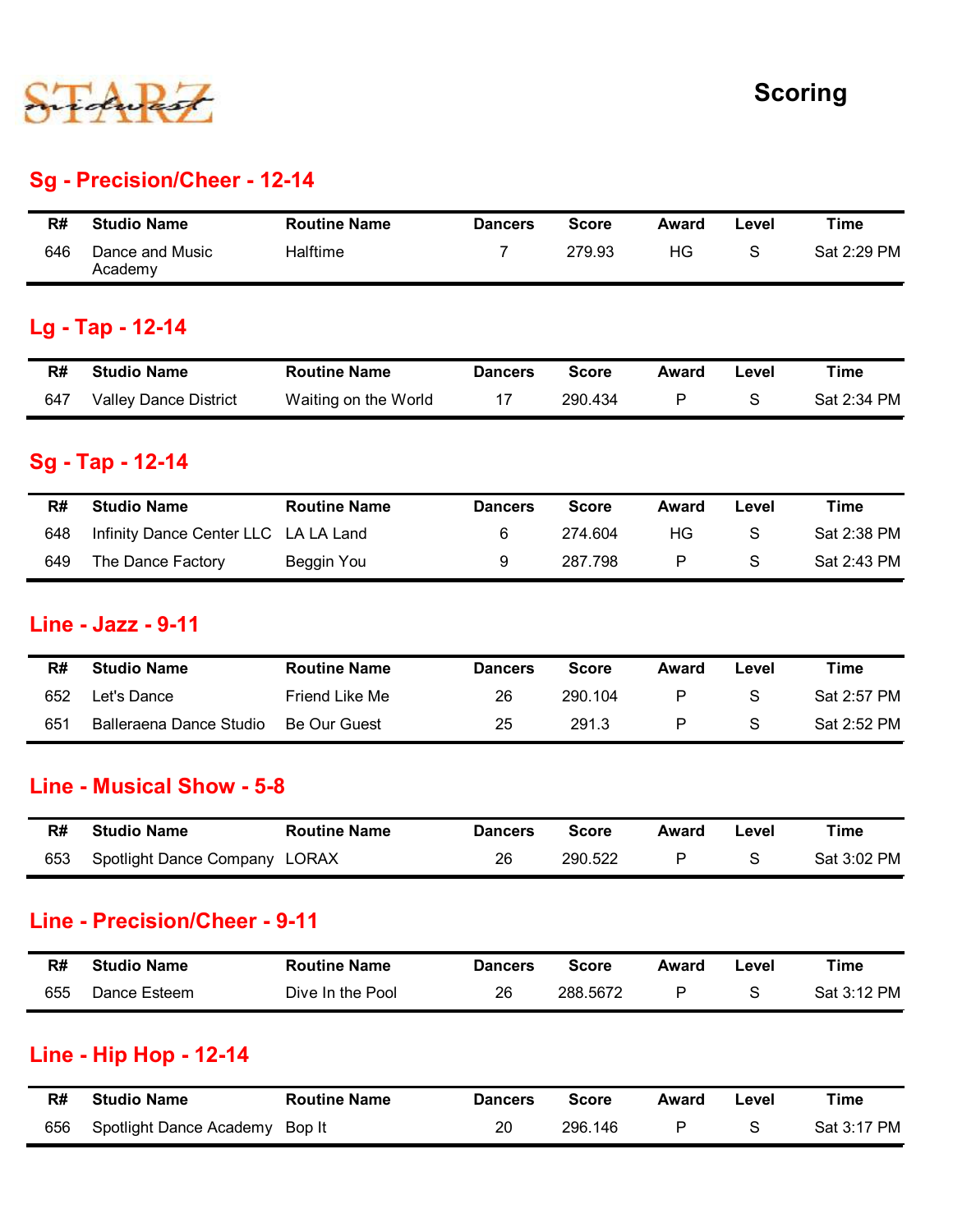

#### Line - Jazz - 15-18

|     |                             |                     |                |              |              |               | <b>Scoring</b> |  |
|-----|-----------------------------|---------------------|----------------|--------------|--------------|---------------|----------------|--|
|     |                             |                     |                |              |              |               |                |  |
|     | <b>Line - Jazz - 15-18</b>  |                     |                |              |              |               |                |  |
| R#  | <b>Studio Name</b>          | <b>Routine Name</b> | <b>Dancers</b> | <b>Score</b> | <b>Award</b> | Level         | <b>Time</b>    |  |
| 657 | Let's Dance                 | <b>Burlesque</b>    | 24             | 292.586      | $\mathsf{P}$ | ${\mathsf S}$ | Fri 9:43 AM    |  |
|     |                             |                     |                |              |              |               |                |  |
|     | Line - Musical Show - 12-14 |                     |                |              |              |               |                |  |
|     |                             |                     |                |              |              |               |                |  |

#### Line - Musical Show - 12-14

|     |                                  |                      |                |              |              |               | <b>Scoring</b> |
|-----|----------------------------------|----------------------|----------------|--------------|--------------|---------------|----------------|
|     | Line - Jazz - 15-18              |                      |                |              |              |               |                |
| R#  | <b>Studio Name</b>               | <b>Routine Name</b>  | <b>Dancers</b> | <b>Score</b> | <b>Award</b> | Level         | <b>Time</b>    |
| 657 | Let's Dance                      | <b>Burlesque</b>     | 24             | 292.586      | $\mathsf{P}$ | ${\mathsf S}$ | Fri 9:43 AM    |
|     | Line - Musical Show - 12-14      |                      |                |              |              |               |                |
| R#  | <b>Studio Name</b>               | <b>Routine Name</b>  | <b>Dancers</b> | <b>Score</b> | <b>Award</b> | Level         | <b>Time</b>    |
| 660 | Lake Shore Dance                 | Copacabana           | 20             | 291.634      | P            | S             | Sat 3:45 PM    |
| 659 | Spotlight Dance Company          | The Great Gatsby     | 25             | 293.366      | P            | S             | Sat 3:38 PM    |
| 658 | Spotlight Dance Company SIX      |                      | 26             | 294.866      | P            | S             | Sat 3:31 PM    |
|     | Line - Contemporary - 12-14      |                      |                |              |              |               |                |
| R#  | <b>Studio Name</b>               | <b>Routine Name</b>  | <b>Dancers</b> | <b>Score</b> | Award        | Level         | <b>Time</b>    |
| 661 | Let's Dance                      | For My Help          | 29             | 295.01       | P            | S             | Sat 4:02 PM    |
|     | <b>Production - Jazz - 12-14</b> |                      |                |              |              |               |                |
| R#  | <b>Studio Name</b>               | <b>Routine Name</b>  | <b>Dancers</b> | <b>Score</b> | <b>Award</b> | Level         | <b>Time</b>    |
|     |                                  |                      |                |              |              | ${\mathsf S}$ | Sat 4:22 PM    |
| 663 | The Dance Factory                | Don't Stop The Party | 60             | 291.364      | $\mathsf{P}$ |               |                |

#### Line - Contemporary - 12-14

| R#  | <b>Studio Name</b> | <b>Routine Name</b> | <b>Dancers</b> | Score  | Award | Level | Time        |
|-----|--------------------|---------------------|----------------|--------|-------|-------|-------------|
| 661 | Let's Dance        | For My Help         | 29             | 295.01 |       |       | Sat 4:02 PM |

#### Production - Jazz - 12-14

| 658 | Spotlight Dance Company SIX      |                                 | 26             | 294.866      | P            | S.    | Sat 3:31 PM |
|-----|----------------------------------|---------------------------------|----------------|--------------|--------------|-------|-------------|
|     | Line - Contemporary - 12-14      |                                 |                |              |              |       |             |
| R#  | <b>Studio Name</b>               | <b>Routine Name</b>             | <b>Dancers</b> | <b>Score</b> | Award        | Level | <b>Time</b> |
| 661 | Let's Dance                      | For My Help                     | 29             | 295.01       | P            | S     | Sat 4:02 PM |
|     | <b>Production - Jazz - 12-14</b> |                                 |                |              |              |       |             |
| R#  | <b>Studio Name</b>               | <b>Routine Name</b>             | <b>Dancers</b> | <b>Score</b> | <b>Award</b> | Level | <b>Time</b> |
| 663 | The Dance Factory                | Don't Stop The Party            | 60             | 291.364      | $\mathsf{P}$ | S     | Sat 4:22 PM |
| 662 | Zumbrota Dance Studio            | <b>Bringing Da Noise</b>        | 65             | 295.238      | $\mathsf{P}$ | S     | Sat 4:12 PM |
|     | <b>Production - Jazz - 9-11</b>  |                                 |                |              |              |       |             |
| R#  | <b>Studio Name</b>               | <b>Routine Name</b>             | <b>Dancers</b> | <b>Score</b> | <b>Award</b> | Level | <b>Time</b> |
|     |                                  | Spotlight Dance Company Britney | 85             | 289.82       | P            | S     | Sat 4:32 PM |

#### Production - Jazz - 9-11

| R#  | <b>Studio Name</b>              | <b>Routine Name</b> | <b>Dancers</b> | <b>Score</b> | Award | Level | Time        |
|-----|---------------------------------|---------------------|----------------|--------------|-------|-------|-------------|
| 664 | Spotlight Dance Company Britney |                     | 85             | 289.82       |       |       | Sat 4:32 PM |

#### Production - Hip Hop - 9-11

| 661 | Let's Dance                                           | For My Help              | 29             | 295.01       | P            | S             | Sat 4:02 PM |
|-----|-------------------------------------------------------|--------------------------|----------------|--------------|--------------|---------------|-------------|
|     | <b>Production - Jazz - 12-14</b>                      |                          |                |              |              |               |             |
| R#  | <b>Studio Name</b>                                    | <b>Routine Name</b>      | <b>Dancers</b> | <b>Score</b> | <b>Award</b> | Level         | <b>Time</b> |
| 663 | The Dance Factory                                     | Don't Stop The Party     | 60             | 291.364      | P            | ${\mathsf S}$ | Sat 4:22 PM |
| 662 | Zumbrota Dance Studio                                 | <b>Bringing Da Noise</b> | 65             | 295.238      | P            | ${\mathsf S}$ | Sat 4:12 PM |
| R#  | <b>Production - Jazz - 9-11</b><br><b>Studio Name</b> | <b>Routine Name</b>      | <b>Dancers</b> | <b>Score</b> | Award        | Level         | <b>Time</b> |
| 664 | Spotlight Dance Company                               | Britney                  | 85             | 289.82       | P            | S             | Sat 4:32 PM |
|     |                                                       |                          |                |              |              |               |             |
|     | <b>Production - Hip Hop - 9-11</b>                    |                          |                |              |              |               |             |
|     | <b>Studio Name</b>                                    | <b>Routine Name</b>      | <b>Dancers</b> | <b>Score</b> | Award        | Level         | <b>Time</b> |
| R#  |                                                       |                          |                |              |              |               |             |
| 666 | <b>Valley Dance District</b>                          | Ride with the Mob        | 46             | 290.034      | P            | S             | Sat 4:52 PM |